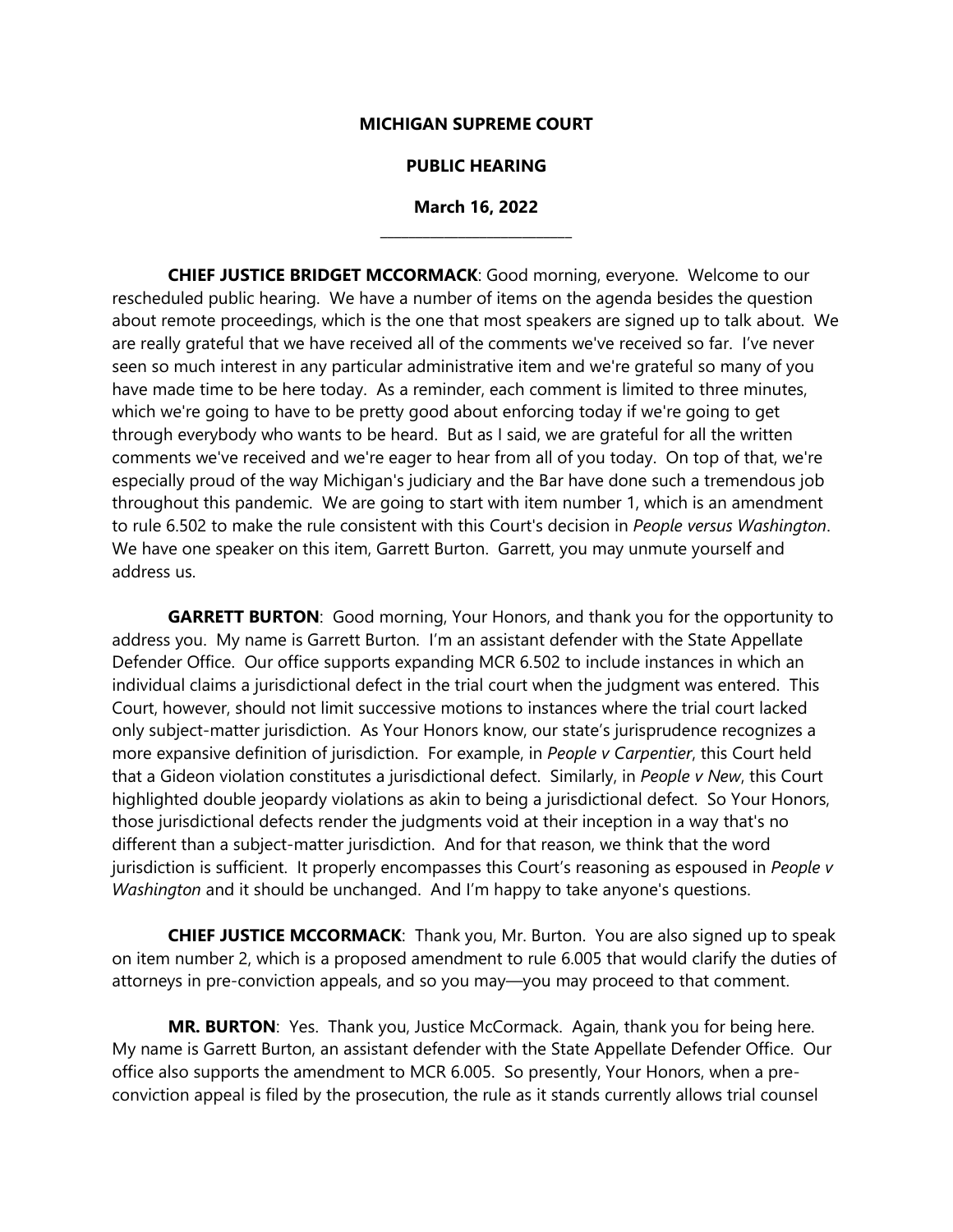just to send a letter to the Court of Appeals, saying that they're not interested in filing any briefing. What that has done is created situations where the Court of Appeals has, in fact, decided pre-conviction appeals without any briefing from defense counsel. MAACS has had to intervene in at least two situations to have those judgments vacated. And we think that that problem is sufficiently solved in part by this amendment. So to the credit of the Court of Appeals, one thing that they have done is they've started to remand for determinations of indigency in the appointment of counsel in instances where trial counsel has elected not to file a response. But what this rule will do is build on that practice and ensure that all criminal defendants are in the know in understanding whether or not a response is being filed on their behalf. What it also does is, it signals to trial counsel that they have to take some steps if they decide not to file a response to an appeal. It does that with the language that's being amended to 6.005(H)(1)(c) that reads "unless an appellate lawyer has been appointed or retained." And what that does is, it says to counsel that if they're not going to file a response that they should file a motion or take other efforts to inform the Court of Appeals that the case should be remanded for the appointment of appellate counsel consistent with current practice. We think that this change is going to do a couple of things. The first is that it's going to clarify the relationship between retained counsel and clients such that at the onset of the relationship counsel and clients can prepare for the contingency that's going to happen if the prosecution does, in fact, file a pre-conviction appeal. And second it's going to ensure that indigent defendants do, in fact, receive representation at the appellate stage. We're confident that now with the advent of the independent assigned counsel systems in localities all across the state that they're going to afford for the appointment of a pre-conviction appeal. And we think that—for that reason, the proposal should be adopted. I'm happy to take any questions.

**JUSTICE DAVID VIVIANO**: Doesn't the rule—the rule change require the trial counsel to file a brief if the defendant—if the defendant wants a response to be filed?

**MR. BURTON**: Not necessarily, Justice Viviano. So there's a couple of things that can happen. If there's retained counsel and the individual client wants retained counsel to file briefing that's not a part of the retainer agreement, that doesn't have to happen. And that's something that the client and the counsel will have to hash out. In an instance where—

**JUSTICE VIVIANO:** How does that—then what happens? If, so you retain an attorney to handle your trial—your trial, an appeals follows—it's filed, it's not included, then according—as I'm reading the rule, it says that the—you have to file a response or notify the Court of Appeals in writing that your client doesn't want to respond. Is there a third option, you can file a motion saying you don't you didn't get paid to file a response?

**MR. BURTON**: Yes, Your Honor, we think that's about right. What we think will happen is that trial counsel can file a motion for a determination of indigency such that a pre-conviction appointed attorney for the appeal can be appointed to the individual client so that they can have representation. If there's no determination of indigency then such—that that will, excuse me, allow—or the trial counsel—or the client won't have the opportunity to file an appeal. They'll have to knowingly waive.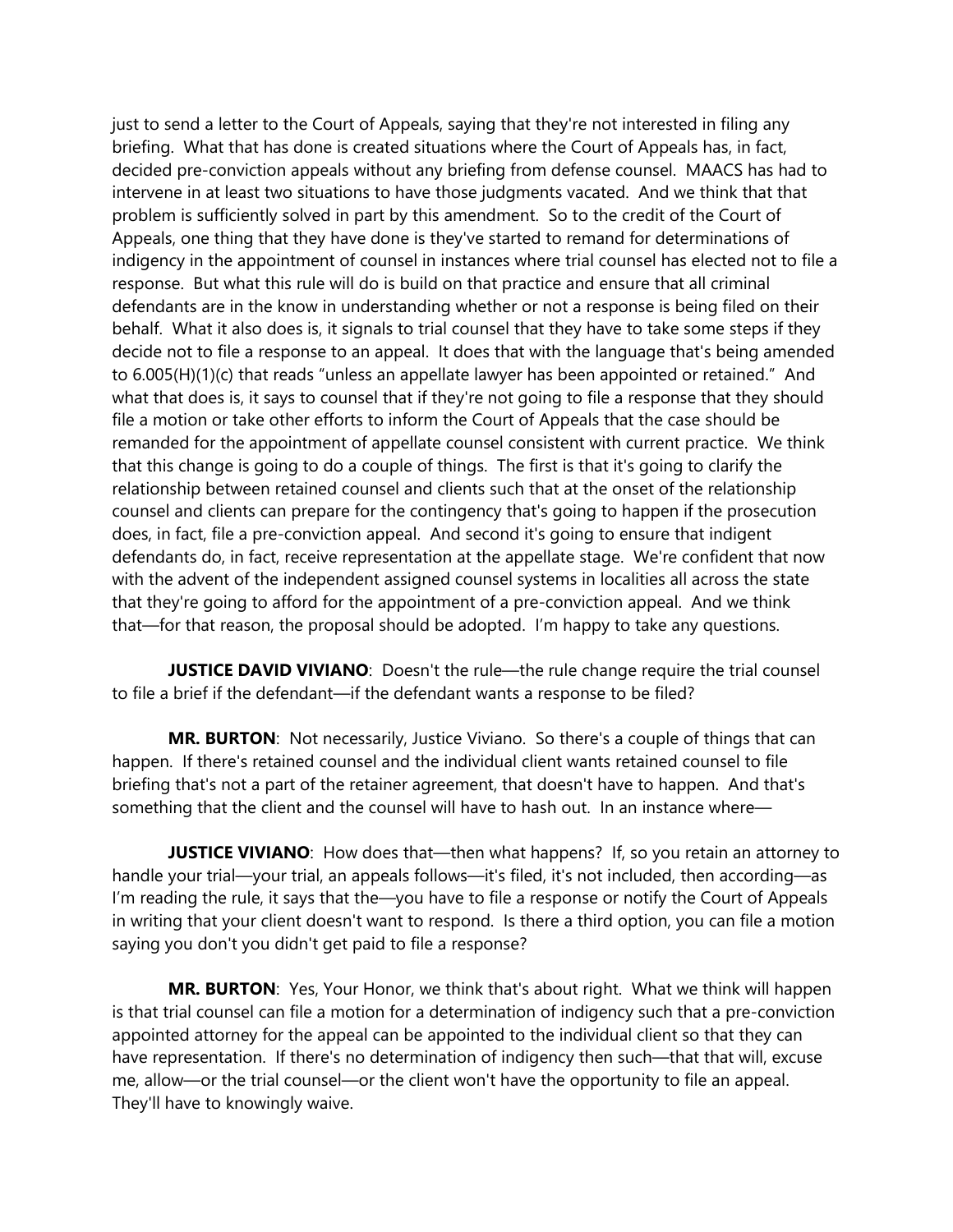**JUSTICE VIVIANO:** We've got a lot on our agenda for today so I just want to make sure I'm tracking with what you're saying. Are you saying that's accounted for in this rule change or that's something outside of the rules that will just sort of happen on the sidelines?

**MR. BURTON**: I don't think it's explicitly spelled out in the rule. I think—I sort of talked about this earlier. It's signaled by the change to 6.005(H)(1)(c) that says "unless an appellate lawyer has been appointed or retained."

**JUSTICE ELIZABETH WELCH:** Mr. Burton, I'm going to just jump in as well. I appreciate this and thank you. I know this is a really important issue and I know it's a challenge that the courts have had to grapple with, so I certainly appreciate the work. I'm sort of piggybacking on what Justice Viviano asked. I'm wondering if it's—is it clearer if we added a third prong, which is a sort of—this it clarifies exactly what your understanding of the rule is? It seems to me it could be read that counsel has to, you know, handle the appeal even if they haven't been paid. And obviously I expressed some concerns when this was published I just want to make sure—we have a lot of—I am mindful of the fact that our frontline criminal defense attorneys and trial courts have very robust practices and a lot of them prefer not to do appellate work, and do in fact refer that out. So I just I'm trying to figure out how they navigate that option.

**MR. BURTON**: Well, Your Honor, I would sort of repeat my answer before. I think that this Court definitely could carve out a third option. I think it's sufficient as written. I think, especially for indigent defendants, that there's a mechanism in place to make sure that they have a pre-conviction appellate attorney, especially because of the developments that have happened in our industry, defense assigned counsel systems. For retained attorneys, we think that the retainer agreements will change in the future to reflect the scope of this rule. And we think the rule, as written, provides guidance so that individuals who don't anticipate a preconviction appeal happening in the middle of their criminal proceeding are prepared at the outset. And so we think that's what this rule does.

**CHIEF JUSTICE MCCORMACK**: Thank you very much, Mr. Burton. I think—I think we are—the questions are satisfied so thank you for being here. Thanks for your comments on both of those items.

**MR. BURTON**: Thank you.

**CHIEF JUSTICE MCCORMACK**: The next item is item number 6, which is a proposed amen—oh I'm sorry, I've skipped item number 5. It's item number 5, which would clarify an administrative offer—administrative order that identifies which information about judiciary employees is publicly available. We have one speaker on this item, Samantha Hallman.

**SAMANTHA HALLMAN**: Good morning, Justices. Thank you so much for this opportunity to comment early after having already commented online. It was not until after I submitted that comment that I learned that this proposal may have something to do with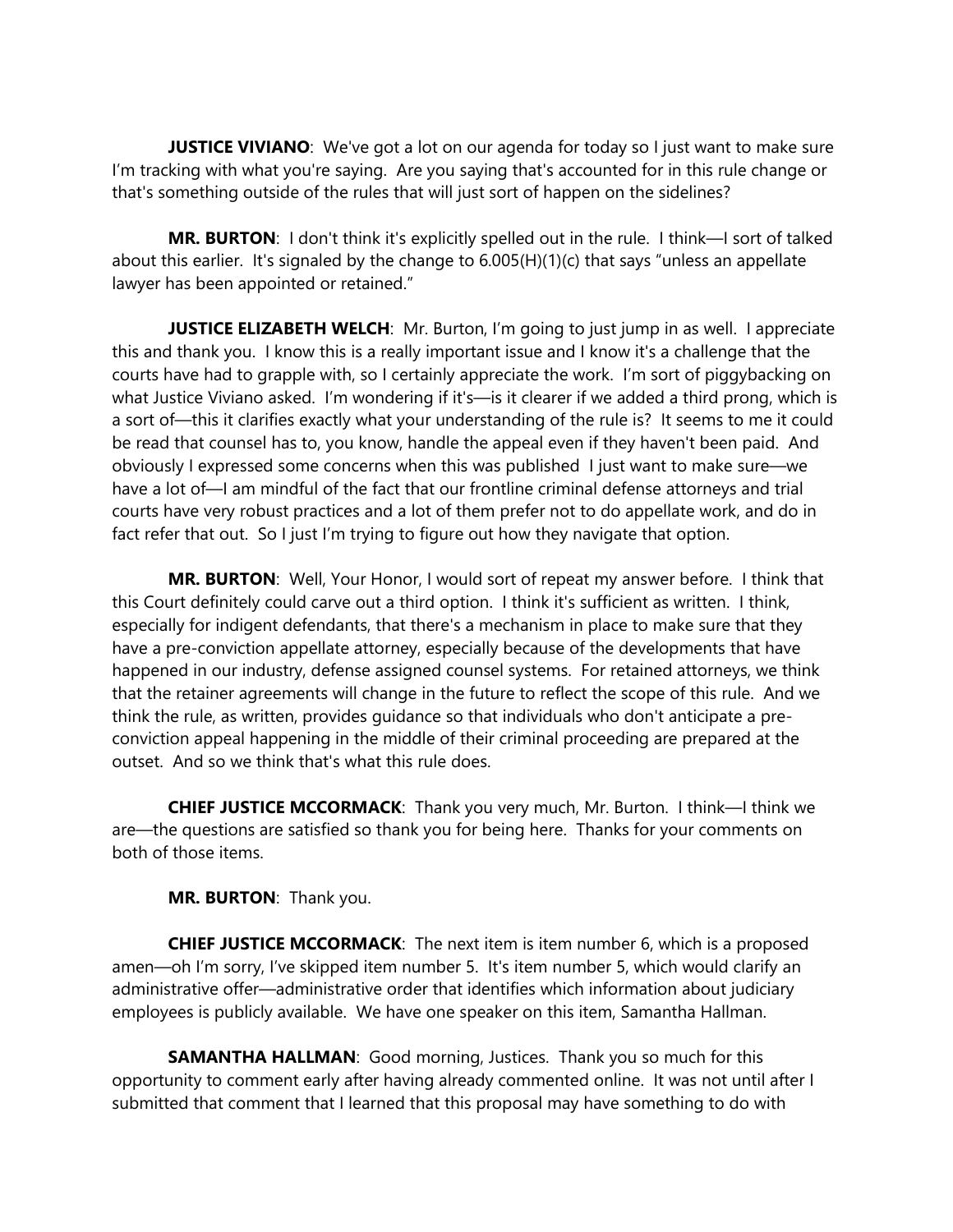wanting to mirror House Bill 4022. And I also saw that the State Bar had commented about concerns about privacy and so I just wanted to go back and expand a little bit on my original comment. Before I do that I just want to say we're in the middle of Sunshine Week, which is a celebration of transparency in government and open access to records. So with that in mind I want to emphasize why it's really important that you continue connecting a name to a salary for people working in the judiciary. It's because of the types of questions that can be answered by the public with this information or with this data. For example, if people are interested in learning about whether there are gender or racial pay disparities, you know. You have this new DEI initiative that you've launched and people may say, you know, they're talking the talk but are they walking the walk; let's see. The public is also interested in exploring whether there is nepotism, whether there's cronyism, and you can't answer any of these questions without being able to connect a name to a salary. And so with respect to the Bar's comment that this is an invasion of privacy, I wanted to push back really hard on that assertion. Again, in my original comment, as I mentioned, University of Michigan, largest public university in the state, they have been posting this information for I think at least two decades. You know, names connected with salaries. We're talking about tens of thousands of Michigan residents employed, you know, with that public institution and, you know, people aren't running around saying, "gosh, this feels like such a violation." It's actually very empowering. And I know that there was some talk about, well, connecting salary or—I'm sorry—connecting the costs of benefits to names could be an invasion of privacy. And I don't see why that would be necessary to connect that data with names. I think it would make sense to just report that in aggregate form once a year the way that JTC does. And I want to end with this California Supreme Court ruling from 2007 just because I think it beautifully articulates the rationale. And they wrote, "[I]n light of the strong policy—public policies supporting transparency in government, an individual's expectation of privacy and a salary earned in public employment is significantly less than the privacy expectation regarding income earned in the private sector. There's a strong public interest in knowing how a government spends its money so that corruption can be exposed." I'm not suggesting that there is any but, in this day and age where people are looking for things to, you know, all kinds of conspiracy theories, I really would like to push you all to be very boldly transparent in as many of your policies as possible. Thank you so much and if anybody has any questions, I'm happy to answer those.

**CHIEF JUSTICE MCCORMACK**: Thank you, Ms. Hallman. I don't see any questions. Thank you very much for your comments and for being here. We appreciate it.

**MS. HALLMAN**: Thank you.

**CHIEF JUSTICE MCCORMACK**: The next item is a proposed amendment of 5.125 that would add Community Mental Health as an interested person to be served a copy with a court order when outpatient treatment is ordered. We have one speaker, our own Judge Milt Mack. Milt.

**JUDGE MILT MACK:** Thank you, Justices. It's really pretty straightforward. When the Legislature amended the Mental Health Code to provide for assisted outpatient treatment, it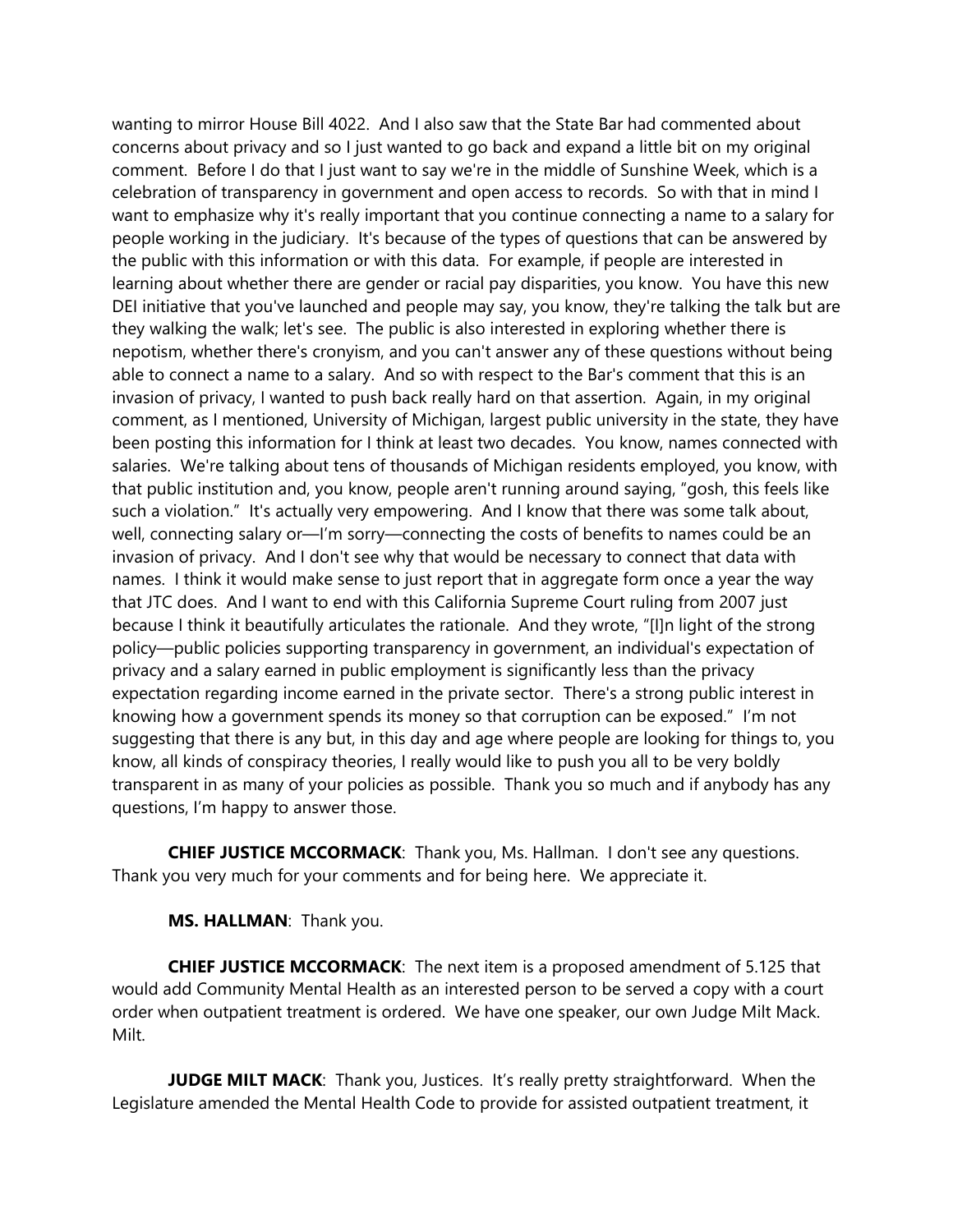provided that the court would order the Community Mental Health agency to provide that treatment. However, the court rule has not changed so mental health agencies were never made a party—an interesting person, that is. The result is that hundreds of AOT orders have been entered but not implemented. And it's a big problem. So some courts have been made aware of the problem and are serving on their own but it's just important for the court rule to reflect that so that clerks across the state know that they need to serve that document. There are other gaps in the system but this is a pretty big one. I'll be happy to answer any questions. I read Anne's memo, which is great as usual

**CHIEF JUSTICE MCCORMACK**: Any questions for Milt? All right. Thanks, Milt. Thanks for being here.

**JUDGE MACK: Thank you.** 

**CHIEF JUSTICE MCCORMACK**: Okay and here we are, ready for all of the comments on our pandemic related administrative orders and what to do moving forward. Our first speaker is Matthew Paletz. Matthew, you may unmute and address us.

**MATTHEW PALETZ**: Good morning, Your Honors, and thank you very much for this opportunity. My name is Matthew Paletz of Paletz Law. We are one of the largest filers of landlord-tenant cases. Over the past two years, my associates and I have appeared in over 70 district courts in Michigan. I'm here to address the permanency of video conferencing under MCR 2.407(G) and 6.006(E). Zoom conferencing has been widely embraced by both landlords and tenant advocates. It has greatly expanded access to justice and has been to the betterment of all parties. For example, I believe it's in the mutual interest of a landlord and their tenant not for their tenant to have to take off work for hours at a time to attend an in-person hearing, but rather be able to pay for their rental obligations. Or another example to this effect would be that they don't have to incur the additional expense of items such as additional child care. Almost everyone has access to this technology, whether it be a smartphone or otherwise. It's very cost effective for landlords and for tenants, especially now with gas prices spiking and inflation. Incurring these additional expenses for in-person civil hearings are detrimental to our citizenry at large. Tenants have been able to appear for a significant amount of more cases and have been able to enter into negotiations with my clients. And this may surprise you as an advocate for landlords but, having their tenants be part of these processes, in the long run is more beneficial to rehabilitating the relationship between the landlords and tenants, and they're able to discuss possible resolutions and work out issues that may have been presented. Also, as someone who is a strong advocate for pro bono advocacy, video conferencing is truly a game changer. Many courts want to maintain video conferencing and have embraced it. The issue with local judges that I see is AO 2020-17 and the bifurcation of the landlord-tenant docket, which is contrary to Michigan summary proceedings. I realize that's beyond the scope of today but it is relevant to at least the perceived consternation of some of those in the local judiciary who oppose the permanence of video conferencing. Finally, I believe we should not have to petition the court for this option but rather it should be presumed and the mandatory requirement kept in place. This concludes my remarks. I'm happy to answer any questions.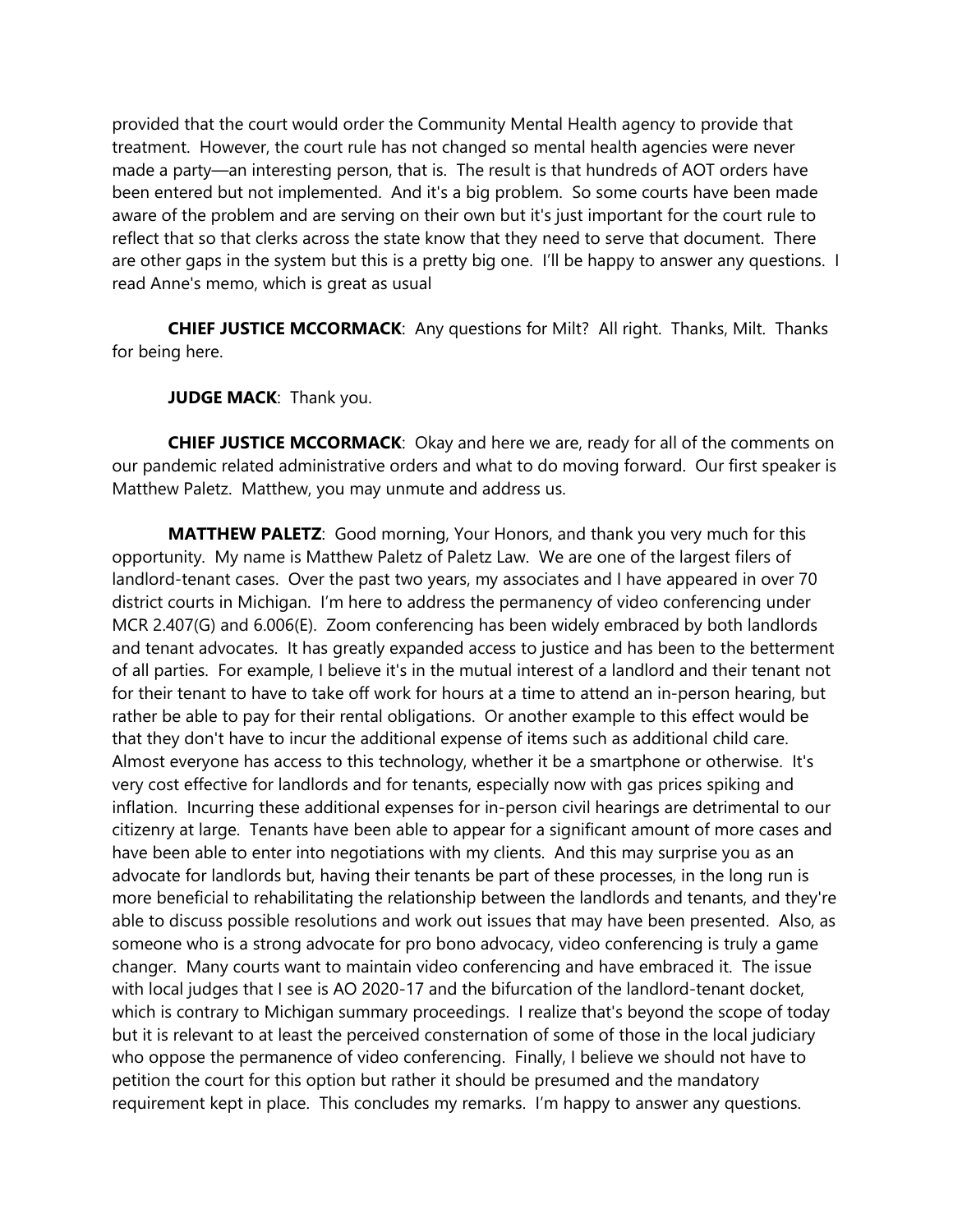**CHIEF JUSTICE MCCORMACK**: Thank you very much, Mr. Paletz. It's extremely helpful. We appreciate your being here.

**MR. PALETZ**: Thank you.

**CHIEF JUSTICE MCCORMACK**: Next is Angela Tripp.

**ANGELA TRIPP**: Thank you, Chief. Good morning, Justices. Thank you for the opportunity to speak about these important proposed court rules, which represent a sea change for access to justice. I'm the director of the Michigan Legal Help Program, which provides selfhelp resources and tools for people representing themselves in legal matters. Often this selfrepresentation leads them to court, which is a journey that regularly contains barriers preventing them from truly accessing justice. Before you today are modifications to several court rules that have the chance to eliminate some of these barriers. But the biggest and most important one is the foundational issue of being heard by a judge in a court hearing. We're asking that litigants have the ability to choose whether they appear in person or remotely. And my colleague, Kim Cramer, will talk about that more when she's up next. The SCAO "Lessons Learned" report recommends uniform presumptions of in-person or remote proceedings based on the type of hearing, which is a great place to start. But the rules must also allow a litigant to select the other option in all but some extreme cases. Remote and hybrid hearings shift the burden of accessing the courts from solely being on the litigant to being shared by the litigant and the court. Before remote hearings, access rested solely on the shoulders of the litigant and the courts only saw the results of the—the results of those who succeeded. Those litigants who were able to get child care for a day or leave work for a day without losing their job, who succeeded in getting transportation to court, parking and who got through the security line in time for their hearing, who overcame their fear and lack of knowledge of the system to show up. Those who struggled but could not overcome every one of those challenges typically only show up to the judge as a default. Next case! With remote and hybrid hearings, courts have to share the burden of access. They have to figure out how to overcome bad internet connections, handle new learning curves and problems related to attire and behavior, put in time and effort to notify litigants of the logistics of these hearings, and answer people's questions, and overcome the challenges of holding a hybrid hearing and managing exhibits remotely. I appreciate that it is not easy and that there are many hurdles to overcome. But it is appropriate that the courts bear some of this burden because courts are public services, judges are public servants, and most importantly, courts have many more resources—time, money, expertise, and power—to overcome these barriers. Remote court isn't perfect but neither is in-person court. The person—the people feeling that pain most are the litigants, especially those without lawyers. When the most basic aspect of procedural fairness is such a battle for people, they do not leave court feeling like they got a fair shake. So the question should not be why or whether to allow litigants to choose to appear remotely or in-person but how. And there are many answers to that question from across our state and across the country. There's no need for a years' long study to decide what to do. One need not look far at all to find research, training, best practices, and novel ideas on how to best accommodate remote and hybrid hearings, and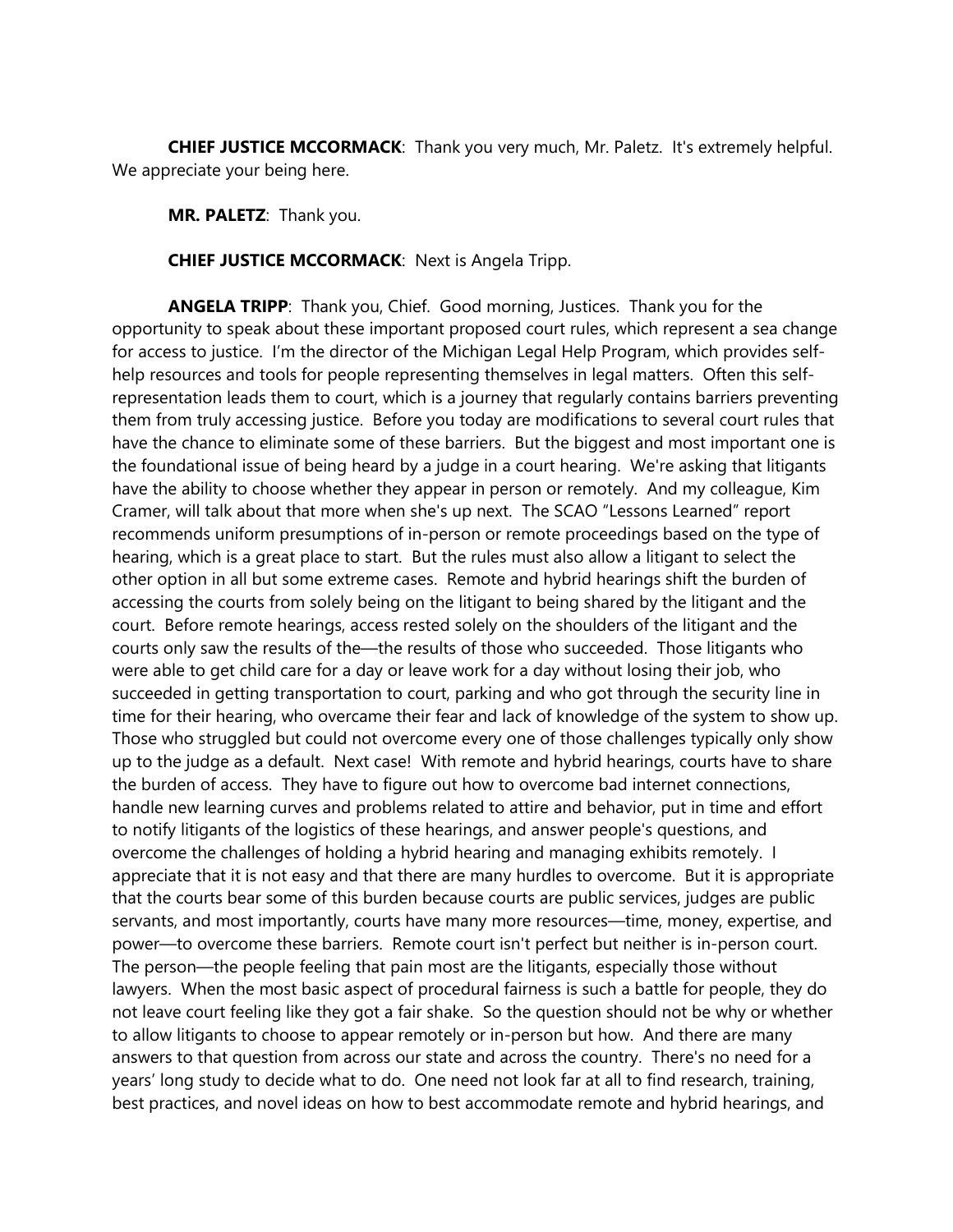meet litigants halfway. Litigants can't pick when or where or for how long or why they are in court. They should at least be allowed to make sure they can get there and be heard. Thank you.

**CHIEF JUSTICE MCCORMACK**: Thank you very much, Angela. Any questions for Angela? Thank you very much. Kim Cramer is next.

**KIM CRAMER**: Good morning, Justices. Thank you so much for the opportunity to comment on this court rule. My name is Kim Cramer and I'm a lawyer with the Michigan Legal Help Program. As Angela described in her comments, we have—we provide a website with selfhelp resources to help the many Michiganders who have to face legal problems without lawyers. My comment centers [on] feedback solicited from our website visitors. That written—our written comment on this issue began with the discussion of the obstacles that self-represented people might face in participating in the process of providing input on court rules. While most court cases involve at least one self-represented party, these voices are often absent from policy discussions such as this one. For example, of the 66 registered speakers on this topic today, it appears from the titles that all of them are judges and lawyers. We understand it's hard to get feedback when there are not listservs or associations of self-represented people who can be easily reached for comment. And yesterday's self-represented litigants might be happy to leave their experience behind them. Tomorrow's self-represented litigants may not know yet that they will someday need to engage with the courts. I can't take the place of the people who will actually participate in court cases without lawyers because, as a lawyer, I will always be part of the system. But I hope that, by appearing today, I'm helping to remind everyone with decisionmaking power that all the voices of judges and lawyers you'll hear today are not fully representative of the people who will be impacted by this court rule. As one way to include selfrepresented people in the process, we posted a survey on the Michigan Legal Help webpage that asked questions about people's preferences related to remote and in-person court dates. As you can read in our written comment, these responses reflected a diverse set of preferences on remote and in-person participation, as well as recognition for many people that the best format for a court appearance depends on the type of appearance with each option having a unique set of costs and benefits. We also provided a link to a dashboard that compiles FCC and other data related to broadband access. This data illustrates that broadband access is not always an urban versus rural issue. While some rural areas do have limited access so, for example, does most of the City of Detroit. This data, in combination with our survey results, is also a good reminder that litigants are not the only ones who may face connectivity challenges and not all courts will always have strong internet connections. We believe that this information supports the idea that the person best suited to make the decision about a remote or in-person hearing option is the litigant and also that the court rule should have clear off-ramps and rights for litigants when technology fails. We appreciate that the rule as written does recognize that some litigants might not be able to participate remotely, but the lack of a specific process or form will be an obstacle for many self-represented people. Thank you again for allowing this comment and for considering this perspective, and thank you in particular for allowing these administrative matters to be conducted remotely. I'm speaking to you from my house where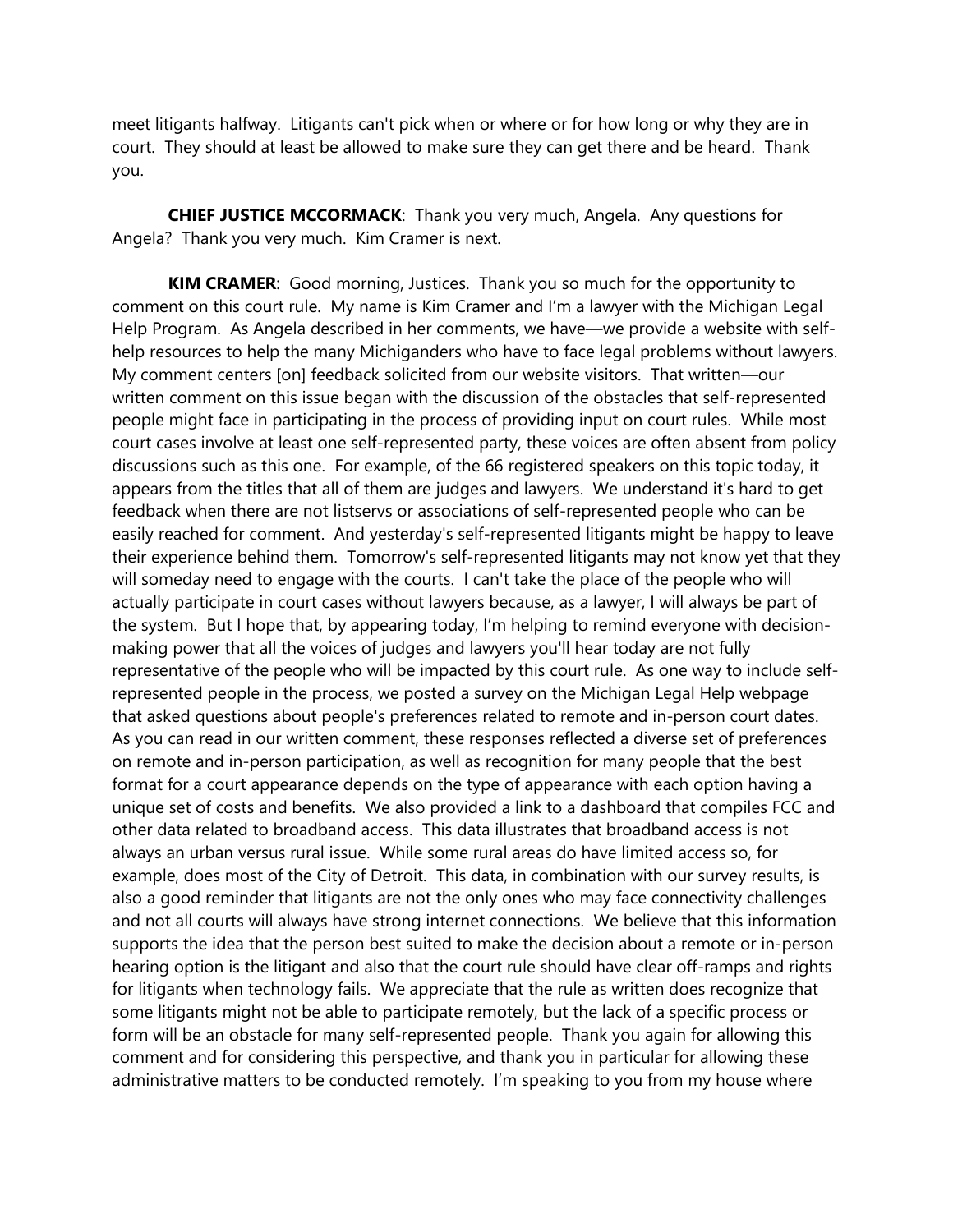one room over I have a first grader who's been throwing up since Monday and I would absolutely not have been able to make it to Lansing today. So thanks for accommodating me.

**CHIEF JUSTICE MCCORMACK**: Thank you very much for being here and thank you for your comments. Next is Jessica Zimbelman.

**JESSICA ZIMBELMAN:** Good morning, Your Honors. My name is Jessica Zimbelman. I'm a managing attorney at the State Appellate Defender Office. SADO and MAACS appreciate the efforts of this Court, the Court of Appeals, and trial courts and their staff to adapt quickly to use remote technology in courtrooms across this state. SADO and MAACS attorneys and staff have similarly adopted—adapted and remain committed and dedicated to representing our clients effectively in whatever medium we can. Given that we practice across the state and in various forums we have logged many, many, many hours of Zoom court over the last two years, including in front of this Court. Of course, we recognize how remote participation has increased access to many who otherwise may have had to take time off work, obtain childcare, and or transportation to wait in a trial court through a busy docket. I was waiting myself one time in Zoom court and one of the participants appeared to be in a store so his background appeared to be racks of maybe food items or something as opposed to the books we often see or artwork that we've perfected over the last two years. And while I don't know this person's story I imagined they were at work and could step into the back to attend court, maybe on a break instead of having to miss a whole day's pay or arrange for child care or any of the other myriad responsibilities that we have on a day-to-day basis. We also recognize that remote court has benefited the efficiency of the system and the efficiency of our practice. Instead of spending entire days traveling across the state for a short status conference, we can log on to our computers up here and, if we have to wait, we can do other work on our computers and then get back to substantive work for our clients. But with these benefits, of course, comes the need for caution especially in the context of the criminal legal system and people's constitutional rights. Using remote technology to the greatest extent possible essentially creates a presumption for remote technology. And once that presumption exists, it creates an inherent pressure for people who have been accused of crimes or convicted of crimes to agree to remote technology even if they have a constitutional right to be present. Specifically trials, including voir dire, plea hearings, probation violation hearings, and sentencings, are proceedings where the presumption should be for in-person court given the importance of what is at stake: people's loss of liberty and other serious collateral consequences. At SADO, we've seen pictures of people being sentenced while in a cage in prison with only one small slot in the door and no participants in that hearing can even see that person's face. It's really important that judges be able to look people in the eye before depriving of them of their freedoms, and this Court has acknowledged as much in *Jemison* and the Court of Appeals has in *Heller*. Specific suggestions can be found in our comment but if the Court has any questions for me this morning I'm happy to answer them.

**CHIEF JUSTICE MCCORMACK**: Thank you very much for your comments. We appreciate it.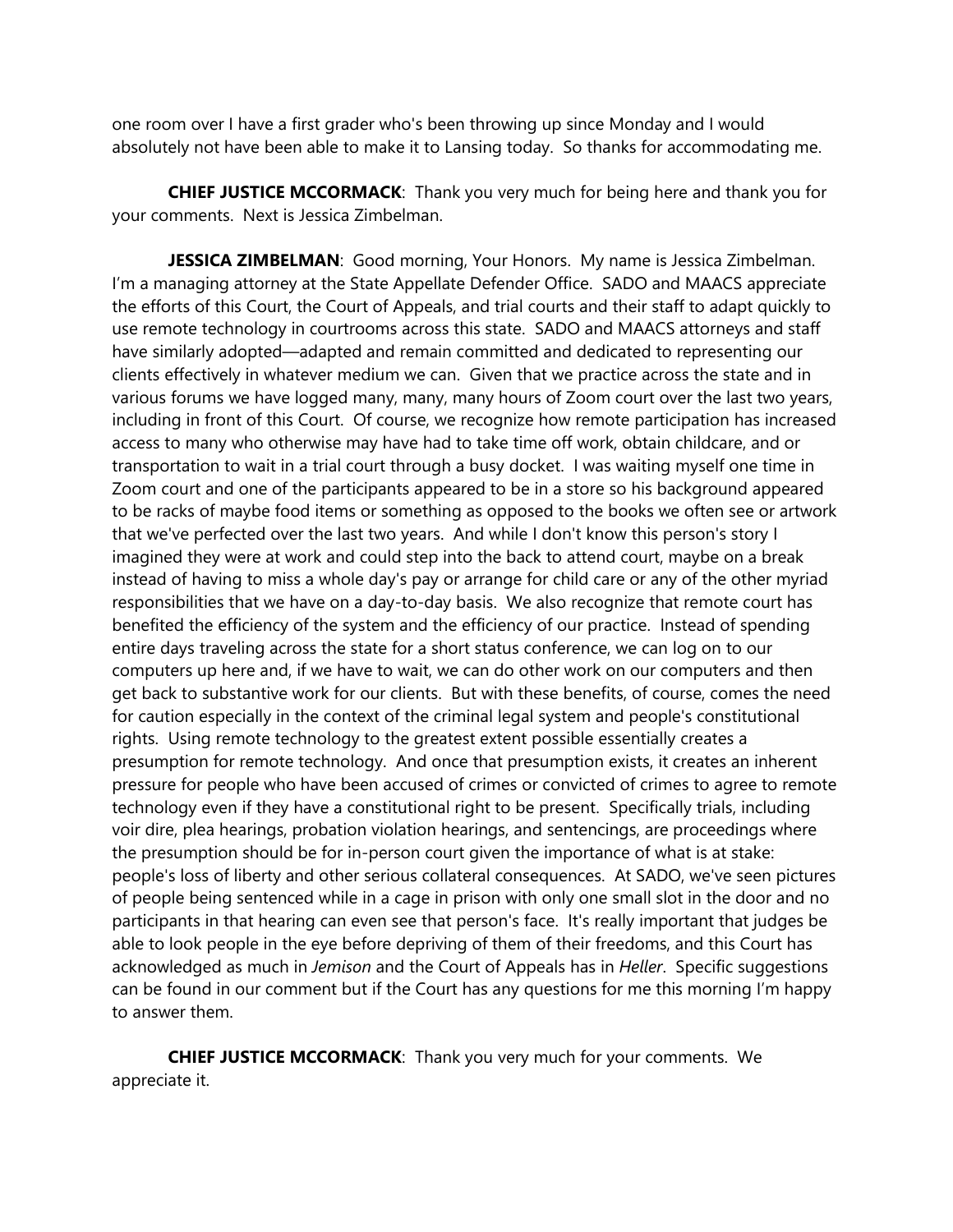### **MS. ZIMBELMAN**: Thank you.

**CHIEF JUSTICE MCCORMACK**: Next is Judge Ray Voet. Judge Voet.

**JUDGE RAY VOET**: Morning, Justices of the Supreme Court. Thank you for the opportunity to address you. I've been a judge for 23 years and I was a trial lawyer for 12 years before that so I've been 35 years in the courtroom and wish that this hearing weren't proceeding. This would have been a once in a lifetime opportunity for me to stand at the podium and actually feel the wood underneath my fingers and address you in the Hall of Justice. And I feel that, if we go in this direction too far, much of that—that solemnity of proceedings would be lost. I know that this is a vis—visceral—I'm also currently the president of the District Judges Association and I know this is a visceral topic. We've heard and seen all the horror stories that involve decorum and some of the strange behaviors and technological problems that we've had as far as trying to conduct court through a camera. But of more concern are the types of concerns that we've heard from Ms. Zimbelman, who talked about defendants appearing in a cage and witnesses having their mother next to him, trying to interfere with how they're being cross-examined. But in that regard I know that the District Judges Association want to be engaging on this and, in an effort to be engaging, we commissioned a survey—a professional survey of our membership and found that, beyond—penetrating beyond the anger and the visceral reactions to the challenges that are presented by remote technology, there's a lot of willingness and openness to advancing access to justice and quality of justice and efficiency of justice through the use of remote proceedings. And that survey should be available. If you don't have it, we'll make it available to you. In that regard, in an effort to try to help this process as it evolves, and I'm sure it will evolve, whatever the court decides as it relates to this courtroom a year from now, two years from now, five years from now, will probably be changed or tweaked in some shape or fashion based upon the experiences that we have. I can assure you that the district judges are willing to help and in fact we've gone so far as to help to have our rules committee propose a rule that tries to balance all these factors. So with that, I guess the concept I would like to leave you with is that one size does not fit all. Trial courts are employed to exercise discretion and weigh each case individually and make decisions in each case. So we urge you to keep that in mind as you go forward. Thank you again for the opportunity to speak. Otherwise, I'll yield to the next speaker. Thank you.

**CHIEF JUSTICE MCCORMACK**: Thank you, Judge Voet. Next is Judge Carrie Fuka.

**JUDGE CARRIE FUKA**: Since Ray had three 13 extra seconds, I'm going to use his 13 extra seconds.

**CHIEF JUSTICE MCCORMACK**: Doesn't work that way. Sorry, Judge.

**JUDGE FUKA:** I didn't think so and mine changed a little bit. [Aside to staff member in her court: You have to turn it off because it's reverberating.] I wholeheartedly disagree that the litigant is in the best-suited position to determine if they should appear remotely, primarily because the litigant doesn't know what the litigant doesn't know. They're relying on other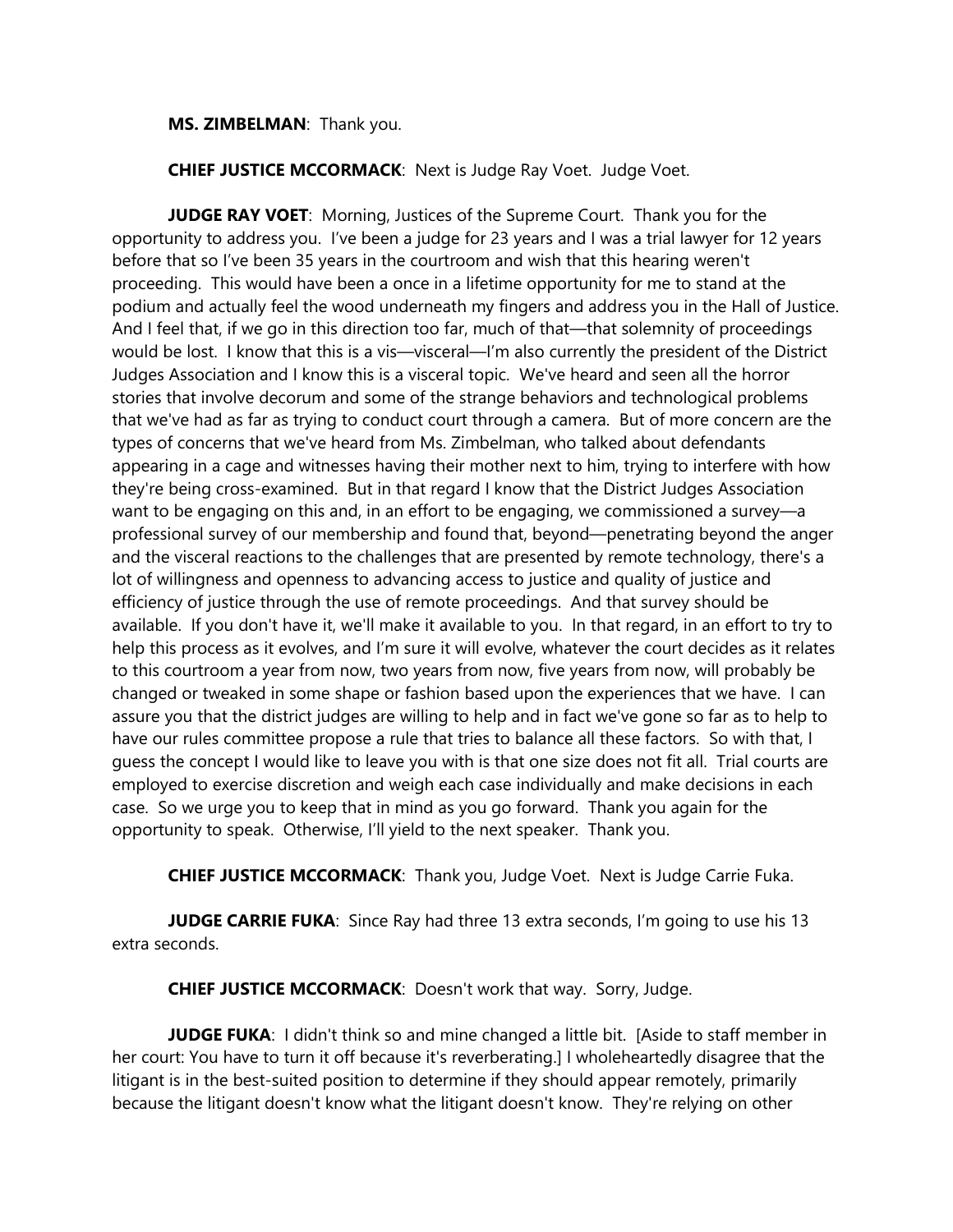people to advise them accordingly, other people being namely their attorney. I've personally seen litigants agree to waive in—to waive in-person preliminary examinations where testimony is key to their case being bound over. I've personally seen litigants say things incriminating themselves on Zoom because they keep talking despite the attorney's effort in the corner to try to get them to stop talking. When they're physically in a courtroom, an attorney can put their hand on their shoulder, advising them quietly not to incriminate themselves or to stop talking because they're just making things worse. Do the litigants personally know that they may receive a more favorable sentence if they're in fact sitting in front of a judge versus the judge just seeing a black screen with a name in it—in the corner? Those are the things that the litigants aren't aware of; they don't know, they may not know what's best for them. They think that coming to court remotely is easier and that's true, but is it better? I would—I would argue that it isn't, and they don't know the difference. My court has had great success with the implementation of Zoom and it works very well for traffic and civil matters. The unpredictability of participants, the very nature of a criminal matter, on the other hand, warrants a presumption of in-person proceedings. My assumption is that you will hear many people talk about how menial criminal proceedings should be done via Zoom. [Aside: I'm out time.] I submit that it is impossible to predict which matters will be menial until they are occurring in real time. The other day, a simple pre-trial turned into a plea and sentence. A sentence of—I sentenced a black box to 30 days in jail. No surprise, that individual never showed up. He'll probably ultimately be serving much more time in jail; hopefully doesn't hurt anyone while he's not incarcerated. Justice McCormack, I could not agree with you more that judges have the ethical obligation to get off the sidelines and advocate for reform. Those of us in the front lines are the best position to identify and expose inherent injustices and broken procedures in our court system. We are also in the best positions to make necessary changes. But we need to ensure we are not making changes just for the sake of making changes. The implementation of the MIDC and the recently passed legislation are notable examples of strides in the right direction. But conducting criminal court proceedings on Zoom is a step backwards. The decisions that trial court judges make daily can be a matter of life or death. It sounds melodramatic when I say it aloud but understanding the enorm—enormous responsibility we have is—is—not understanding it is dangerous. Thank you.

**CHIEF JUSTICE MCCORMACK**: Thank you, Judge Fuca. Thanks for being here. Thanks for your comments. Next is Judge Travis Reeds. [Pause.] Maybe just we'll have to circle back to Judge Reeds. Let's go to Judge—

**JUDGE TRAVIS REEDS**: Sorry. I'm here, Justice McCormack.

**CHIEF JUSTICE MCCORMACK**: Oh, sorry. Go ahead.

**JUDGE REEDS**: Sorry. I apologize. I had myself on mute. I apologize.

**CHIEF JUSTICE MCCORMACK**: No, we've all done it; no problem.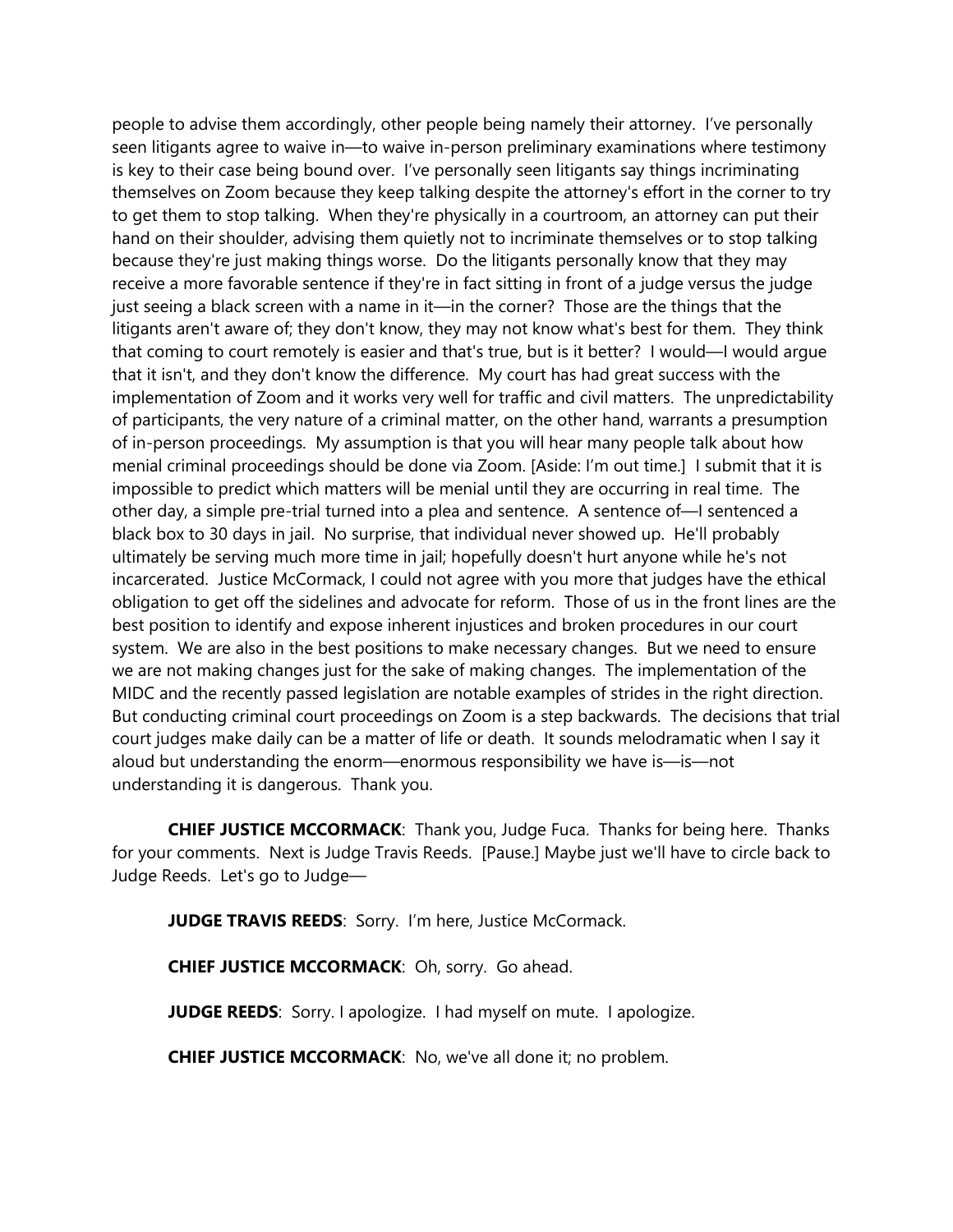**JUDGE REEDS**: Thank you, Justice McCormack and members of the Court. I am here today to represent the District Judges Association's court rule committee and the court rule committee only by making a suggestion that the court rule committee has come up with. My comments along with that suggestion, however, I want to make clear are solely on my own behalf and are not on behalf of any of my colleagues in the judiciary or any organization. I was very privileged to be a part of the updated Lessons Learned Committee and while I do not speak on behalf of that committee in any way, I do feel that the experience helped me understand our current situation and the challenges which face this Court in making its determination as to modifications of the court rules in question and ultimately the direction of the Michigan courts going forward. I further understand from reading the opinion and support by you, Justice McCormack, along with the dissents that there's obviously a philosophical divide amongst the Court as to what that direction exactly should look like. From the MDJA's court rule committee, what we ask of the Court is compromise. Compromise by adopting as a new interim rule, the rule that is proposed by the District Judges Association and which is basically a very, very small modification of the updated Lessons Learned Report as to proposed court rules. Compromise on a new interim rule would potentially solve many of the competing issues that are currently making your decision so complex. The proposed rule would address the ability for exceptional expansion of the use of remote proceedings based on a blend that would work for various different jurisdictional needs. It would account for incorporation of the varied and extensive feedback that was submitted by various stakeholders. It would provide more guidance and consistency for litigants, attorneys, judges than the current rule. The current rule, respectfully, which basically just says "do the most you can" doesn't really provide that consistency or that direction for litigants, attorneys, and judges. An interim rule—new interim rule would preempt potential constitutional issues by avoiding presumptions in criminal cases. It would preserve judicial discretion and would provide an opportunity for the court during a new interim for actual data compilation to allow for evidence-based modifications of what we hope would be a new interim rule by the Court at a future date. It is important to note that the proposed rule provides for the presumptive use of remote proceedings in many civil proceedings, particularly those that are fairly summary. It provides consistency for litigants and attorneys and makes it more convenient and cost effective to appear for those types of proceedings. One thing that I did learn and the only thing I think that is an absolute truism in this issue is that it is very difficult to craft one rule that works for everyone. Each community being different, each jurisdiction and their constituency having different needs, it's just almost impossible. However, I think that the proposed rule is workable statewide and will work for every court across the state. It is very difficult to be in your position. I understand that; I've never been there, probably never will be. But when you look at the big picture, I think that compromise is the answer. Compromise on a new interim would not commit the Court one way or the other, other than giving an opportunity to the Court to actually try some more specific direction to litigants, attorneys, and judges, and then collect data to see if it's working. We, each of us, think we know what's best. You have to decide what's best for all of us. But I do encourage and strongly suggest that you consider a compromise in this way in this matter. One way or the other, going back to pre-pandemic or going to 100% Zoom, I just don't think that that fits the needs of any community in the state. It doesn't help the legal profession as a whole and while it may be something that is good in many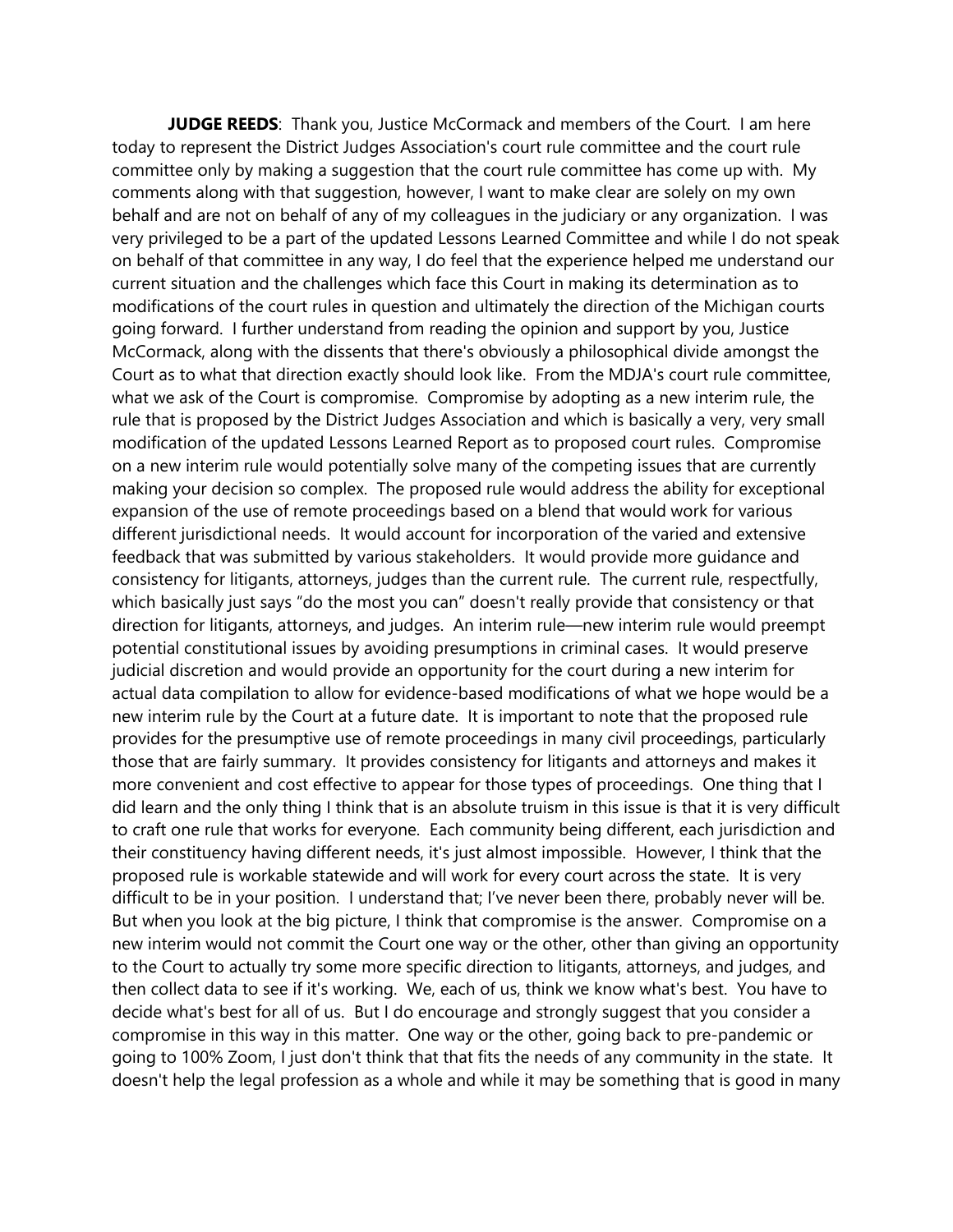circumstances, it's just not right for every—every type of proceeding or even most proceedings in some courts—

**CHIEF JUSTICE MCCORMACK**: Judge Reeds, I'm going to have to ask you to conclude. We just have so many speakers and we're —

**JUDGE REEDS:** I'm done. I'm done.

**CHIEF JUSTICE MCCORMACK**: Okay.

**JUDGE REEDS**: Thank you.

**CHIEF JUSTICE MCCORMACK**: Thank you very much for your comments and thank you for making the time to be here. We appreciate it. Next is Judge Kirsten Hartig. Judge Hartig.

**JUDGE KIRSTEN HARTIG**: Thank you, Madam Chief Justice and Justices of the Michigan Supreme Court. My name is Kirsten Nielsen Hartig and I'm a district judge. I speak on behalf of many of my colleagues who asked me to summarize some of the disruptive and disrespectful behavior district judges see over Zoom that do not occur with in-person proceedings. On my own behalf, I do not have any objection to doing most civil proceedings via Zoom but believe that Zoom proceedings in criminal cases is bad policy. These lists are not exhaustive and have been shortened to accommodate the time allowed. As district judges, we have seen the following behavior by attorneys while using Zoom: An attorney on the record representing defendants while driving a car, while smoking a cigarette, while in the attorney's garage with a hoodie sweatshirt on, wearing only a t-shirt, wearing a swimsuit, on the record in front of the judge asking their clients, defendants, confidential questions, holding a dog, holding a child, while walking and running down the street, and completely unprepared to represent their client, necessitating multiple adjournments—things we just do not see in in-person court. As district judges, we have seen the following behavior by defendants, litigants, and witnesses via Zoom: Defendant on the record while getting her hair dyed, while walking around in a store, while driving a car, while smoking cigarettes, marijuana, and hookah and while vaping, while urinating completely naked, while working at an assembly line wearing a plastic bag on his head, intentionally farting and burping to disrupt the proceedings, physically overdosing from drugs necessitating the judge to call the police for help, while high and intoxicated, the defendant's camera pointed towards dog feces on the floor, defendant on the record using the toilet (the district judge believed that this was intentional), while laying down in bed, sometimes with others asleep in bed with them, while using the toilet with the camera pointed at her midsection, the camera showed the defendant using toilet paper to wipe her bottom (this appeared not to be intentional), defendants appearing while physically asleep both upright and in a chair and in bed, multiple cases have had to be adjourned because the defendant never woke up, litigants yelling at children, dogs, or other persons, continually interrupting the judge in proceedings to attempt to maintain quiet in their environment, while wearing a bathrobe or pajamas, wearing only a bra, naked from the waist up. The courtroom is a physical space that communicates the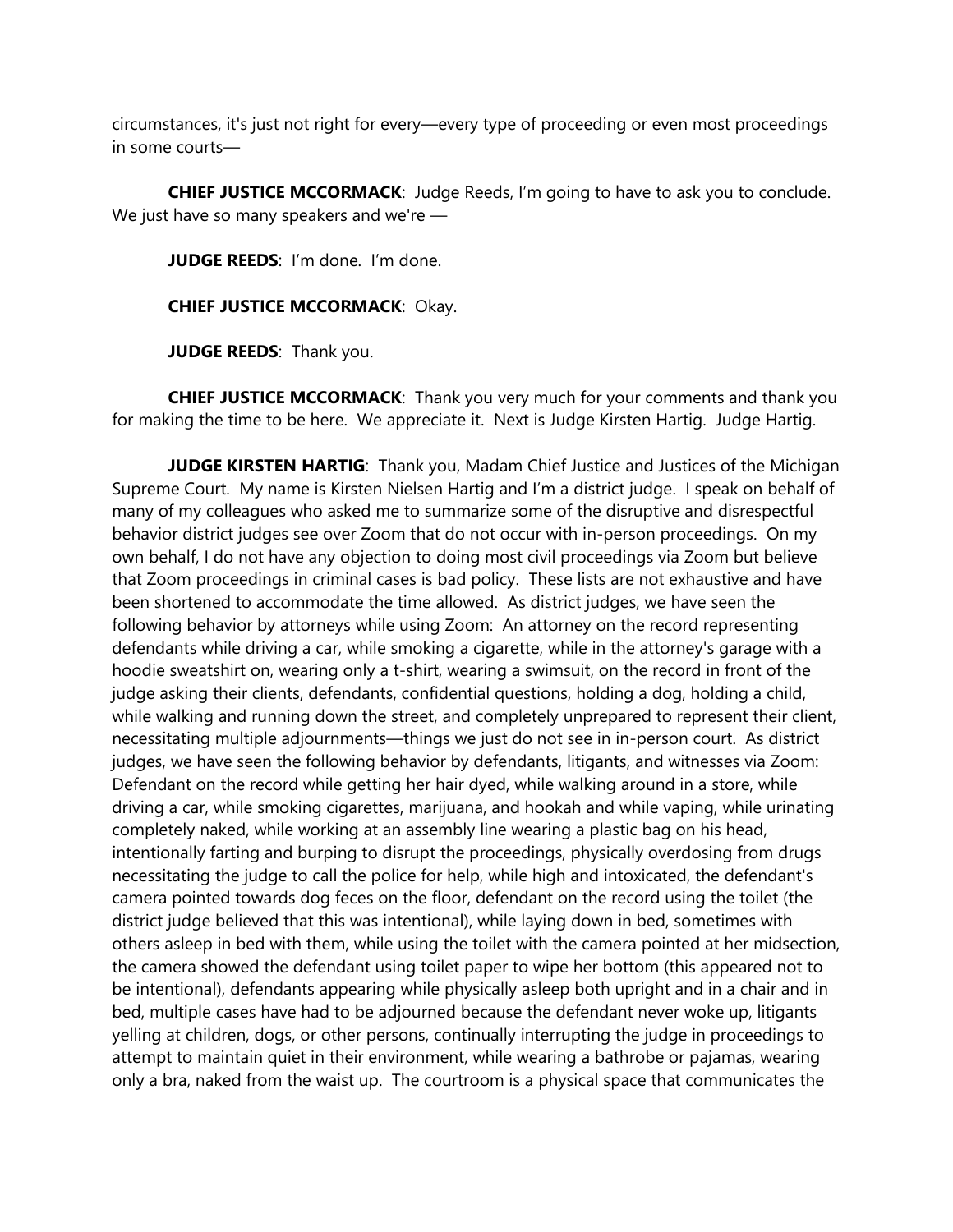important jurisprudence that occurs there. It encourages court users to know and understand their responsibilities for proper conduct—

**CHIEF JUSTICE MCCORMACK**: Thank you, Judge Hartig, but I have to ask you to conclude. We just have so many speakers to get through. So—

**JUDGE HARTIG**: Thank you.

**CHIEF JUSTICE MCCORMACK**: Thank you so much. Thank you for being here. Thank you for your comments. Next is Judge Julie Nicholson.

**JUDGE JULIE NICHOLSON**: Good morning and thank you again for allowing me to speak today I'm not going to reiterate or repeat some of the circumstances that Judge Hartig just outlined for you but my experiences have been the same and or similar. I can tell you that none of the behavior that she did outline occurs in person, mainly because it can be controlled when the litigants and the attorneys are here in person. You will note that everybody that is appearing here today is properly attired. They know how to use their technology. They are respectful. Unfortunately, that is not our experience in the district court. The district courts operate differently than the appellate courts and the circuit courts. We deal with volume and we operate at a much faster pace due to the nature of our dockets. Some of our jurisdictions include multiple prosecutors and police departments. For instance, my court's jurisdiction encompasses 11 cities and municipalities and we process approximately thirty to forty thousand cases per year. What we learned from the remote experience is that we cannot process our criminal, and to some extent our civil, case volume as efficiently and fairly as we do in person. It doesn't just take double the time to get through a Zoom docket. There are days that it takes triple and quadruple the time due to parties and attorneys not being prepared or appearing timely, inability to use their technology, abusive behavior, etc. In 25 years of presiding over a trial court, I never had to adjourn so many cases during the docket that I did while all dockets were remote. Clearly, this is not efficient court management. To mandate remote proceedings as outlined in the current version of the court rule under the guise that it increases access to justice is untrue and misleading to the public. Most if not all trial judges, including me, have continued remote proceedings in one way or another while taking into consideration our individual caseload, our available technology, staff resources, local prosecutor and defense fair practices, and, most importantly, the communities that elect us. A trial court's discretion—a trial judge's discretion must be preserved. There are simply too many factors to roll into a presumption given that this is not a one-size-fits-all solution. Moreover, the unnecessary amendment of the court rule sends the message to judges, attorneys, and the public that the Supreme Court does not trust its trial court colleagues to exercise their discretion in determining which cases should and could be held remotely. I implore you to reconsider the amendments that have—that have been suggested and implemented. The amended version does not enhance or improve access to justice and or transparency. I suggest it does just the opposite. And thank you again for listening to us today.

**CHIEF JUSTICE MCCORMACK**: Thank you, Judge Nicholson. Next is Lillian Diallo.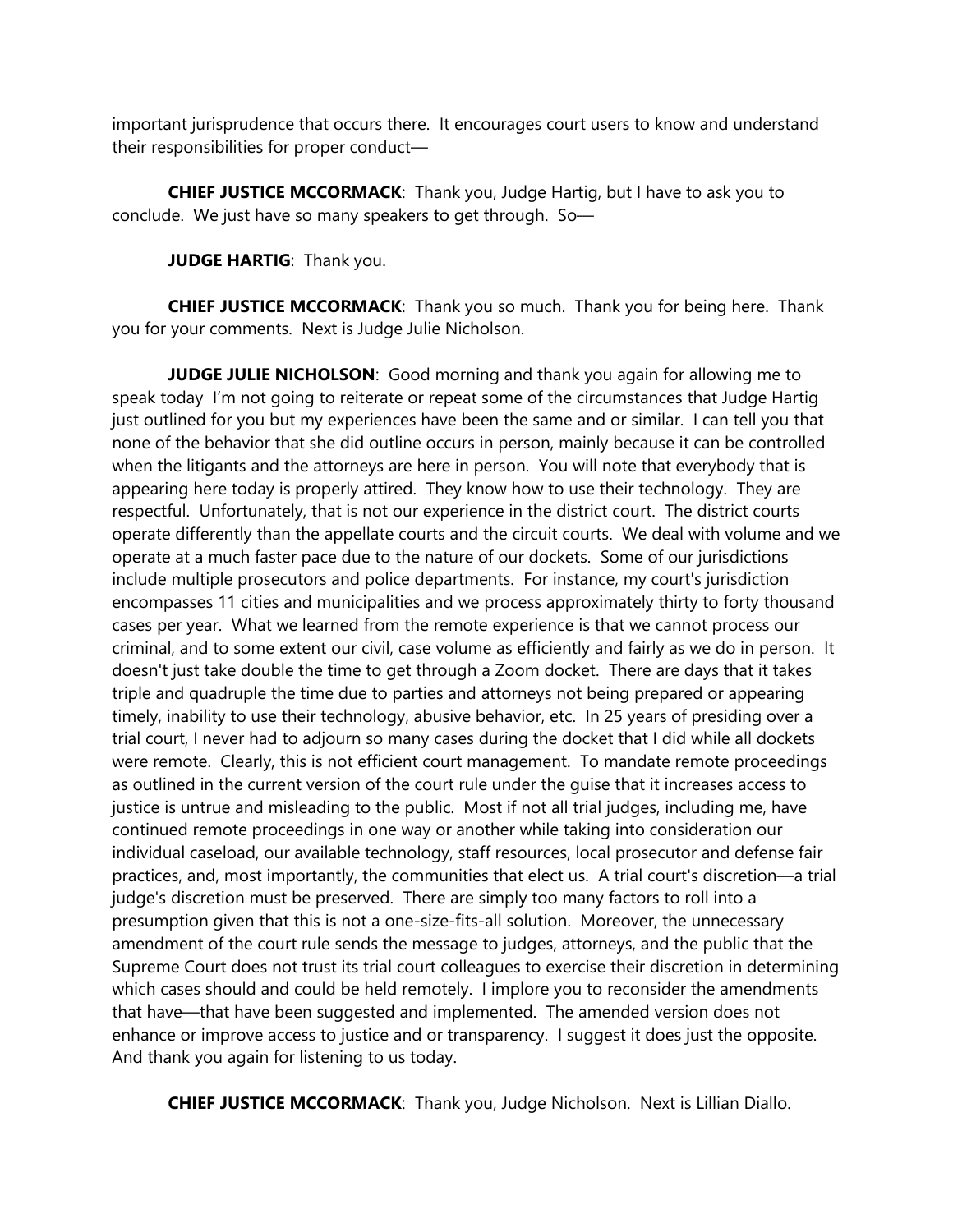**LILLIAN DIALLO**: Thank you so much, Justices. My name is Lillian Diallo. I'm an attorney. I've been practicing for over 20 years. I do criminal, I have a firm. and I have done civil. Let me just say, in Wayne Co—I practice in Wayne County, Macomb, Oakland, federal court, in Ohio—I believe we need more as opposed to less access to the courts. We need to start blowing away some of the opaqueness. Now, can all proceedings be by Zoom? No, but it's not because people are lazy or not wanting to abide by the system. So I can only tell you from my practice and I am the president of the Wayne County Criminal Bar Association and I talk to my members a lot. We've gotten more done as opposed to less done. And, yes, were there hiccups at the beginning? Absolutely. There have been people using bathrooms, all of those things. But, myself, I've found that I've gotten better, right? I think sometimes we have to look in the mirror and go "hey, where can we be better?" Technology is here. Technology is here to stay in some way, shape, or form. And I have been in at least 15 trials in a year—capital trials—where I am in these courtrooms. The lawyer has to step up if the client is behaving in a certain manner. That is why the MIDC was implemented. So if I have a client—I will talk to my client, can we go on a breakout room? Call them? I've been more accessible, as well as the clients. And just let me say, I don't have a one-size-fits-all answer. I don't know. But I do know this—this is the People's house. This is the People's business and it should not be where you can operate in super secret silence, right? And I'm just going to tell you—I've had an experience that I never thought, you know, I would have, right, because I do my job and I leave, right? I— I'm not one of those that likes to just be around and stay around and be seen. I want to represent my client and go home. There's a certain level of representation that is inherent in what we do and I take this seriously when we're talking about somebody's rights. I had the unenviable experience of being told I could not Zoom in to a courthouse that was however many hours away. I'm a big girl. I understand that. But there was disparicy [sic]—despair discrepancy, I'm sorry, and disparate treatment when I look up and there's another lawyer that's allowed to Zoom in for the exact same proceedings that I had asked for. So we need help. We need just fairness. We want parity. Do I have all the answers? I do not. But I do know this, Zoom is not the devil. Zoom is not heaven. Zoom is what Zoom is, and it is here to stay for certain things and that's all I have to say. Thank you.

**CHIEF JUSTICE MCCORMACK**: Thank you, Ms. Diallo. Thank you for being here. Next is Judge Bill Baillargeon. Judge Baillargeon

**JUDGE WILLIAM BAILLARGEON**: Hi. Well, thank you, Madam Chief Justice and Associate Justices for hearing me. I have to tell you I'm going to be speaking in direct opposition to what I perceived to be the great majority of district court judges, at least I've heard thus far. I believe that these proceedings are far enhancing the access for justice. We're in a dynamic—a dynamic time here. Where we're at the very threshold of being able to really make the courts fully accessible to people in a way that is really just unprecedented. We, you know, we hear a great deal—I've, you know—I've already heard a little bit about this rule being some sort of an imposition on the discretion of the judges. The discretion of the judges is enormous. We have great discretion in so many things and this is not a matter of questioning the integrity of the judges or whether the Supreme Court is trusting the judges. This is a matter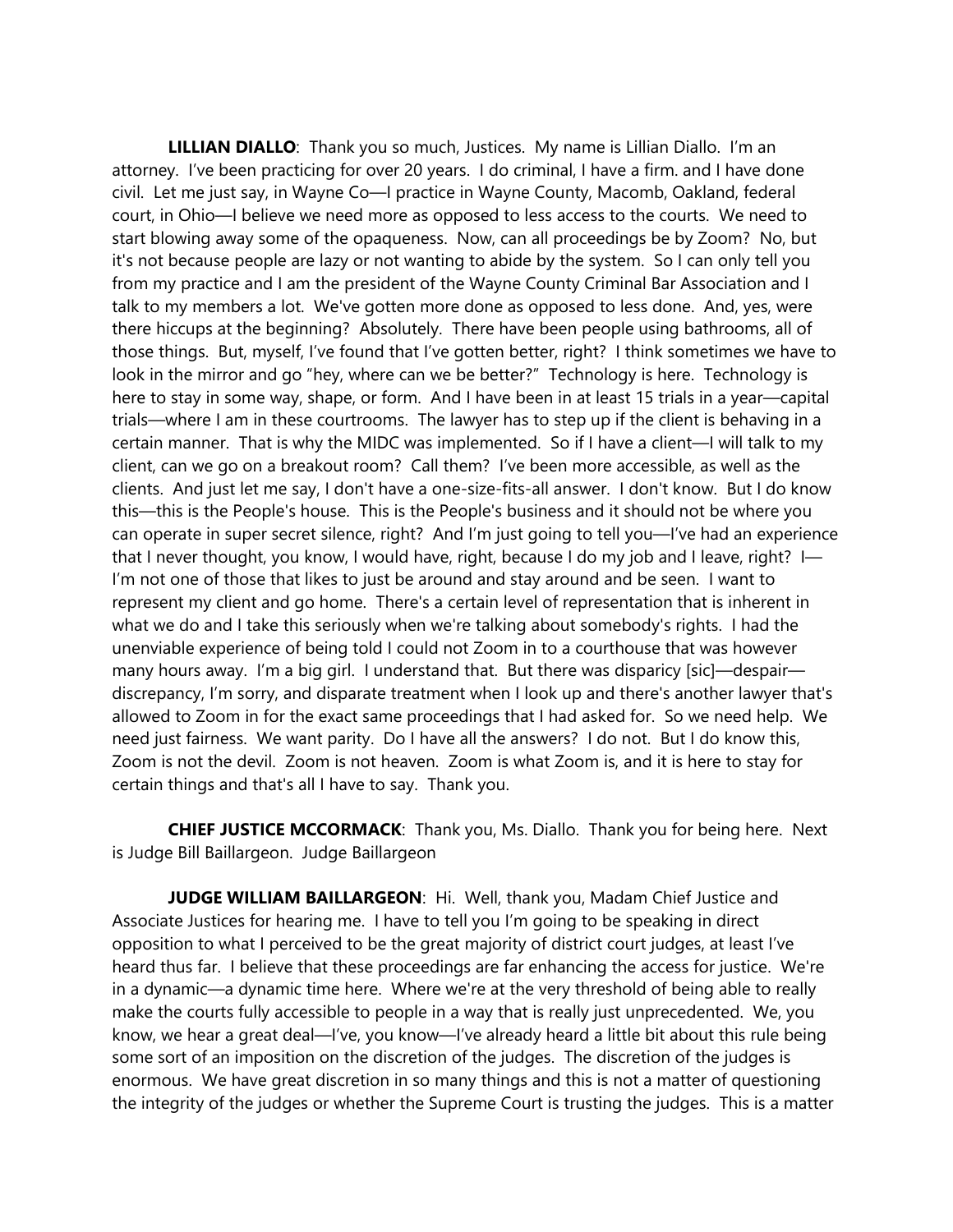of trying to make this rule applicable in a broad sense so that we have broad guidance as to how to conduct these matters and to allow people a little bit of predictability as to what's going to be happening, rather than dealing with the arbitrary whims of this judge. And that judge, you know, there's been discussion and there's been a litany of transgressions that have been related to us. You know, there's the waiting room. We can put people in a waiting room and we can instruct them, you're not coming back in until you're properly attired, you're not coming back in until you're behaving yourself, and you're going to conduct yourself in the decorum required of a court proceeding. These are things that we can do right now and court hearings do not take twice or even three times as long. I don't know what is creating that sort of impediment but when you live in a county, like a poor county—in a largely rural county like Allegan, transportation issues are enormous issues. And work issues are enormous. I mean, how many people have taken pleas and had to say, well wait a minute, you're saying you're not guilty but they want to plea because they can't come to court again. You know that's—we shouldn't be forcing people to make a choice as to whether or not they're going to make a plea just because they don't have transportation or they will—they fear they're going to lose their job if they lose another day from work. We have an ability here to allow people access. You know, why should they take a day off work when they—when they have a 10 minute hearing? I just think that it's really—it's an outrage to think that we should back up. We should be, as the previous caller stated, we should be moving forward. We should be enhancing the ability of Zoom to provide better sound if that's our main concern in regard [inaudible]. I have a lot more to say but I guess [inaudible]—

**CHIEF JUSTICE MCCORMACK**: We appreciate you being here, Judge Baillargeon, and thank you for your comments. And I hope your colleagues aren't too bad—too mad at you when you're done.

**JUDGE BAILLARGEON**: They will be.

**CHIEF JUSTICE MCCORMACK**: Next is Judge Lisa Asadoorian.

**JUDGE LISA ASADOORIAN**: Good morning, Justices. I do conduct many cases via video and I will continue to do so. However, I object to the proposed changes in MCR 2.407 where trial courts are required to use remote participation technology to the greatest extent possible. First, the phrase "greatest extent possible" is undefined and subject to interpretation. That phrase alone signals the need for each judge to keep and use their own individual discretion and the need for you to delete that proposed language from this court rule. Next, unlike higher courts, I often see non-lawyer litigants. Video participation is still very difficult for them. Much time is wasted on the record to help represented and unrepresented people connect to both criminal and civil hearings. I'm forced then to adjourn the matter for in-person court dates and this creates more case backlog. These are some of the signs that I use recently in court. I don't know if you could see this.

**JUSTICE RICHARD BERNSTEIN:** Judge, do you mind reading it? This is actually another issue with Zoom. Blind people really—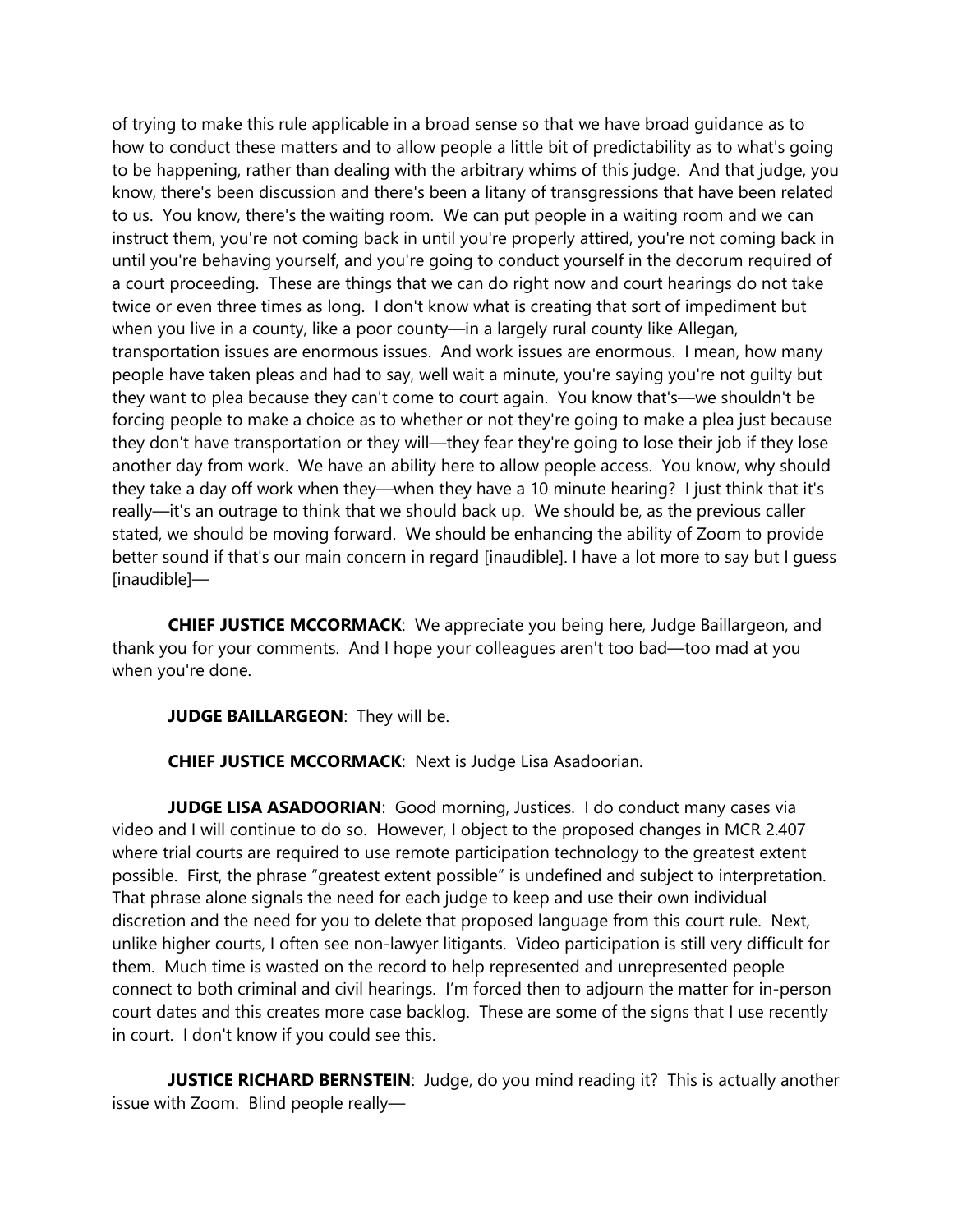### **JUDGE ASADOORIAN: Exactly, exactly-**

**JUSTICE BERNSTEIN**: So if you could maybe read it out loud because you-you've highlighted a huge issue that I have, which is I really don't get to participate—

**JUDGE ASADOORIAN:** Yes. My signs say, "we can't hear you," "read your screen," "unmute yourself," "man in the zippered sweater wearing glasses, please state your name." Conversely, some non-lawyers have become very savvy at avoiding unfavorable orders and rulings. They feign sudden internet problems and then they quickly disconnect. And this creates more delay in the need for another court date and unnecessary attorney fees incurred if the opposing party is represented. Next, the proposed court rule states that a sufficient recording and transcript must be produced. This is a problem. I can't control technology quality or aptitude of any participant and that has directly affected transcript quality. Next, this rule does not take into consideration the rights and desires of victims of crime. In my court, victims often want to be physically present at every hearing and that includes non-testimonial hearings. Next, video hearings have decimated courtroom decorum and respect. Parties have appeared in the ways Judge Hartig detailed and, once in my court, even engaged in a male threesome sex act. Even attorneys have logged on while driving or golfing or poolside. These proposed changes will welcome this behavior as the new norm and we can't control it. Please leave it in my discretion as to when to appear on screen to do my job. To blanketly require me to conduct certain hearings via video won't work and won't serve justice, and reduces us all to entertainment, sport, and folly for the masses. Thank you.

**CHIEF JUSTICE MCCORMACK**: Thank you, Judge. Thanks for being here. Thanks for your comments. Next is Judge Laura Schaedler. [Pause.] Okay, Judge Schaedler is not here. We can come back if she shows up later. I know judges are managing a lot to be able to show up today. Judge Kelley Kostin.

**JUDGE KELLEY KOSTIN:** Good morning, Justices of the Michigan Supreme Court. Thank you for this opportunity. I am Judge Kelley Kostin of the 52nd District Court in Clarkston, Michigan and I'm here today representing the Oakland County District Judges Association as their president. We are opposed to the recent Michigan Supreme Court's amendment of MCR 2.407, primarily because it will result in diminished access of justice to the sizable percentage of the population that we serve. When this pandemic struck, we were all forced to revisit our court operations. The trial court judges, specifically the district court judges, led the way with their ability to utilize current technology to keep their dockets running in a necessary and efficient manner even while other businesses closed their doors to the public. Within a very short period of time, we managed to preside remotely even though virtual hearings required us to drastically reduce our dockets. I believe that puts us trial court judges in a unique position to accurately account for what does and what does not work in remote hearings. We fully support the use of remote technology and court proceedings. However, we oppose the presumption in favor of remote technology. We believe that the presumption should continue to favor in-person hearings but provide the judge with a discretion to allow remote hearings where justice so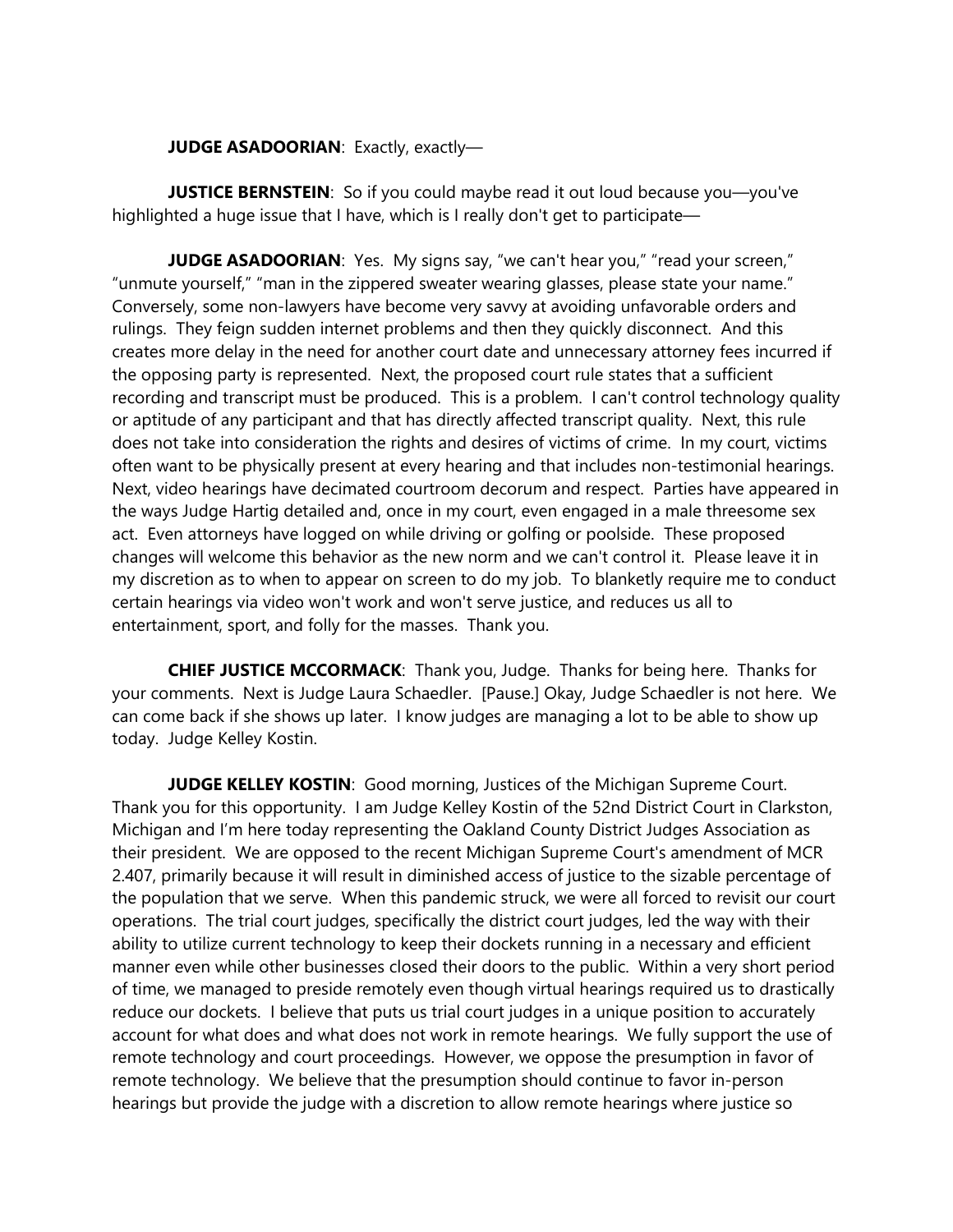requires. District court judges are extremely busy and the judges handle an exceptionally high number of cases in a typical day. Communication is important and critical. In fact, the ability to provide a fair hearing is a constitutionally mandated function of the court and our ability to communicate is one of the most vital functions as a judge. I will not recite the many horror stories that I and other judges have experienced since the implementation of remote hearings. But suffice to say that the issues are the norm and not the exception. Our clerks have had to become efficient in troubleshooting connection issues. Often we will pass sentence or decisions to discover that the defendant or attorney was unable to hear us. We attempt to take pleas or listen to motions only to be met with the reality that the participants' screens are frozen. I can't even count how many times per day that I've had to request a participant to unmute or to quit speaking over another participant. This proposal was initiated to protect the public and personnel from the pandemic until appropriate controls could be implemented in the courtroom. However, we've lost the dignity and respect that was previously afforded a court. We agree that judges should be given authority to conduct remote proceedings. However, limiting or removing judicial discretion would be a critical error. Thank you.

**CHIEF JUSTICE MCCORMACK**: Thank you, Judge. Thanks for being here. Thanks for your comments. Next is Judge Jennifer Andary. Judge Andary. . Okay, maybe we will come back to Judge And—

**JUDGE JENNIFER ANDARY**: No, no, no. I'm sorry. I literally—I was so excited and geared up and I couldn't find myself to unmute myself.

**CHIEF JUSTICE MCCORMACK**: You're good, you're good. Go ahead. Thanks for being here.

**JUDGE ANDARY:** Thank you so much. Justices, I do appreciate this moment to speak. I think that personifies how we all feel about—and I love that it happened to me as a judge because every day I have to sit and listen to people that it happens to and they freak out and you have to calm down. So, that wouldn't happen if they were in person in court. But I'm going to start with, and I am going to be brief because we all have the same thing to say. Access to justice does not mean that we make our judicial system part of the TV—reality TV revolution. Making the courts fully accessible to everyone is amazing and wonderful and should happen. Making the courts fully accessible from a restroom, a salon, a vehicle, a bulldozer, the workplace, a golf course is unacceptable. The gravitas of a court proceeding has become non-existent. There's no compliance with bond conditions because they didn't know—my—"I didn't know because I was on Zoom," "I didn't get that that notice because there's no mail and I'm on Zoom," "I didn't hear everything, my computer glitched out." Compliance with probation orders—there is none. It happened but there's always the fallback of, "I was on Zoom; I didn't hear that." Compliance with court orders. Period. People—people not complying and recognizing that same gravitas for which this judicial system and every judicial system was brought forth in our society. Video conferencing, of course, should be used to the greatest extent possible. However, one size does not fit all. Allowing justices to—excuse me, judges discretion to allow remote hearings the same way they're allowed to make a decision on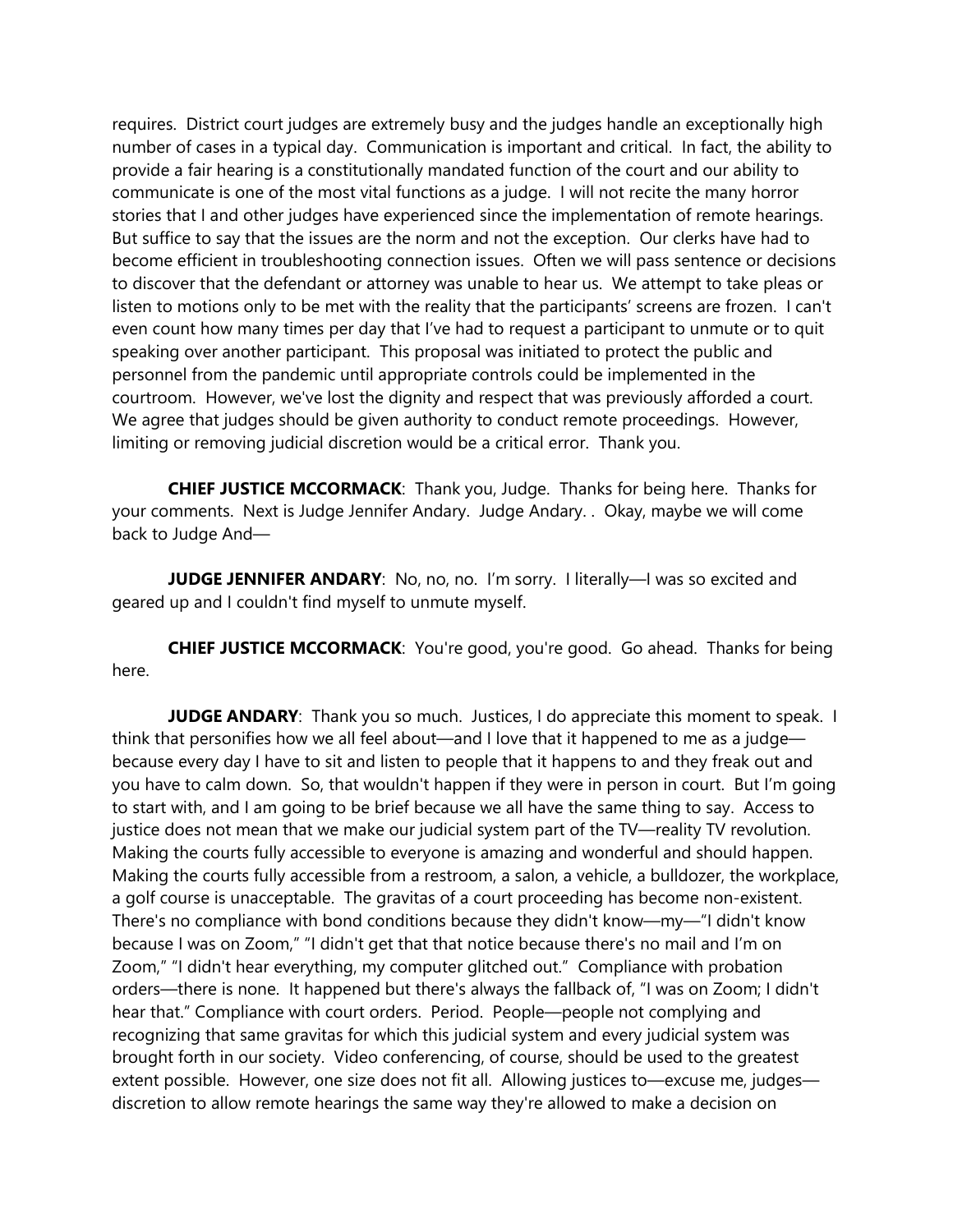motions, make a decision on granting adjournments. It would have to be the exact same way. It's not just the defendants and we all know this. It's the attorneys. They're conducting multiple hearings at once. The disrespect to the court system, and what truly matters is representing everybody's interest. While muting a litigant or even an attorney would seem like a dream come true for some judges, it's disruptive and not conducive to conducting our court proceedings to ensure that justice is served to all. Lack of decorum, lack of civility lack of respect, and lack of accountability, but most importantly the loss of dignity to the judiciary, these are not tantamount to being a public servant. So I implore everyone to take a step back and recognize the fact that, yes, there is not one size fits all and access to our judicial system does not mean that we become a laughingstock and part of the next reality—reality TV show. I appreciate your time and I thank you for holding this forum. Thank you.

**CHIEF JUSTICE MCCORMACK**: Thank you, Judge. Thanks for being here and for your comments. Next is Judge Raymond Kostrzewa and I apologize for botching your name. I hope you'll correct me. Okay, we'll come back to Judge Raymond [Kostrzewa]. Next is Judge Maureen McGinnis.

**JUDGE MAUREEN MCGINNIS:** Good morning. May it please the court, Maureen McGinnis, presiding judge 52nd District Court, 4th Division. Thank you for the opportunity to address you today for public comment on item 7 of your agenda. I would like to focus my comments on the amendments relative to MCR 2 2.407 and MCR 6.006. My intent today is not to focus on the past. I do not appear before you today to share war stories, although there are many. I do not appear today to impress upon you the level of fatigue or stress that myself and many colleagues endured trying to uphold our commitment to our constituents during the strange and unprecedented times of the pandemic. Our stories may be unique in some ways but they are no different than the experiences of anyone living through the pandemic. Life, as we know it, has been changed in many ways and forever. My intent today is to encourage you to look ahead to the future, not just tomorrow or next year but for many years beyond as you work to develop statewide systems that consider every aspect of the time-honored legal system and every consumer that it interacts with. It's no easy task that you are faced with, trying to balance the need for respect and decorum of the judicial system, access to justice, the desire to become a national leader in court technology, and deciding how we move forward from the emergent nature of the pandemic when it is no longer an emergency. The decisions that you make on these issues will impact so many people, not just the judges and attorneys that you may hear from today. For this reason, I commend you for not taking the decision lightly, for recognizing the potential impact of these changes way back in 2020 when you thoughtfully assembled the Lessons Learned Committee and asked intelligent and dedicated attorneys, like Jennifer Grieco and Brandy Robinson, and respected members of the bench to commit to an indepth review of these issues and recommend courses of action. I commend you for seeking out feedback and for directing the committee to return to the table after preliminary findings, with the important addition of District Court Judge Travis Reeds, and redefine those recommendations. This lengthy process has ensured that the findings of the committee truly reflect the real issues that the virtual courtroom has raised and provided thoughtful ways to address these issues so that we come out of this stronger and more capable of meeting the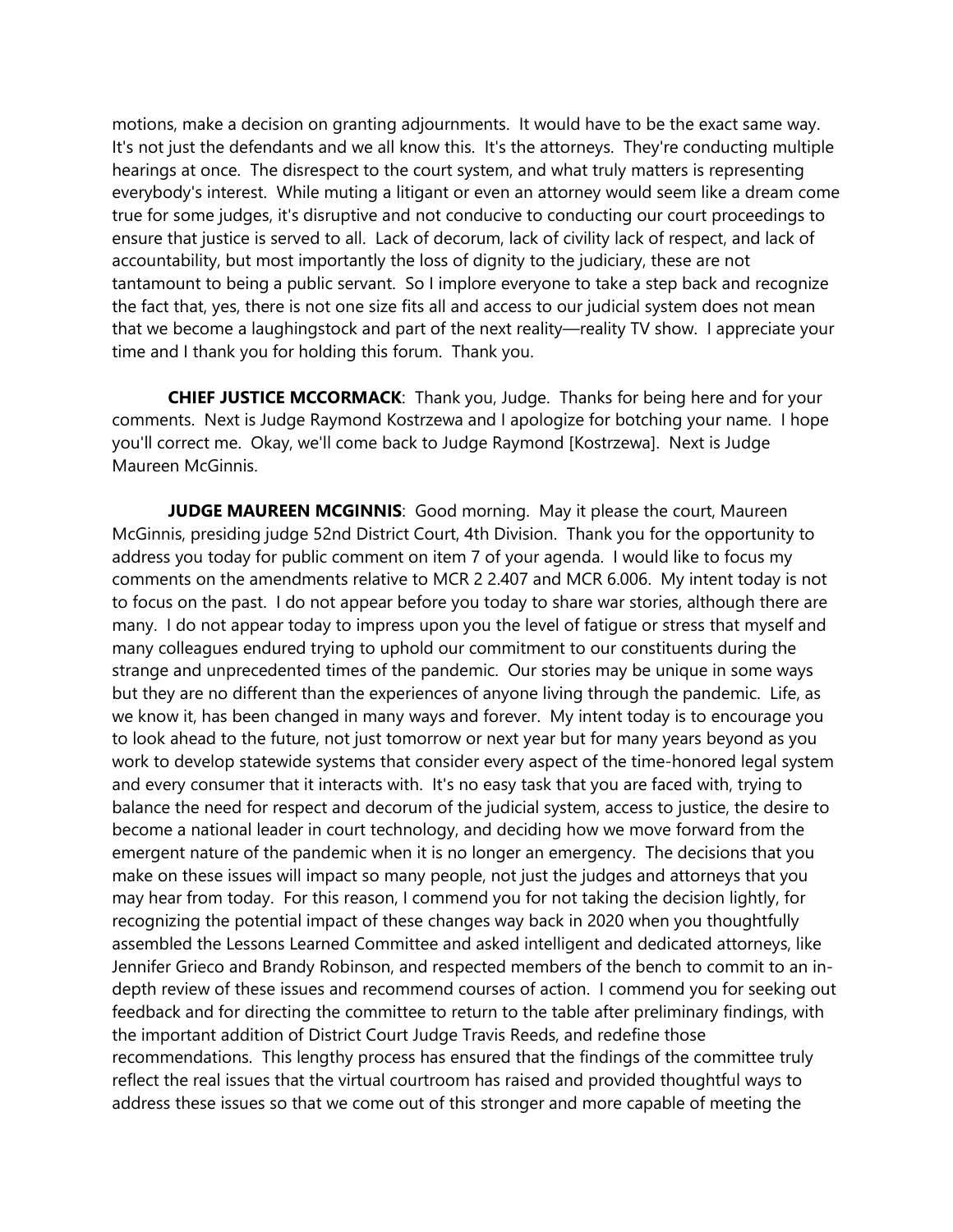needs of court users. The administrative order was a way of life for us throughout the pandemic but the Court should not be afraid that walking away from these directives will return us to the place that we were in on March 1st of 2020. Many judges have expressed a desire to continue with procedures that were developed during the pandemic. But we've all had months, if not years, to reach the conclusion that there's no one-size-fits-all solution. A court rule that assumes there is with little or no discretion afforded to the judge to manage their own courtroom will hamper the ability for the courts to determine the best way to serve their communities. That being said, I fully understand the need for uniformity. I believe that the Lessons Learned Committee did as well. These final recommendations issued on November 19th of 2021 should not be cast aside. Many of the recommendations, including what is proposed under Appendix B, set out reasonable expectations to move us forward. I humbly ask you to consider implementing the recommendations and proposed rule changes put forward by the Lessons Learned Committee and move the judicial system in the state of Michigan beyond the pandemic.

**CHIEF JUSTICE MCCORMACK**: Thank you, Judge. Thank you for being here and thank you for your thoughtful comments.

**JUDGE MCGINNIS: Thank you.** 

**CHIEF JUSTICE MCCORMACK**: Next is Judge Mark Fratar—I'm going to botch another name—Fratarcangeli.

**JUDGE MARK FRATARCANGELI:** Well, that was pretty close, Justice McCormack. Pretty close. Well, good morning to all of you and I'd like to thank Judge Andary for waking everybody up. That was quite a quite an entry. I appreciate that. Last time I was testifying in Lansing, I had to cancel my docket and drive to Lansing and testify and it's nice to have—be able to use technology to shortcut that particular eventuality. So it's nice to be able to talk to you via Zoom and I do appreciate the use of technology as a district court judge. I've been a district court judge for about 22 years. So even before the pandemic, I tr[ied] to institute different technological changes that were met with some resistance from the Court Administrator's Office and the Supreme Court at that time. So I'm happy to see that we're going forward and looking in different directions. And, you know, necessity is the mother of invention and I think the pandemic really helped us in that regard. But I have to express to you from a practitioner, you know, we're all doctors here essentially. We're doctors of the law. We may be the emergency room physicians on the front line here in the district court but you're the plastic surgeons and the hospital administrators. You know, we're doctors of the law. We want to make sure that we protect our practice and the people that we serve. But you have to remember, the number one rule of being a doctor is, first, do no harm. And it would—I would be remiss if I didn't come to you and explain the difficulties associated with mandates concerning the use of virtual technology. I could spend probably three hours talking about the drawbacks of the use of virtual technology but I only have three minutes so I'll give you the reader's digest version of what I've ascertained during the course of my use of video technology. You're already going to hear and you've heard of the decorum and respect issues, the practical difficulties with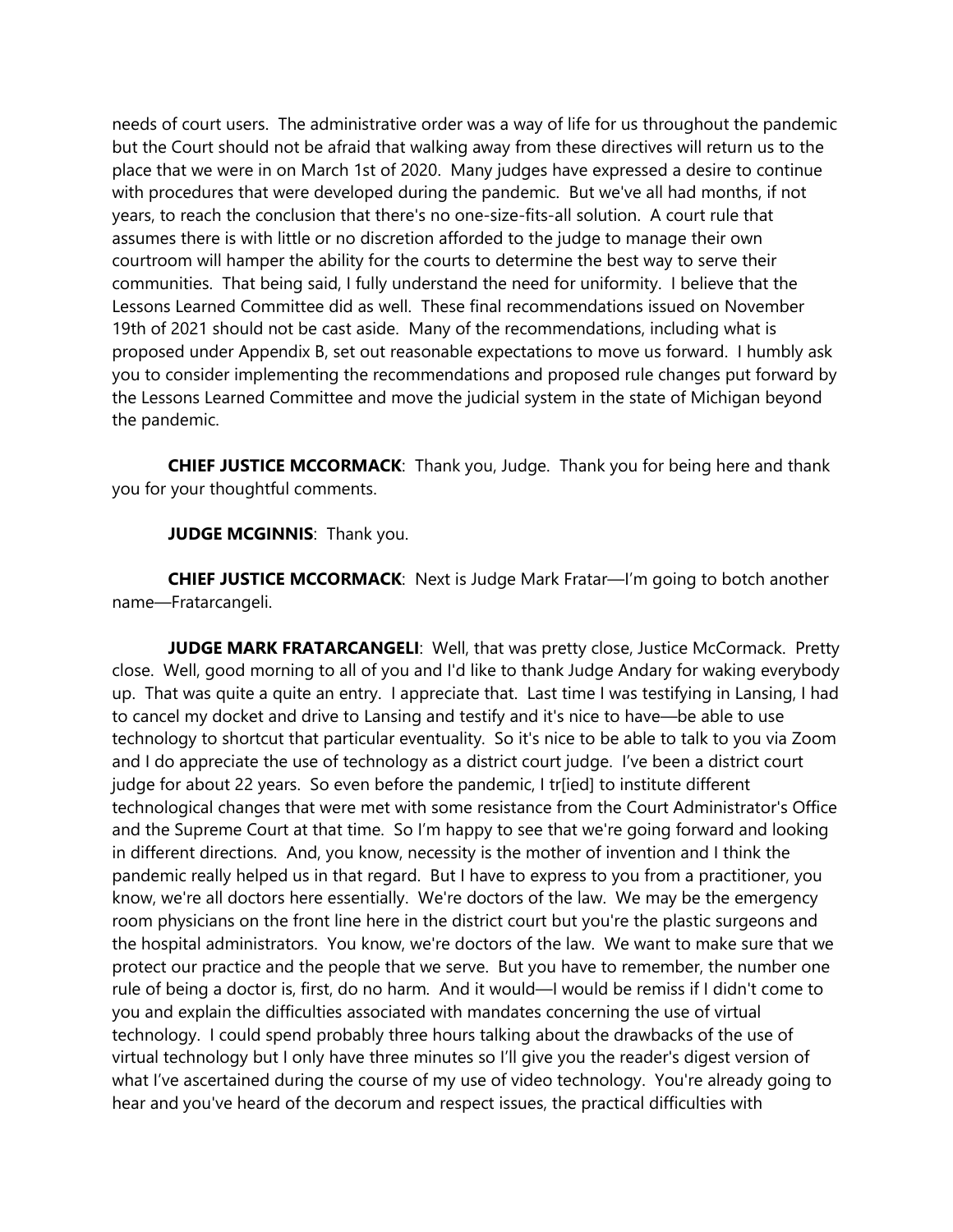connectivity, financial restraints, the differences within the jurisdictions, and the delays associated with Zoom. But what you haven't heard, what I wouldn't have thought of as a layperson is, as a frontline worker I depend on in-person physical assessments of each defendant that comes in front of me. Twenty-two years ago, we had no systems in place to address problems that popped up when a person walked into my court and they were impaired by drugs or alcohol. I was so frustrated that we had nothing that we could do right at the earliest levels and I had people dying—awaiting trial dying, awaiting sentencing. So we developed processes that we put in place to ensure that these people didn't slip through the cracks. If a court officer, if a clerk, if anyone, an attorney, saw that there was an impairment, they would report it to me and I could immediately get them into programs. We have in Macomb County "Hope not Handcuffs." I've developed a drug court. We've—have a referral to community corrections where these people can be addressed immediately. Without that personal contact, I don't have any ability to help these people that will slip through the cracks. So I know this is an unintended consequence. I'd love to discuss all these unintended consequences that I've seen but I know we only have three minutes and I appreciate your time in addressing these issues. But trust me when I tell you; I'm not being overly dramatic. Lives are at stake by these changes.

**CHIEF JUSTICE MCCORMACK**: Thank you, Judge. Thank you for your comments. Next is Judge Ronald Lowe.

**JUDGE RONALD LOWE:** I thank you for this opportunity to speak. I concur in the plan being promoted by the MDJA. My staff is amazed that I can ignore the inappropriate behaviors we see while we use Zoom. I regularly ignore the lack of decorum and respect that should be the norm for all judicial proceedings. I simply do not have time to address them. They are too numerous to count and I need to keep the court docket moving. But I sometimes worry that I'm establishing a practice that will not serve whoever takes my seat when I retire. My predecessor taught me that what I personally felt was not important. As one who served the bench, it was important that I preserved the majesty of the bench for those who came behind me. I come to this question of Zoom with a unique perspective. The covet pandemic was not the first time for me to be a homeless judge without a courtroom. Three years into my first term, the courthouse burned to the ground. I would open court two days later with an apology for being late. We'd be holding court in the commission chambers of the city of Plymouth and, thus, began the era of the moving courtroom for the  $35<sup>th</sup>$ . We would conduct our business in city commission chambers, township board meeting rooms, and several courthouses whose districts were adjacent to ours, in basements of government buildings, and even in an old Friendly's restaurant while it was undergoing renovation. We would be at each location for one week then move on. The staff of the 35th would become experts at setting up, breaking down, and moving the trappings of a court. In all these locations, when you entered the space we were using you would see a courtroom. It might be folding tables and chairs but the feel of a courtroom would be present and, as such, it would demand the respect and decorum one would expect in a courtroom. Eventually, we would get the opportunity to move into 20 mobile homes configured as an office building and we'd make that work for us. The mobile home court would come with all the grandeur you might expect from a 30-year-old mobile home that had been serving the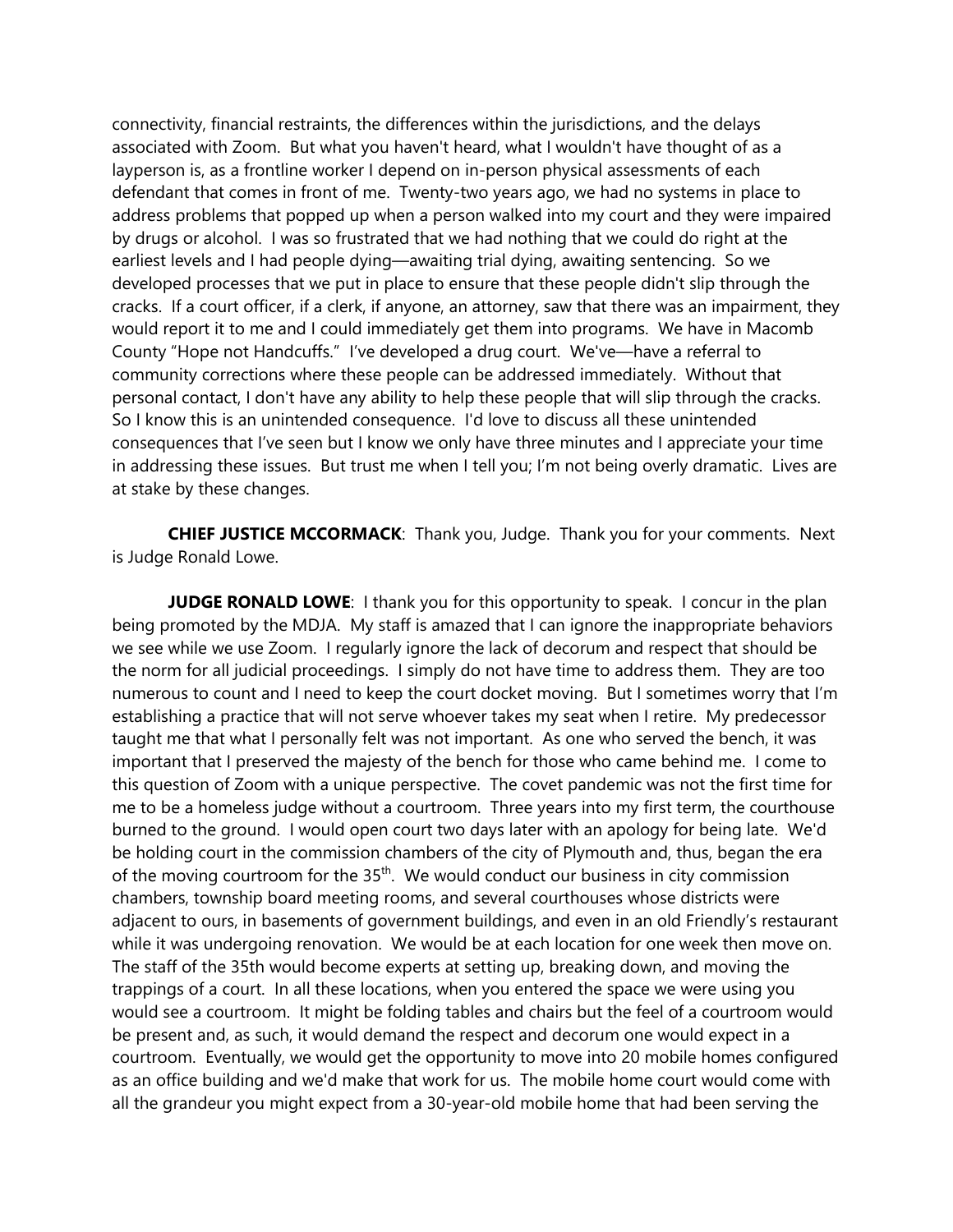United States Air Force. I remember a meeting we were having with the stakeholders of our teen court. Serving on that advisory board was a high school student. We were talking about whether we should move to—the whole business—the trailer park or the high school. His words come back to me: "Hold teen court here. Agreed this place is a dump but when you walk through the doors you know you're in a courthouse and that communicates volumes to the people who are here for business." If you think back, you know what I'm speaking about. When the first time you entered a courtroom to argue a case, a courtroom is a powerful deal or a tool for a court and for a judge. The majesty, the dignity, the respect of the decorum provided by mere presence in the courtroom cannot be duplicated by a talking head on a phone. Zoom's a useful tool. I'll continue to use it. Courtroom's a useful tool. All I ask is that you trust me to know when to use which tool and you put the courtroom back into my toolbox.

**CHIEF JUSTICE MCCORMACK**: Thank you, Judge. Thank you for your comments. Thank you for being here. Next we're going to hear from Ashley Lowe from Lakeshore Legal Aid.

**ASHLEY LOWE**: Thank you, Madam Chief Justice and the Justices of the Court. Thanks for the opportunity to comment today. I am Ashley Lowe and I'm the chief executive officer at Lakeshore Legal Aid. We're the largest civil legal aid program in Michigan. We serve the Detroit metro region in litigation and we have a statewide hotline. Last year, we served nearly 17,000 clients across the state. The ability to appear—

**JUSTICE BERNSTEIN:** Ms. Lowe, I'm having trouble. This is a perfect example of the problems with Zoom that everyone's been highlighting. I'm having trouble hearing you. You sound like you're underwater.

**MS. LOWE**: I'm sorry about that. Is this any better if I scooch up closer?

**JUSTICE BERNSTEIN:** Yes, but just so you know, I didn't hear any of the things that you just said so I think the judges are making their point pretty well.

**MS. LOWE**: All right. Well, I'll say this

**JUSTICE BERNSTEIN:** You might want to start over.

**MS. LOWE**: Okay, I will. Thank you. My name is Ashley Lowe and I'm the chief executive officer of Lakeshore Legal Aid. We are the largest civil legal services provider in the state of Michigan. We serve the Detroit metro region and we have a statewide hotline. Last year, we served nearly 17,000 clients across the state. Despite my missteps, our ability to appear in courts remotely has dramatically impacted our ability to serve clients. Before COVID an attorney might handle three cases on a motion day in family court or represent four tenants on an eviction docket, again in just one court. Now our attorneys can appear across our service area in multiple courts, serving far more clients. In Detroit, our attorneys are assisting more than 10 tenants on every single docket. That's 10 in the morning and 10 in the afternoon for a single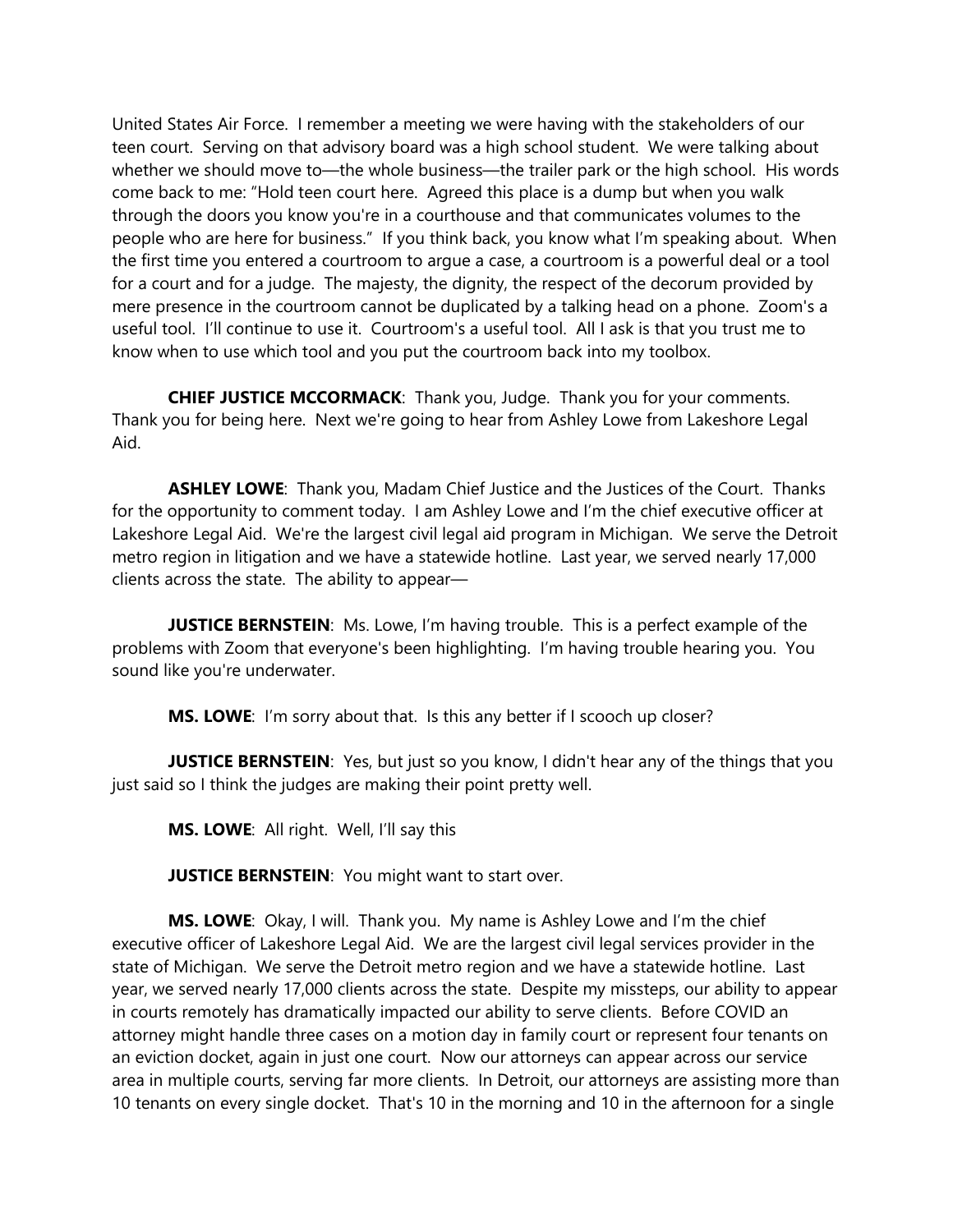attorney. In 2018, our litigation attorneys served an average of 100 clients per year. In 2021 they helped more than 140 clients per year. The elimination of drive time and the unproductive waiting time in courts and virtual appearances have enabled legal aid attorneys to do so much more with our limited resources. The impact on tenant representation has probably been the most dramatic. Last year, Lakeshore was able to assist over 7,000 tenants facing eviction on over 44 dockets. That helped 17,000 individuals remain in their homes. And it works like this: courts that are virtual, legal age attorneys are waiting in the virtual waiting room to meet with the tenants facing eviction, and we're able to advise most of the tenants who qualify and want advice. In the courts that are no longer virtual, we see only a handful of those tenants and we've talked about the impact on clients for low-income people. What are inconveniences for many of us—finding childcare or traveling to court or taking off a day of work—are absolute barriers to access to justice. Default rates have plummeted in eviction court because tenants—clients don't have to find a family member to watch their kids or beg a friend to drive them to court or risk losing their job for a 15-minute hearing. More and more low-income people are coming to virtual court and they're much more often represented so their voices are heard, their issues are clearly presented, and their cases are resolved fairly. They're experiencing what most of the middle class has been able to access previously. I can also tell you what happens when courts don't allow virtual hearings. Just last week we received a call on Tuesday from a survivor of domestic violence whose PPO was being challenged in court on Friday and the judge required everyone to appear in person. Our staff had hearings right before and after the time set for the hearing so couldn't get to court to appear. So we looked for a pro bono attorney. Again, we found several who worked outside the area who were willing to appear but didn't have time in their schedule to drive to court and sit in the wait room though—to the courtroom, waiting for the hearing. This woman, whose husband had physically and sexually abused her, was afraid to go to court by herself. I received a text message from her the night before court and she said, "never mind, I just can't go; my mental health can't take it. It's likely what would have happened in the past but it doesn't have to be that way anymore. Thank you very much for your time.

**CHIEF JUSTICE MCCORMACK**: Thank you, Ms. Lowe. Thank you for being here, for those for those comments. We appreciate it. Next is Judge Steve Parks. [Pause] We can come back to Judge Parks. Judge Stacey Rentfrow.

**JUDGE STACEY RENTFROW**: Good morning, Justices. My name is Stacey Rentfrow. I'm the district court judge in Cass County and the purpose of my comments is to emphasize the need for judicial discretion in determining whether hearings are to be held remote or in person. I believe the Justices have heard plenty of examples of the lack of decorum in conducting Zoom court hearings because the district court handles a significant amount of hearings with pro per participants. As a district court judge, of course, I've experienced what other judges have already addressed, which is the participants laying in bed while Zooming in for court, eating, drinking, smoking, vaping, at the job site while Zooming in, just to name a few of those examples so I won't belabor the lack of decorum. Instead, I want to focus on what that says about a person's interaction with the court system if they're laying in bed while in a Zoom court hearing or in their pajamas, eating, vaping, smoking, the dogs are barking, children are crying, televisions on, they're at the job site. So what does that say about the participants' interaction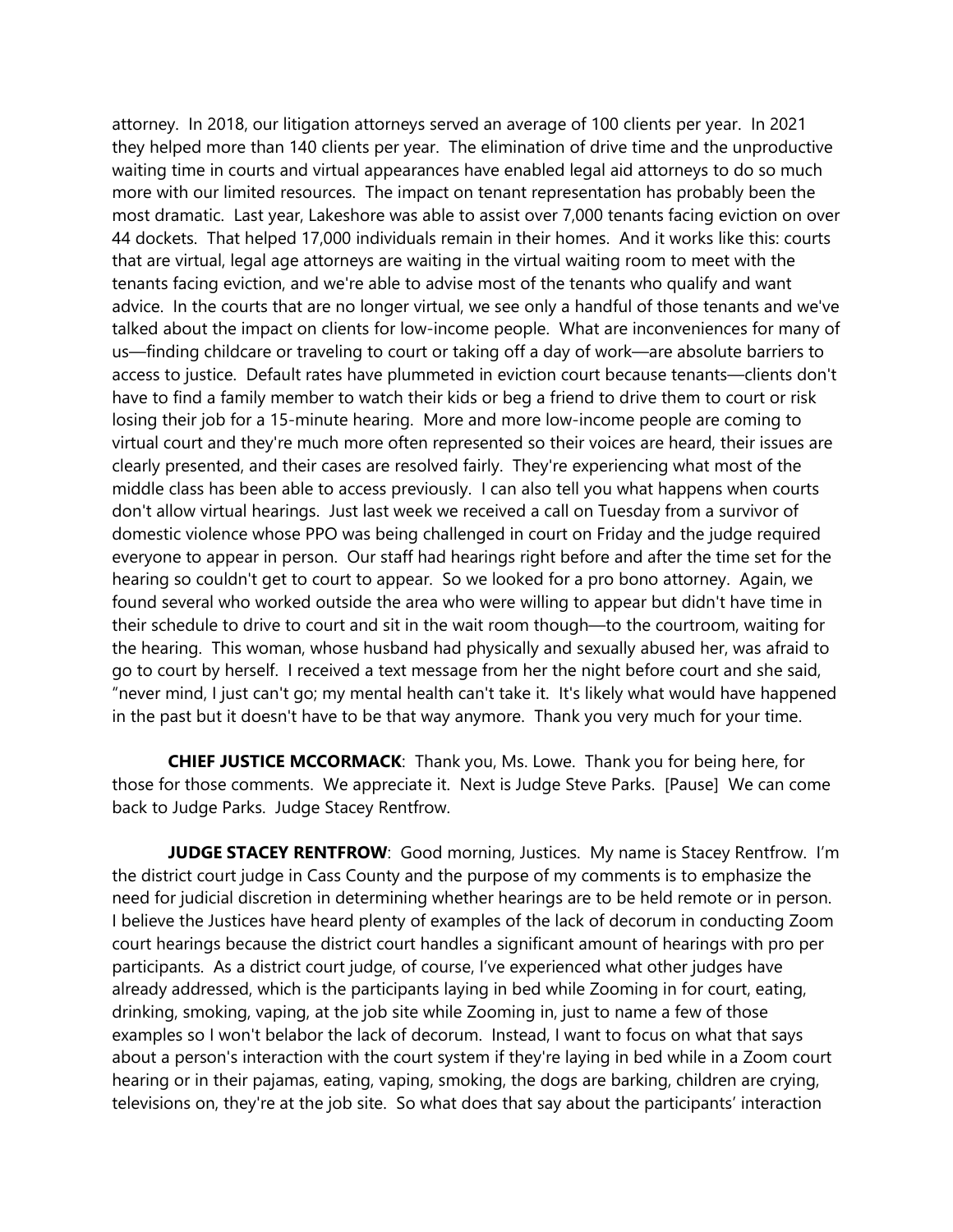with the court system? I would say that it's not meaningful contact, specifically, in the criminal area. Just as the other judges have talked about, I significantly used Zoom for civil and traffic. But specifically in the criminal area, I would argue that the court is not influencing change under these circumstances. As a district court judge, it's my goal to sentence an individual and have an impact so if a person is convicted of drinking and driving, drug driving, assault and battery, domestic violence, fleeing an officer, in fashioning a sentence that will be an alcohol assessment or a substance assessment or victim impact or anger management. And it's the court's goal to impact change in hopes that the participant does not have further contact with the legal system. But if a participant Zooming in while working or the dogs are barking, the children are crying, that's not meaningful contact—that's distracted contact. And I would argue that the court's missing that opportunity to influence change. And as a district court judge, I do want to influence change. So in conducting those criminal hearings, I want to discuss the dangers of drinking or drug driving, how a defendant can injure themselves or innocent others, why children need a safe home and there can't be assaultive behavior in the home. So I would argue that it—to influence change, the full attention of the participants are needed and to make that impact on the participants with meaningful court contact, which is the goal that the participants do not recidivate. So for those reasons, I would ask that the Supreme Court give the courts the discretion to determine if hearings are to be held in person or remotely. So thank you.

**CHIEF JUSTICE MCCORMACK**: Thank you, Judge. Thanks for being here. Judge Cynthia Arvant. [Pause] We can come back to Judge Arvant. Judge Sean Kavanagh. [Pause] Judge Brian Hartwell.

**JUDGE BRIAN HARTWELL**: Good morning. Thank you, Chief Justice and our Supreme Court for leading us through the pandemic. I appreciate the lengthy and the detailed opinions of the Justices, supporting and dissenting to past emergency orders. I am the most junior of three judges in the 43rd District Court in southeast Oakland County and my comments reflect only my observations and opinion. I oppose the amendments to MCR 2.407. I believe trial judges should retain the discretion to approve remote participation. I represent a community, Hazel Park, Michigan, where 22 percent of the residents live in poverty, where the per capita income is \$21,000, where 15 percent of the adults have not graduated high school and, of great significance, where 23 percent of residents do not have access to the Internet. The majority of criminal defendants in my court live in extreme poverty and are granted court-appointed counsel. Without question, the impoverished litigants before me received diminished access to justice and effective representation directly caused by this lack of high-speed Internet. People behaving badly is an hourly experience on Zoom. Technology has brought to my clerks and me the following: an exposed penis; a woman on the toilet; I've been told to "F" myself; I've been called a "dickhead"; offenders sentenced to jail have failed to voluntarily report; during an inperson felony matter with a possible life sentence, the attorney tried Zooming in while handling a traffic matter in another court; while on the record, an attorney interrupted our hearing to speak to another judge in a different court who was also on the record; during another exam with attorneys in person but witnesses on Zoom, I was the only person in the courtroom with the webcam and I was asked by an attorney to hold up the proposed exhibit as the attorney asked authenticating questions. All of these examples happened within the past two weeks and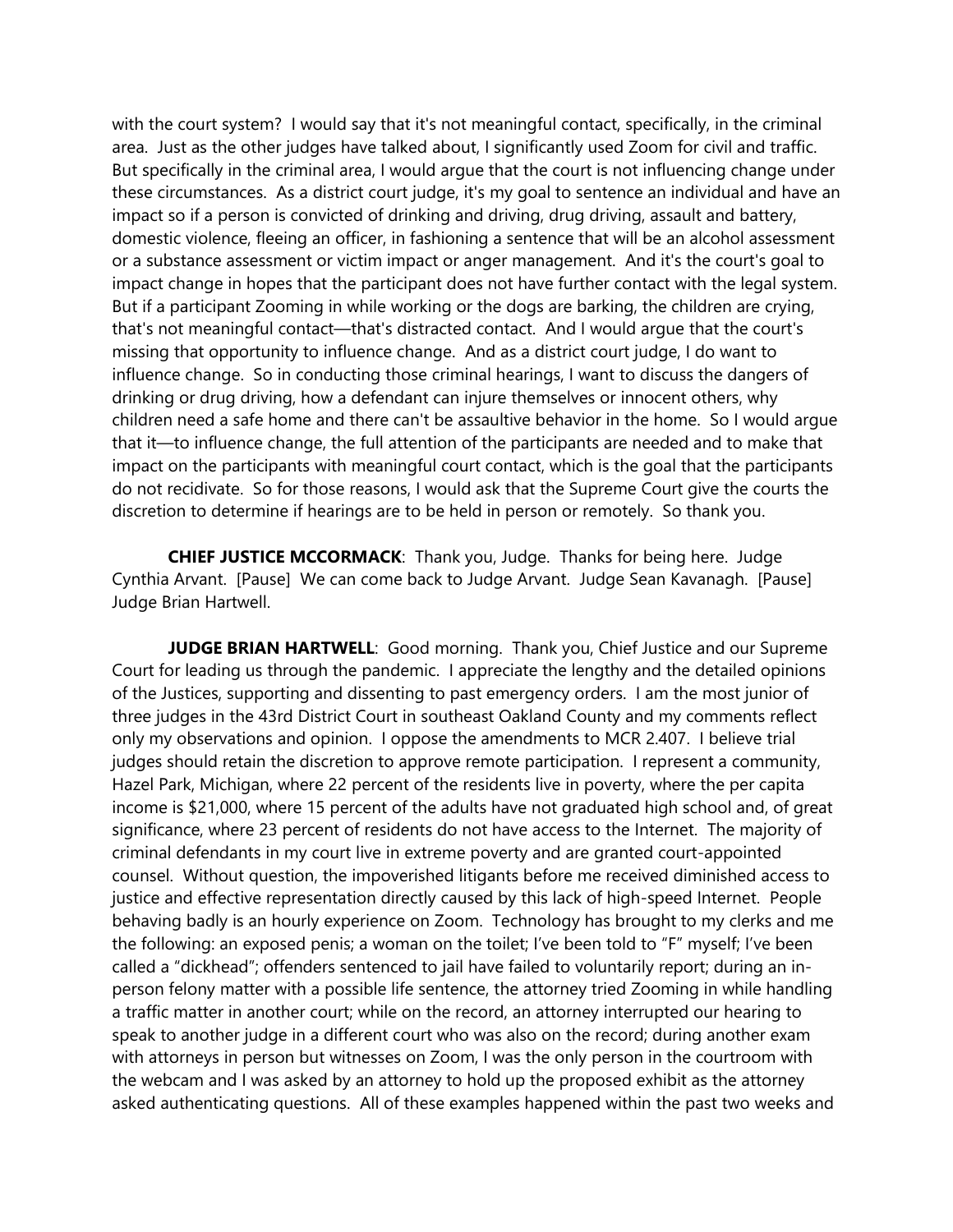I could give you thousands of more examples over the last two years. Thank you for listening to my comments.

**CHIEF JUSTICE MCCORMACK**: Thank you, Judge. Thank you for being here. Next is Jennifer Kane.

**JENNIFER KANE:** Good morning, Justices. My name is Jennifer Kane and I'm the court recorder/administrative assistant for Judge Carrie Lynn Fuka, who spoke earlier today. As a court recorder, my main job is to record all the proceedings and accurately transcribe them. To elaborate on what Judge Asadoorian touched on: Zoom has made that very difficult for me. It is very hard to hear the proceedings after the fact. The audio is not clear and it's hard to decipher who is talking at what time. It takes much longer to just to transcribe any of the proceedings as I have to go back and re-listen multiple times and a lot of times end up typing "inaudible," which isn't accurate, because I can't hear or make out what is being said. Unfortunately, due to staffing issues, Zoom has also become part of my job, running it for the different courts, and it takes away from me doing my regular job. For civil cases, I find Zoom very effective. For criminal proceedings, not so much. This morning, I had to start Zoom for Judge Lucido and Judge Femminineo. Both judges had four-page criminal dockets. We have people logging in, 35 on my screen at one time. They log in under phone numbers. They log in under different names, some very profane. They scream and they yell at each other. When I have a domestic violence victim, the defendant is screaming, telling them that they just shouldn't be there so I have to mute them. I'm labeling attorneys. I'm dealing with people who are smoking, vaping, all the things that people have already touched on for the most part. I think it is—there is no respect for our court system doing it through Zoom; I think that for both defendants and attorneys. A simple criminal matter can escalate very quickly when there's a bond violation. Just last week we had a domestic violent victim—violence victim who was on Zoom, alleging that her—the defendant kept threatening her and was threatening to kill her. And she was terrified. And there was nothing that we could do other than set it for a hearing as it was held by Zoom. So, what else do I want to say? I just I don't feel it's effective for criminal cases. I think that there needs to be in-person contact. I know that it's much more effective. We've sentenced many people to jail. They just don't go; they don't have any threat of going. When they're in court, there's a court officer standing behind them and if they violated their bond or they're violating their probation, we have the ability to send them to jail. And I think the judges need to be able to do that. Thank you.

**CHIEF JUSTICE MCCORMACK**: Thank you. Thank you for being here. Thanks for your comments. Judge Dan Bain. [Pause] We can come back to Judge Bain. Paul Zalewski.

**PAUL ZALEWSKI**: Good morning. May please the court, my name is Paul Zalewski. Thank you greatly for the opportunity to briefly speak today. I'm an attorney in the state of Michigan. I've been practicing for approximately 22 years. My practice area focuses on commercial civil litigation and criminal defense, primarily state and federal courts in Michigan as well as other states. And I share the same opinion as so many of my other colleagues that the evolution and implementation of remote participation technology is the single greatest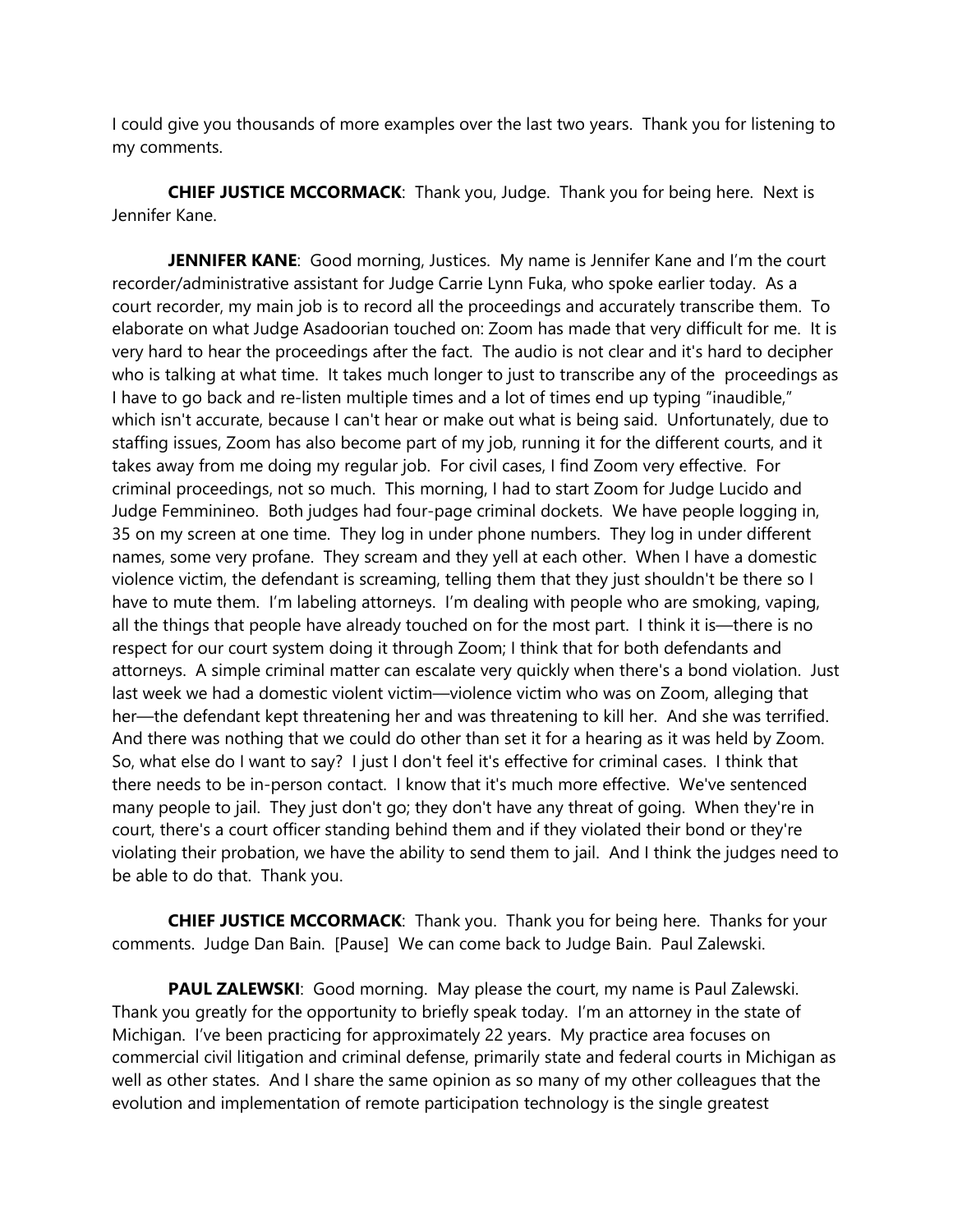advancement in access to the legal system that has been afforded to the citizens of the state of Michigan, as well as the efficiency of the practice of law. Now, the benefits that are afforded to clients are multi-fold and many of them have been stated already: the ability not to have to take off substantial time from work or school or education. But also transportation has always historically been a major issue, especially with indigent criminal defendants because they don't have vehicles or even driver's license to come to court. Prior to the pandemic and prior to remote proceedings, I can't even count over the course of my career in the criminal arena how many bench warrants have been issued for a client not appearing to court on time. Frequently, they'd show up later that day because they had work complications or transportation issues. The case would be reset and it would delay the proceedings. Since remote technology has been implemented by courts in Michigan, I have not had a single criminal court-appointed client or retained client fail to appear in court. The efficiency in practice has increased exponentially, especially among sole practitioners like myself because in the past I've had no less than five adjournments per month by stipulated order on criminal cases due to multiple conflicts in my schedule on a given morning or afternoon. With remote participation, I've not had a single stip an order to adjourn any criminal proceeding entered until recently as some courts have started to move back to in-person or proceedings that were previously handled remotely. Last week alone in a single morning, I was in three jurisdictions for probable cause conferences and pretrials and criminal matters. I secured pleas. Some cases were adjourned and I was completed in three different courts by 10:00 a.m. In the past, I would have had to adjourn at least one or two of those cases because I couldn't even travel from one court, complete that case, and appear in the other by 10:00 a.m. The complaints from the bench are well warranted as far as the behavior of certain defendants are concerned. And I place responsibility on the defense attorneys to adequately prepare their client prior to a hearing rather than treating it as a "show up to court and we'll deal with it on the spot" situation and that's where a lot of the problems lie. Like any technology, like when e-filing was first implemented in federal and state courts, there's a learning curve to fine-tune it, of course, and it rests on the bar association to prepare their clients and the bench to fine-tune this technology for the benefit of the public. Thank you so much.

**CHIEF JUSTICE MCCORMACK**: Thank you very much for your comments, Mr. Zalewski. Next is Matt Wiese, the prosecuting—on behalf of the Prosecuting Attorneys Association of Michigan.

**MATT WIESE**: Thank you, Chief Justice, and good morning, Justices. And I want to thank you for the opportunity to provide comment today on behalf of the Prosecuting Attorneys Association of Michigan. I am the current Marquette County Prosecuting Attorney and I'm the immediate past president of the Prosecuting Attorneys Association. At the beginning of the pandemic, we all agree that it was essential that we needed to use remote technology to keep things moving as best as possible. But at this point, we believe we should take a slower, more thoughtful approach to how we adopt and implement remote technology as we go forward, especially in light of the fact that there are many, many things going on here, including proposed legislation to address remote access and some of these same issues. I also was privileged to serve on the Lessons Learned Committee and I do not speak on behalf of that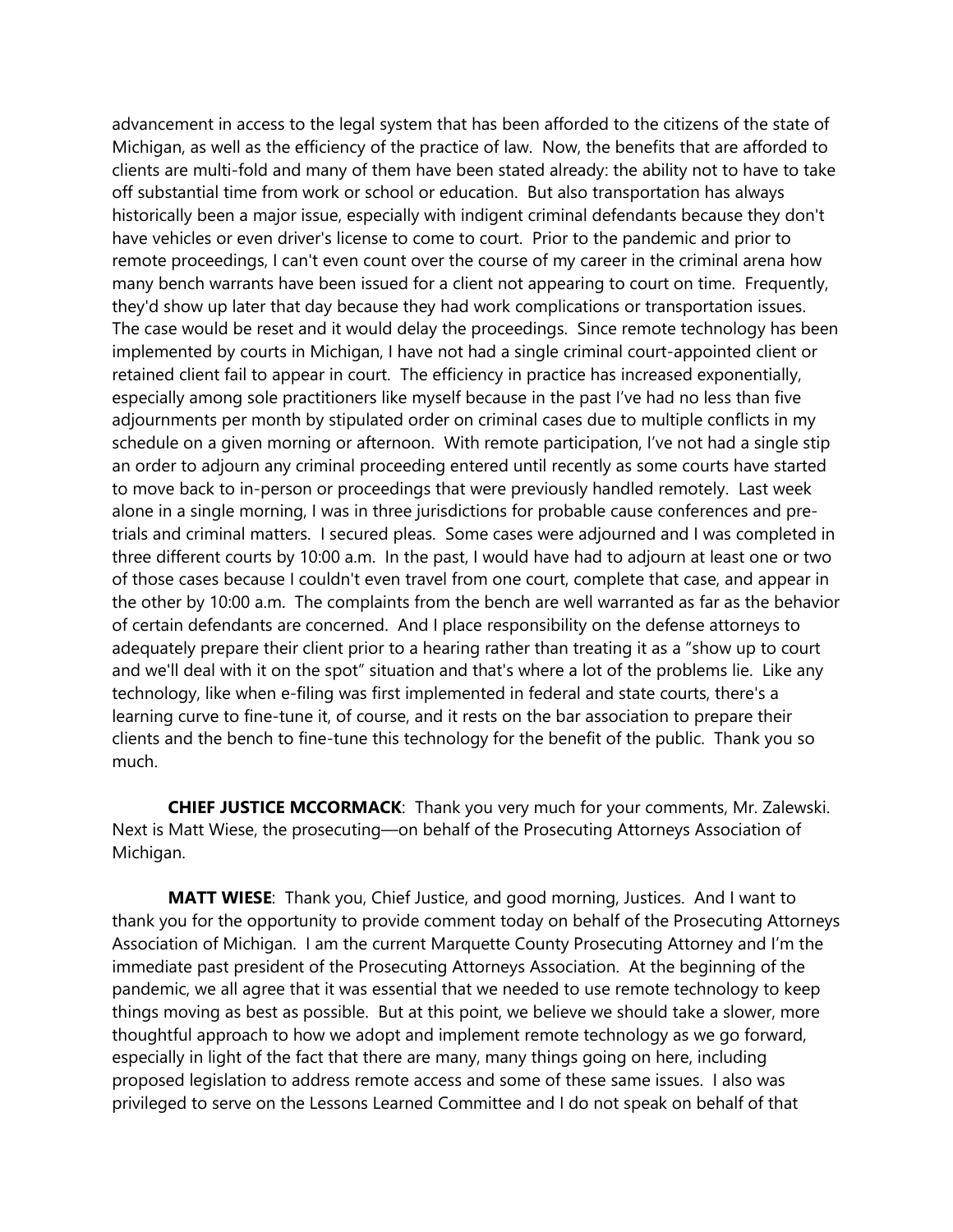committee. But I see that Judge Ackert is here, and he chaired that committee and I'm sure he will have some comments. However, as was discovered with the work of the Lessons Learned Committee and in my own personal experience and many experiences of many of us from what we've heard here today, there's a major divide between the civil and criminal dockets. And I agree with many of the comments that, for civil cases, it makes perfect sense that we take this approach. However, what we—however, that said, many of us have adopted many of the many new processes in the criminal arena and, as was just spoken to by attorney Zalewski—and I apologize if I got your name wrong—pre-trial conferences, probable cause conferences. Today alone I am monitoring 21 probable cause conferences where the attorneys and the prosecutor can just remote into that hearing and take care of business. That's an exceptional way to use this technology. Before we would waste a whole day, sitting in a room on a cattle call docket and now we can be much more efficient. Do our jobs. And I agree that works for prob—this type of thing, for pre-trial conferences, but not for court hearings. My association is opposed to proceedings becoming the default in criminal cases. As one of the previous district judges said, what does "to the greatest extent possible" really mean? We agree that one size does not fit all and, at least for criminal proceedings, remote access needs to be the exception rather than the rule unless by stipulation of the parties and approval by the presiding judge. I, too, have many—I, too, have witnessed many, many examples that have been described here today by the other speakers. More importantly, we have concerns with victims and witnesses being harassed, intimidated, and even threatened. And if the remote proceeding is live-streamed, this further exacerbates the problem and if—and if it is live-streamed, this can lead to violations of sequestration orders, which we all, I think, can agree we don't want to see happen. In summary, the Prosecutors Association is opposed to remote proceedings and to live-streaming of court proceedings as the default in criminal cases. Thank you for your time today.

**CHIEF JUSTICE MCCORMACK**: Thank you very much. We're going to take a short break. We'll be back in just five minutes to continue with the rest of the speakers. Thanks, everyone.

[Break in the public hearing]

**CHIEF JUSTICE MCCORMACK**: Okay, I think it's time to get started again. I just want to make sure Justice Bernstein is back in his courtroom. All right. Well, we can get started. These proceedings are recorded so we'll be able to replay any comments that anybody missed. Next, we will hear from Judge Milt Mack. Milt.

**JUDGE MILT MACK:** Thank you. Thank you once again. Good morning. Over the last two years I have served as a visiting judge in Macomb, Kent, and Wayne County Probate Courts. I've heard hundreds of cases during that period of time, all via Zoom. And, in fact, in Wayne County, we've been using mental health trials remotely since 2001. Now I can't think of a single case I would have handled differently or better if it had been in person. What struck me was that respondents in guardianship cases were far more likely to appear in cases using Zoom. Those persons didn't have to deal with child care issues, take time off work, travel, park, get through security, or wait in a packed courtroom. Witnesses were not intimidated by the virtual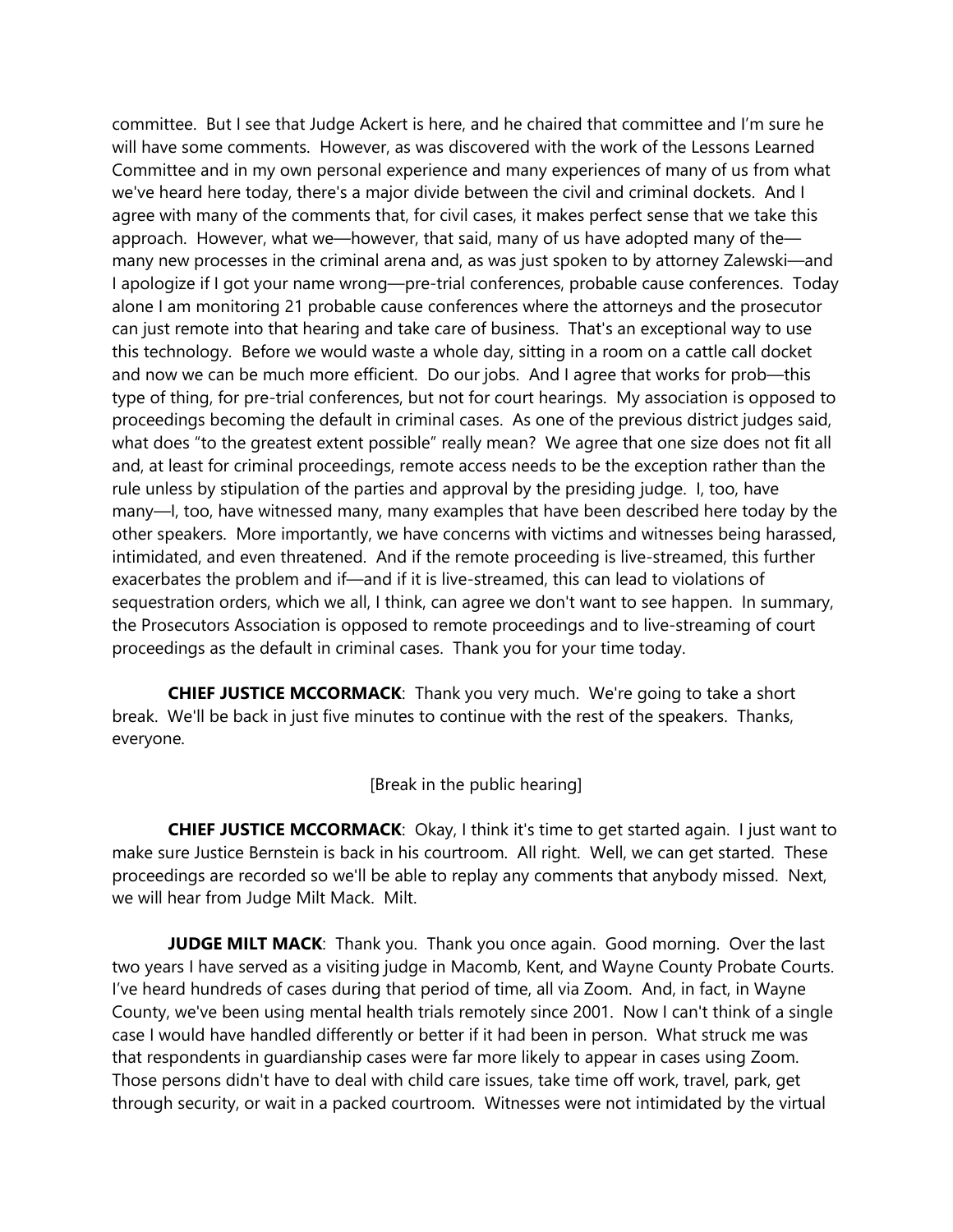court and spoke more freely. Court wards were more relaxed and comfortable. It is true that Zoom hearings do take longer, in no small part because more people can attend. I've heard a number of 30 percent, by the way. So I would frequently ask the parties before me if they would rather appear in person. They looked at me wondering if I was serious. I currently serve on a national task force to examine the state court's response to mental illness and I chair the Civil Probate Family Workgroup. One of our recommendations will be to conduct mental health hearings remotely because recent research suggests that remote proceedings may be less stressful for persons with mental illness. In fact, recently the Attorney General opined that for persons with disabilities, Zoom hearings represent reasonable accommodations under the Americans with Disabilities Act. For the vast majority of hearings, the gravitas of a courtroom or the decorum of a participant is simply not a factor. Most hearings are short. In probate court most matters are uncontested. Why make people take a day off work, drive to a courthouse, pay for parking, go through security, and wait in a crowded courtroom for a 15-minute hearing that's unopposed? For too many of our citizens, in-person court hearings waste a huge amount of the public's time and resources. The fact that we see better attendance at remote hearings is evidence of the public's desire to participate. Short hearings that are limited in scope, are nonevidentiary, and non-witness should never be in pub—in person. There's really no reason motion day should be in in person. Now I do note that the district judges have made a suggestion. Probate court was left out of that and it appears I'm the only probate judge here today. But probate court is still around, still alive and active. So the—in fact the 2020 scale caseload report shows 2,464,000-some cases filed in trial courts: 2,269,000 in district; 130,000 in circuit, 63,000 in probate. A very small number of cases actually go to trial these days. When we consider the number of low-value and uncontested cases and the length of time of typical hearings then our presumption of remote hearings is in the public interest and improves the public's access to justice. I'll just point out that England has gone in a big way with Zoom hearings. They started just selling courthouses and we can look at Texas, we can look at Georgia, we can look at Washington state, they're all moving ahead. Frankly, this is a modest proposal compared to what's happening in Texas, Georgia, and Washington state. Washington state is actually conducting jury trials using Zoom now and the jurors love it. It doesn't waste their time anymore; they don't have to travel so much. Georgia and Texas are using remote proceedings to pick juries. That way, you don't have to haul in 140 people for clearance. So I support the proposal. I think it's a modest effort frankly and, although there are problems, there were problems in the beginning in probate court in Wayne County would Zoom hear—with remote hearings but over time they—we fixed it. So—

**JUSTICE BERNSTEIN**: Judge, can I ask you a question? I—first off, it's always good to see you. Judge Mack. it's nice to hear your voice and it's nice to see you. But I just have a question. I mean, aren't you ultimately speaking to what a lot of judges are really concerned about when you said that they're selling courthouses? I mean, for all intents and purposes, district courts are statutorily created and isn't that really the essence of what their concern is that you are going to start selling their courthouses? Why have all these empty courthouses all across the state? You might as well just sell them. And doesn't it kind of go to the essence of the fact that, especially for district courts, the People's courts, they represent the values and the norms of their community, which is kind of to be guarded and to be respected?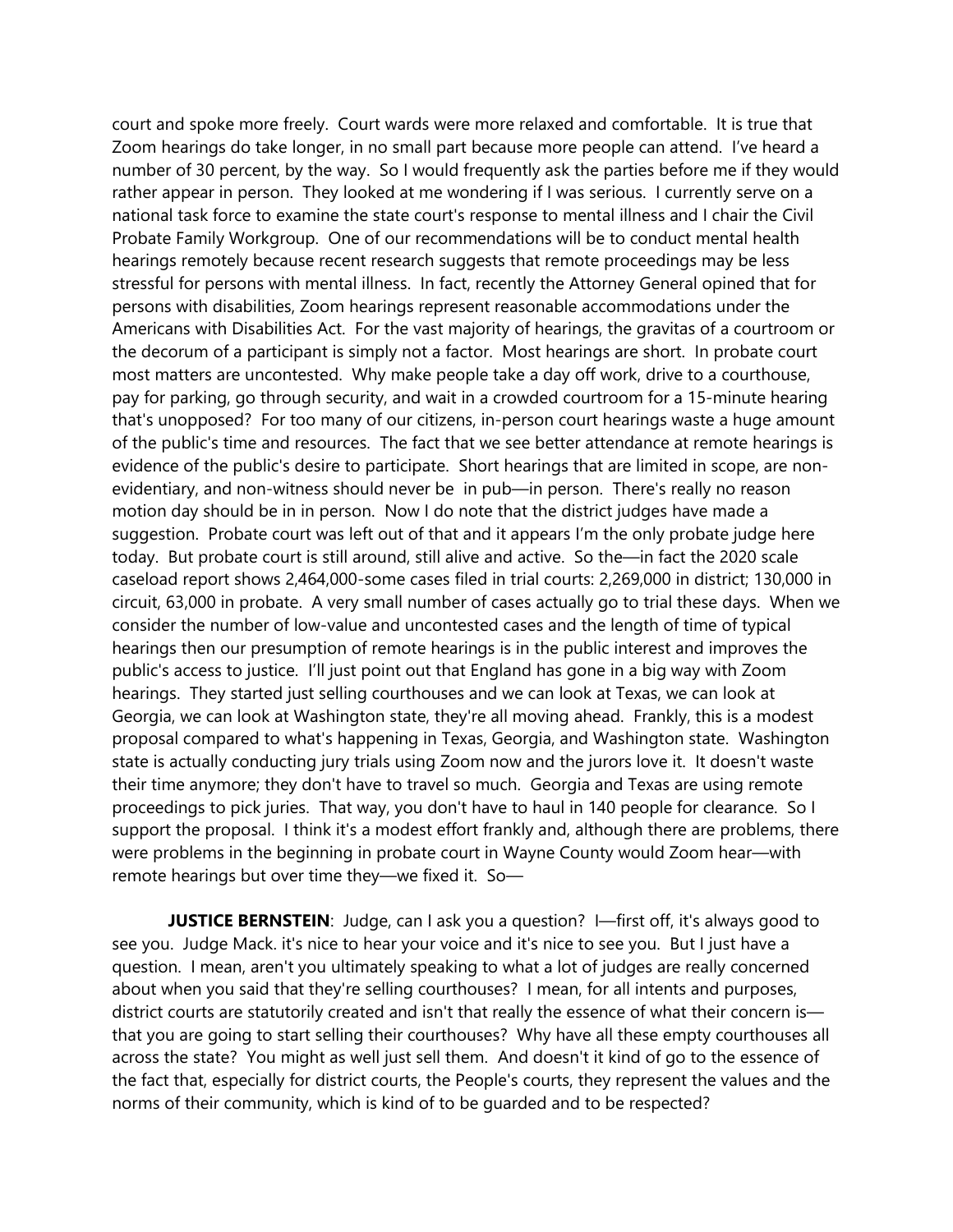**JUDGE MACK:** Well, I don't see us closing courthouses anytime soon.

**JUSTICE BERNSTEIN**: You said in England that they're selling. I mean, you—I think, you eluded that in England they're selling the courthouses. So I mean, isn't that really what a lot of the judges are concerned about, which is that they might as well just work in a clearinghouse. Why have them be in a courthouse? They can just, you know, make it like a—like a reservation center. They can just sit in cubicles in Lansing and do their work on Zoom and not have courthouses.

**JUDGE MACK:** I'm not sure that's a worry I'm hearing. I'm hearing a worry about decorum and Zoom on criminal cases. But for the practical matters, if you take a look at probate, there are very few hearings that I would say have to be done in person. At this time, if we're going to have a trial over undue influence, we're going to have a jury trial on something, then that probably should be in person. But yeah I've had hundreds of hearings and all I can say is everyone liked it. The parties liked that; the lawyers liked it; I liked it. It works well so—

**JUSTICE VIVIANO:** Of course, they don't—they don't usually express their criticism to the judge, Milt. You probably must know that from your time on the bench. Are your comments restricted to the probate court?

**JUDGE MACK**: Well, I am speaking to probate court. I don't pretend to speak for the district court otherwise my wife would have an issue with that—

**JUSTICE VIVIANO:** For example, how many criminal cases have you heard over your long career?

**JUDGE MACK**: No, I've never—well, I've tried a couple, regretfully. But I have done a fair amount of circuit work in that regard and civil work. I should say in circuit and district.

**JUSTICE VIVIANO**: The probate court, for a long time, has done some MI hearings and other hearings remotely, and that's made sense, well before the pandemic. I mean, that's what I'm talking about. A lot of those things are not innovations that came about because of this rule.

**JUDGE MACK:** Well, that's true but you know we're seeing some probate courts who are kind of creating a presumption that everyone has to come in for the hearings. And that's even through adjourning an accounting that's unopposed. You have to go to— some judges are saying you have to come in now. And I said this court rule, I think, will help to make the—

**JUSTICE VIVIANO:** Isn't the judge in the best position to know which hearings should be in person and which ones can be handled remotely?

**JUDGE MACK:** I would say that based on-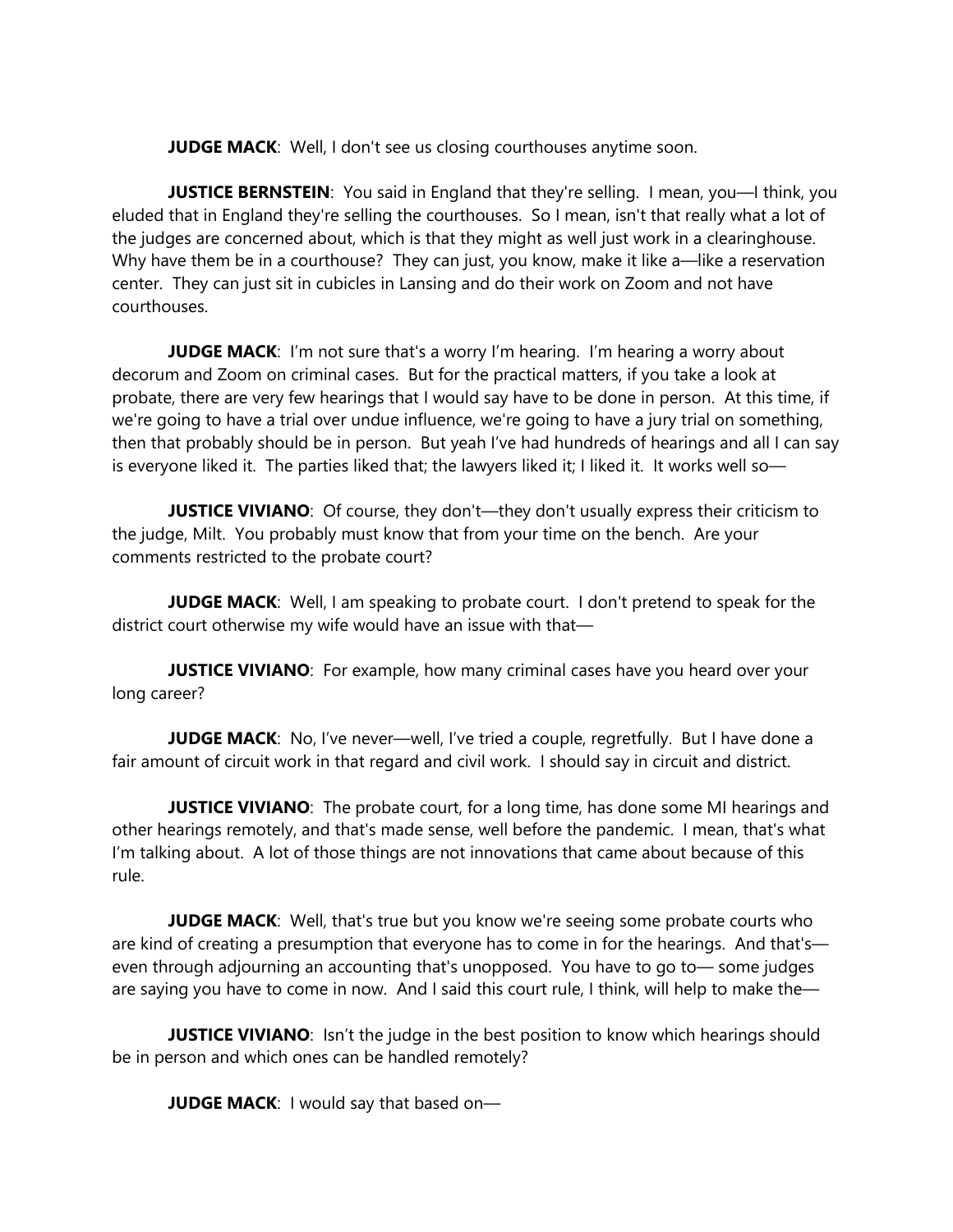**JUSTICE VIVIANO:** Or they're not equipped to make those decisions?

**JUDGE MACK:** I think most are, but I think that there are judges who, regretfully, don't respect the public, frankly. And from my—from my experience, I have no idea why you'd want to adjourn an accounting, why you would demand an in-person appearance on adjourning an accounting or substituting an attorney in a probate matter. Makes no sense.

**JUSTICE BERNSTEIN**: Why would the judge disrespect the public? I'm confused. Like why would a judge deliberately disrespect the public? The whole essence of being a judge is to serve the public.

**JUDGE MACK:** I agree. I agree. I think the rule-

**JUSTICE BERNSTEIN:** But you just said that judges disrespect the public.

**JUDGE MACK**: There are some.

**JUSTICE VIVIANO**: I mean so—

**JUDGE MACK:** But that's not the majority. It's like the majority of the public behaves well in Zoom and the minority—majority of the judges behave well, as well. But there are those who don't.

**JUSTICE VIVIANO:** So the answer to the few judges who aren't operating the way you think they should is to make a blanket, uniform statewide rule?

**JUDGE MACK:** I think if you say there's a presumption, then presumptions can be overcome. So that there may be a reason you want a particular hearing to be in in person. But if you start with a presumption of not in person, which is actually the experience of probate in terms of the need for attendance, then I think that works. I mean, for example—and I was surprised by the number of Zoom hearings on appointed guardians where we had the purported ward present. Because we just don't see it that often in the courthouse because of the difficulty of persons who are in that situation being able to get to the courthouse. There's no problem from their living room. So we saw a lot of participation, which I think is important.

**JUSTICE BERNSTEIN:** I mean, I know we have a lot of speakers, I'm just going to ask one question of Milt— Judge Mack. I guess the question that I have back to you is, doesn't this really all come down to what is going to be the default, right? And couldn't we, I mean look, before I became a judge, my entire work was representing, you know, paralyzed veterans. That's what I did. I represented people with disabilities. And usually what you would do is, the ADA made a lot of sense. You would accommodate the individual. So in this situation, what I'm confused by in all of this is, why should the default not just simply be that we do everything in person. Everything is in person. The accommodation should be that we will use Zoom when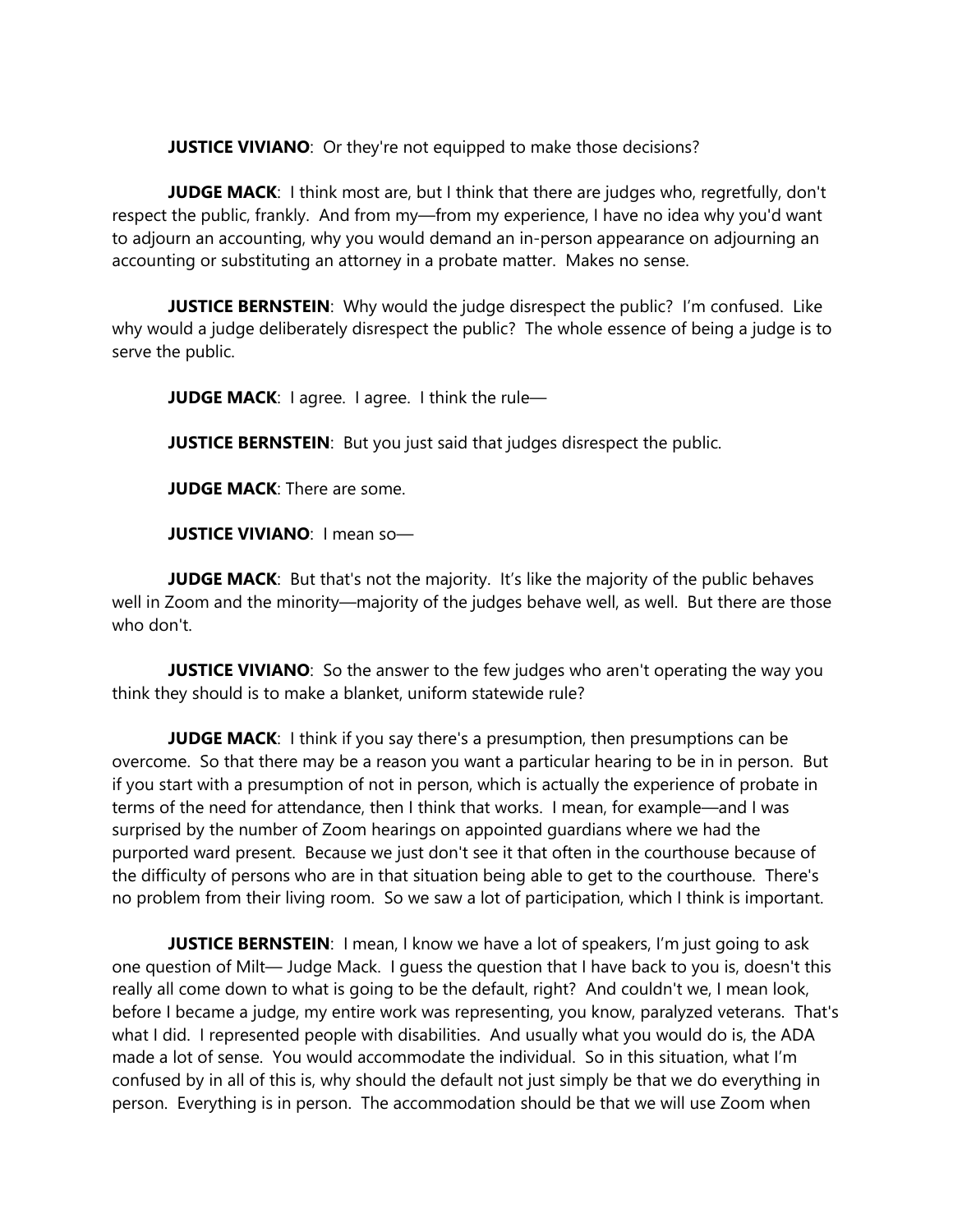necessary and when appropriate for the individual that requests an accommodation. I mean, ultimately it seems like we're just turning everything upside down. I mean—I mean the whole essence of when you represent people that are disabled or disenfranchised is that you make an accommodation. But the question here is, what is the default and what I have trouble with is, shouldn't the default be that we do everything in person, which is the way the world should operate and function. Everything in person and if there's a person that requires an accommodation, an accommodation will be granted to them through Zoom or whatever accommodation the court deems necessary. Why can't we just do that?

**JUDGE MACK:** Well, I would suggest that most matters do not require in-person attendance and, therefore, that should be the presumption.

**JUSTICE BERNSTEIN**: Okay, I see your position. Thank you and thanks for answering my questions, Judge. It's great to see you.

**JUSTICE VIVIANO:** I have a follow-up, too. You made a comment that all of these hearings that you've done remotely, you can't imagine them being handled any better in person and everybody was very, very happy, which is sort of self-serving. Obviously. We all sort of do that. We all think that we've made everybody very happy. But obviously—or you know, I'm looking at comments—Michigan Legal Help. They solicited comments from their clients and a lot of the comments, maybe a majority of the comments, are people that feel that—they didn't feel that they got heard remotely like they would have gotten heard in person and had the judge's full attention. I know you're a big advocate for judging—for judges not being in the courthouse at all and being in their cottage, hearing cases. Aren't you concerned at all that people who receive an adverse ruling from the court aren't going to feel like they got the full attention of the judge and all of the participants in the court process when they receive an adverse ruling from the court?

**JUDGE MACK:** Well, actually, let me just say, I'm not suggesting people were happy because they saw me or that they're happy with what I did. I'm simply saying they were happy not to come and see me in person. But to your larger point, there's always the risk that people will be unhappy with your decision. But my experience with the Zoom hearings was that the hearings on appointing a guardian took longer than they normally used to and I thought that was good. People got to have their say and they felt comfortable and they expressed themselves. So they might not like the outcome but that's inevitable in any kind of a case.

**JUSTICE VIVIANO: All right. Thank you.** 

**JUDGE MACK:** You're welcome. Nice to see everyone.

**CHIEF JUSTICE MCCORMACK**: Thanks, Milt. Thanks for thanks for being here and for your comments and for responding to the questions of our colleagues. We appreciate all of your work. Thank you Next is Mike Buckles from the Michigan Creditors Bar Association. Mike?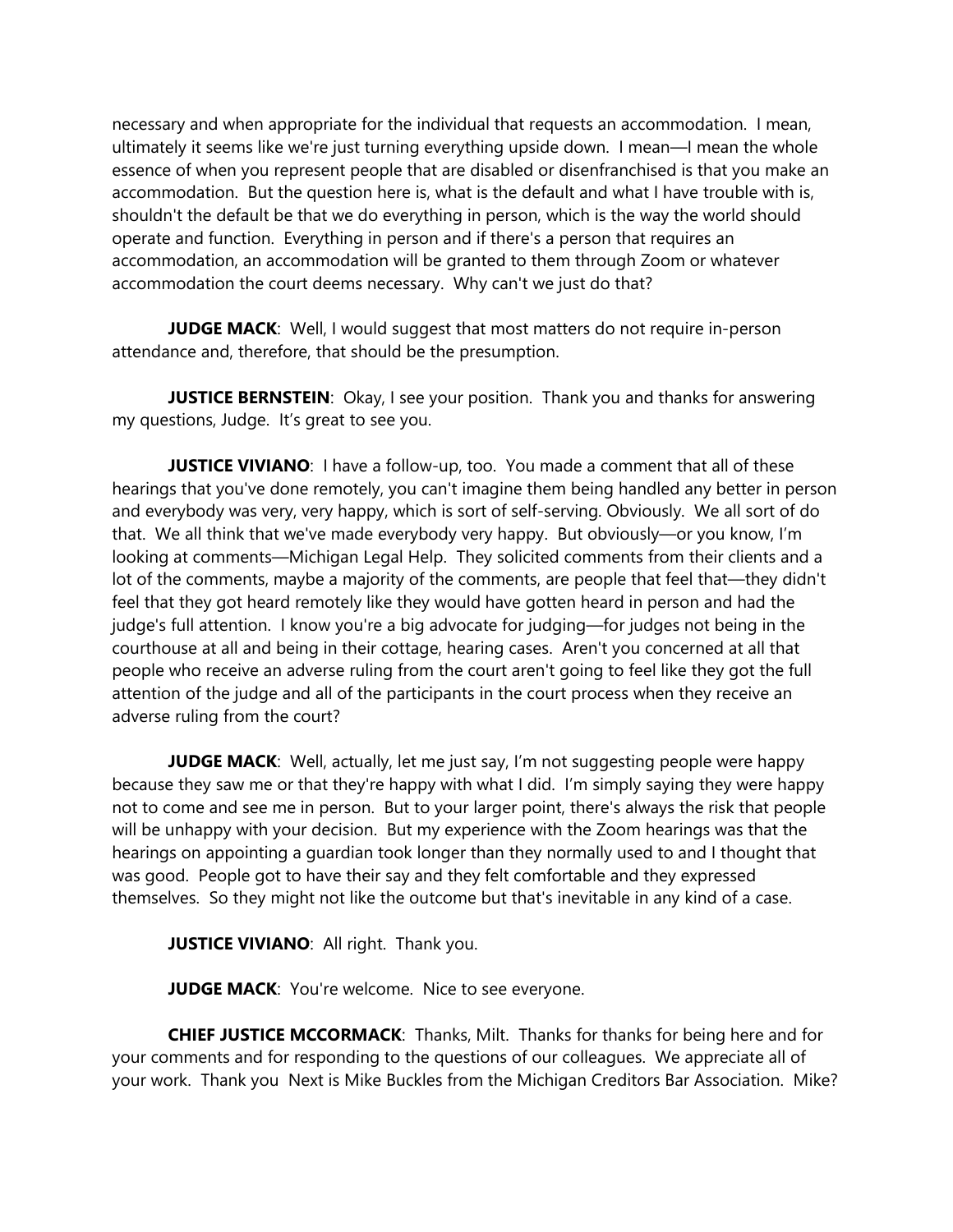**MICHAEL BUCKLES**: Thank you, Justices, for this opportunity to comment regarding the proposed rules for remote hearings, particularly 2.407. My comments are from my personal experience as a member of the bar for 47 years and as the government affairs director for the Michigan Creditors Bar Association. I'm primarily discussing civil matters and in those civil matters remote hearings offer a quantum leap for access to justice for Michigan residents, particularly for the average consumer who often responds to a debt collection lawsuit without the benefit of counsel. Remote hearings—before remote hearings, pro se defendants often failed to appear, which resulted in default judgments and eventually garnishment or postjudgment remedies. However, since remote hearings have been implemented, more and more pro se defendants appear for pre-trials, motions, and post-judgment hearings. Remote hearings are not only more convenient for pro se defendants, more importantly, they help level a playing field for these consumers. Remote hearings eliminate the distress as we talked about of driving to the courthouse, missing work, etc., but virtual appearance is also much less intimidating to the average person versus standing before a judge in a courtroom. They seem to be more cooperative, express their feelings, and come forward with their situation. Virtual breakout rooms provide the consumer with a private forum to discuss with opposing counsel his or her financial issues or personal hardships. Thus, remote hearings put the pro se defendant on a more equal footing with plaintiff's counsel. Remote technology also benefits courts by resolving cases and avoiding additional hearings. The private breakout rooms substantially increase communication with plaintiff's counsel. This leads to more consent judgments with voluntary payment arrangements. It also results in dismissals when discussions reveal the consumer is totally disabled, mentally impaired, or filing bankruptcy. And this direct interaction with pro se defendants also reduces the needs for creditor exams, objections to garnishments, and or installment payment orders. The creditors bar appreciates the challenges for trial courts to adapt to this change. But since remote hearings offer so many benefits to Michigan citizens, we respectfully implore members of the bench to support implementation of this technology for civil matters. I thank you for moving forward with these court rules that favor remote hearings and special thanks to the court clerks and the members of the bench who have implemented this technology over the last two years. Thank you again for this time.

**CHIEF JUSTICE MCCORMACK**: Thank you, Mr. Buckles. Thank you for your comments and for being here.

**JUSTICE VIVIANO**: Mr. Buckles, I have a question—

**CHIEF JUSTICE MCCORMACK**: Sorry—

**JUSTICE VIVIANO**: Yeah, that's okay, Chief Justice. I'm just confused a little bit about your association's outlook. Are you telling us you support the rule changes because it makes it harder for your clients to collect on their debts? Or because the process is more efficient so it makes it easier for them to collect on their debts? Or are your clients really this concerned about how well consumers are doing on the other side of the cases that they bring? I'm just trying to figure out what their interests are and so we know how to interpret your comments.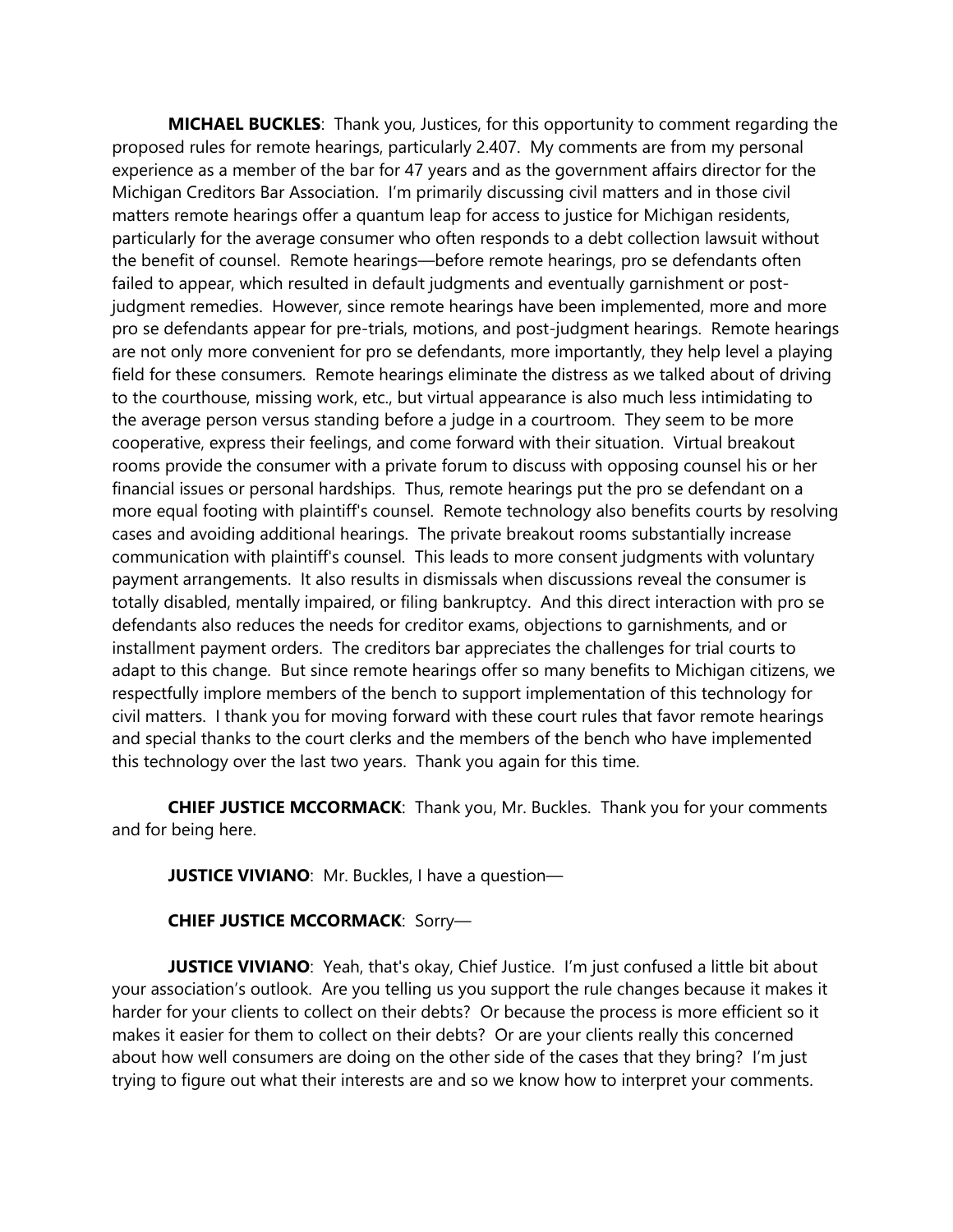**MR. BUCKLES**: Well, I can tell you that our clients—our bank clients are always concerned about their customers, whether they're being litigated against or not. And I will tell you that, from our experience with remote hearings, Your Honor, the participation of the consumer, which is what we want. More than anything, we want to communicate with the consumer. We want to know what their situation is. And quite honestly, Justice, trying to discuss a matter with a consumer—a defendant in a courtroom, in a hallway. We don't even want to go to a private room for security reasons. It's much easier in these private break rooms to talk with them. We want to know what their situation is. And it's resulted in many more resolution of cases. Whereas before, we would get a default judgment, garnish, and then they would contact us. We would rather work out arrangements, actually, even before litigation but once the litigation starts and it's a remote hearing there's more and more of these individual pro se defendants showing up and communicating with us. Communicating is really the key, Your Honor.

**JUSTICE VIVIANO:** All right. Thank you, counsel. Or thank you, Mr. Buckles, I should say.

**CHIEF JUSTICE MCCORMACK**: Thank you, Mr. Buckles. Very helpful. We appreciate you taking the time to be here today. Next is Judge Tina Brooks Green.

**JUDGE TINA BROOKS GREEN**: Good morning, Chief Justice and Justices of the Court. Thank you for allowing me to speak this morning. I'm a district court judge. I've been on the bench for 27 years and I've had a different experience than most of my colleagues that you've listened to this morning. My opinion is and my experience has been that probably 90 percent of what I do can be done remotely, with the exception of, and I haven't done, a jury trial since this has started. So I can't speak to that. But the majority of my colleagues have talked about civil cases being able to be done this way but not criminal cases. The criminal docket that I do, most of the pre-trials that I see—and we were a busy court—and there was some comment about new courthouses and I will tell you that during the pandemic we built an 18 million dollar courthouse. So we were—we have a lot of live, in-person people in our old courthouse and by the time we opened our doors, which was a year ago, that had dramatically dropped and that that's just the way that that life goes. I don't see that our best serving the public is served by making everybody come live. My experience, specifically with—I'm a treatment court also and that experience has been enormously—changed my relationship with my treatment court people. They all Zoom. I've Zoomed with treatment court—with participants in my treatment court at seven in the morning, at seven at night. I've had that experience where I've come to know them and had a better relationship with those people because of this technology. And when I look at my docket, my criminal docket, having all these people come live just doesn't make sense to me. Most of my pre-trials are five or ten minutes. And the fact of the matter is I don't think that people should have to come live to be able to see me. If I have something preliminary exams have to be done live, predominantly. and jury trials but with the ex—with some other exceptions. If I'm going to—if I think that I'm going toput somebody in jail, then I'll have my probation department, if it's a violation hearing or something like that, then I'll have them schedule it live so I can see that person live. Br bond hearing. But predominantly, almost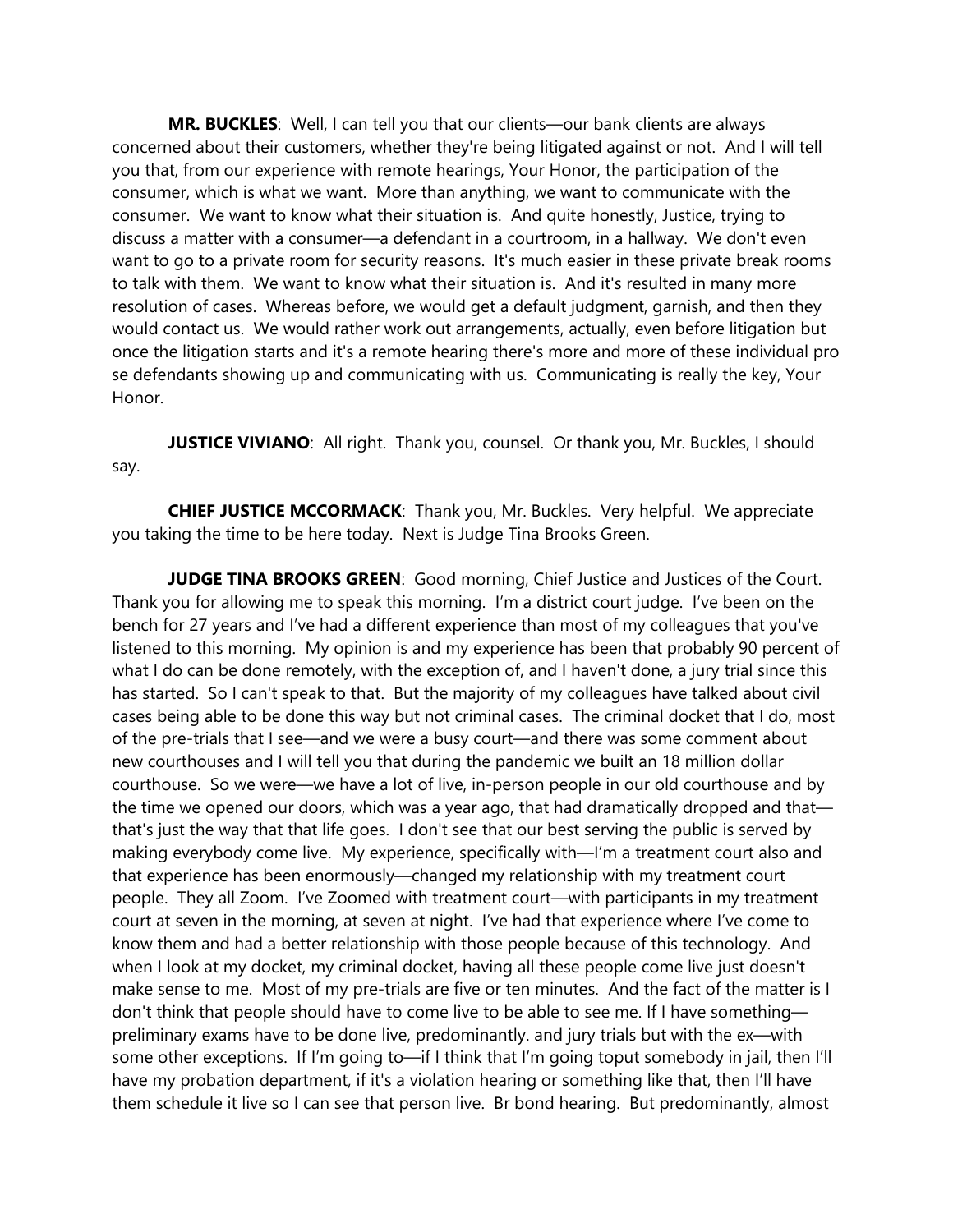everything I do is remote. I haven't had a lot of these experiences that other people have talked about. I've had some people that have difficulties. Obviously, we all have people with difficulty in connectivity but, as far as disrespectful, I haven't had hardly—maybe a handful of people. And once I've communicated to them, "can you remember that you're in a courtroom"? If I speak to them and I've had only positive experiences back—on saying they're apologetic or whatever and don't—I haven't had anybody challenge me or swear at me or do any of the things that my other colleagues have talked about. And maybe I'm just lucky. Maybe I get those defendants that appreciate being able to speak remotely. Thank you for listening to me this morning.

**CHIEF JUSTICE MCCORMACK**: Thank you for taking the time to be here and thank you for those comments. We really appreciate it. Next is Judge T.J. Ackert. Judge Ackert, Milt Mack said he was the only probate judge here and that's not true, is it?

**JUDGE T.J. ACKERT**: That is correct. Thank you, Chief Justice McCormack and the Justices of the Court. I'm a county probate court. I'm assigned to a circuit court for the family division and all the docket matters under the family division and the specialized business docket. I served as co-chair of the Lessons Learned Committee and last week submitted to the Court the November 19, 2021 updated report for entry into the public record. However, today I am speaking on my own behalf and not on behalf of the Lessons Learned Committee or any other organizations. Justice Viviano, you indicated earlier and, it is true, that prior to the pandemic our courts collaborated with key stakeholders, including the sheriffs, mental health facilities, juvenile detention centers, and DHHS, to promote certain hearings in district, probate, and circuit courts to be conducted on Polycom. The success of these virtual hearings led SCAO to secure licenses to use Zoom prior to the pandemic and some courts had already started using Zoom prior to March of 2020. The pandemic has made it clear that the courts have become very adept at using virtual remote hearings and the courts should continue to use remote proceedings. It serves all stakeholders, including those that I just mentioned, and also the litigants, both represented and self-represented. It is clear that judges will continue to use remote proceedings. It is presumed by all comments that we have heard across the state that judges will continue to use remote proceedings. The District Court Judges Association had a survey conducted in which over 80 percent of the district court judges some of you—of which you heard today are going to continue to use remote proceedings. Courts that have vehemently objected to the general rule—the—to the "greatest extent possible" rule, which I understood was a bootstrap, have indicated they've already established a list of proceedings they're going to use remotely. The Lessons Learned Committee took that and applied amendments to what we had said to 2.407 and the related, that creates the presumption in certain hearings and then the judge has the discretion on the back side, not the front side but on the back side, to indicate when those hearings can't be used. And there's a whole host of things that you've heard today that would be appropriate for a judge to say, "in these types of proceedings, I'm not going to proceed with remote hearings." It can be done; it has been done. And I recognize that change is challenging in any institution, not the least of which is judiciary. But I—as I noted earlier, the judiciary has accommodated change in using remote proceedings through Polycom and that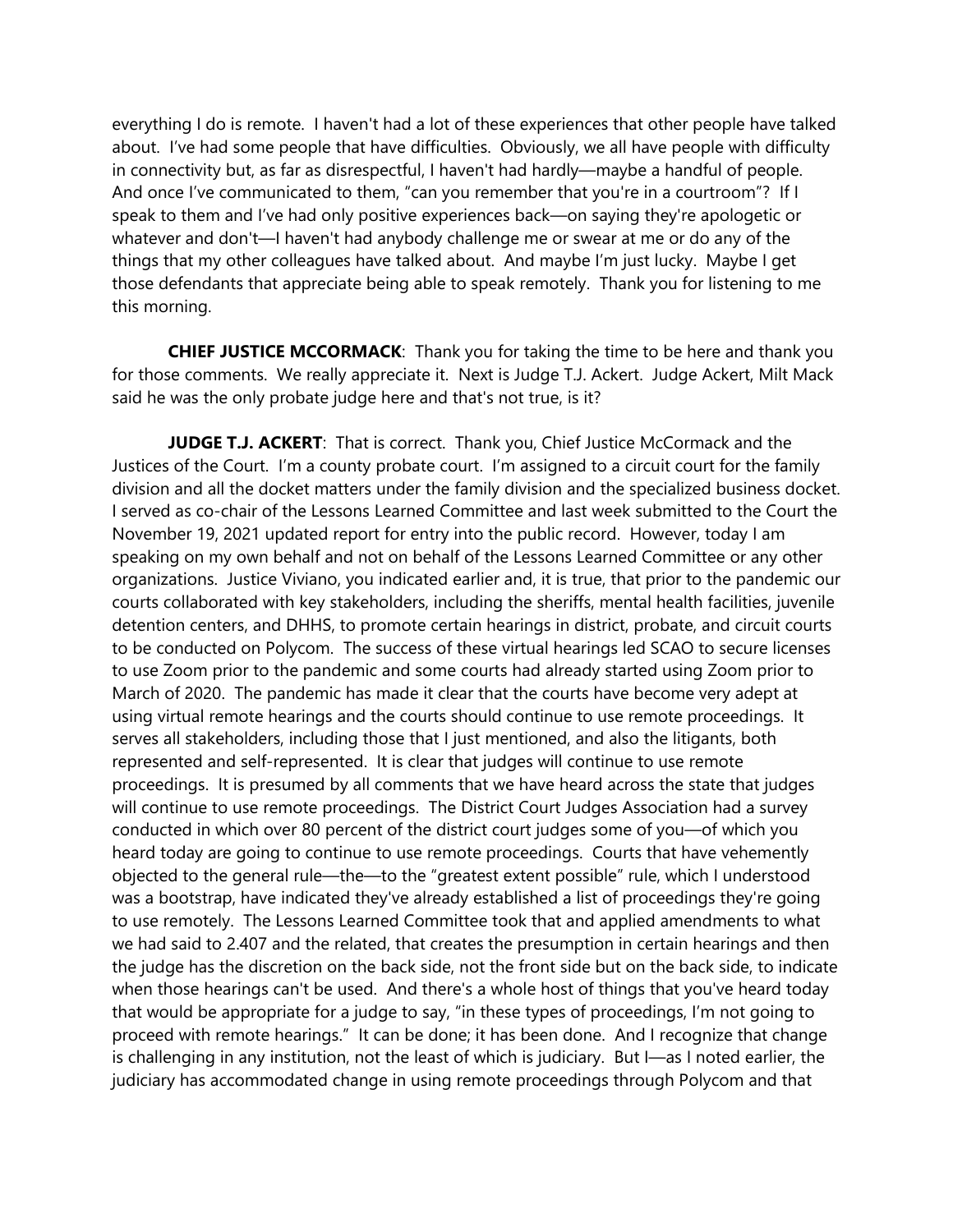innovative philosophy should continue. Thank you to the Justices for letting me comment and I'll answer any questions if you have any.

**JUSTICE VIVIANO:** My question is, Judge Ackert—thanks for being here. You just said that on the back end judges can decide that whole classes of cases don't need to be handled virtually. So I just want to make sure I understand. In your interpretation of the current rule, judges don't have to address the parties and hear arguments on each individual case? Instead, they can still set the practice in their court and decide that it's more efficient and effective for them to handle a certain category of hearings remotely?

**JUDGE ACKERT:** On the current rule, that is the greatest extent possible. The level of discretion has always been discussed. We proposed and I—I and Judge Travis Reeds, who's on this, Matt Wiese, who was on earlier, spoke—we are trying to find a way to address these issues in the district court, which there are—there are more. And they've worked closely in addressing those issues—and the criminal side. But what we did propose, these rule changes that allow there's a presumption of these certain hearings, most of them are in matters that don't have as much testimonial presentation, that if there is a particular—they can fall back on 2.407 and the related court rules. Throughout the court rule

**JUSTICE VIVIANO:** Let me just—let me just jump in. You're giving a long answer to my—

**JUDGE ACKERT**: Yeah, sorry.

**JUSTICE VIVIANO:** —specific question, which is, I just want to make sure that you, as someone who's co-chaired the Lessons Learned Committee, has been someone involved in this process, you don't understand the rules as requiring judges to entertain argument and debate before every hearing about how that hearing's going to be handled? Because that—that would be extremely inefficient, right?

**JUDGE ACKERT:** Correct. I think—I think that—and we did this in Kent County. Juvenile pre-trial—judicial pre-trials. We determine [inaudible] in talking with the stakeholders, that the way the process works, remote hearing doesn't work well. And so we're doing those in person. I've talked to out-of-county judges who've all said, "wow, those work fine"—

**JUSTICE VIVIANO**: And that would suggest—

**JUDGE ACKERT**: —the hearings that don't work—

**JUSTICE VIVIANO:** - that would suggest that we would never really have a uniform approach across the state because the stakeholders and the resources are different from jurisdiction to jurisdiction, right?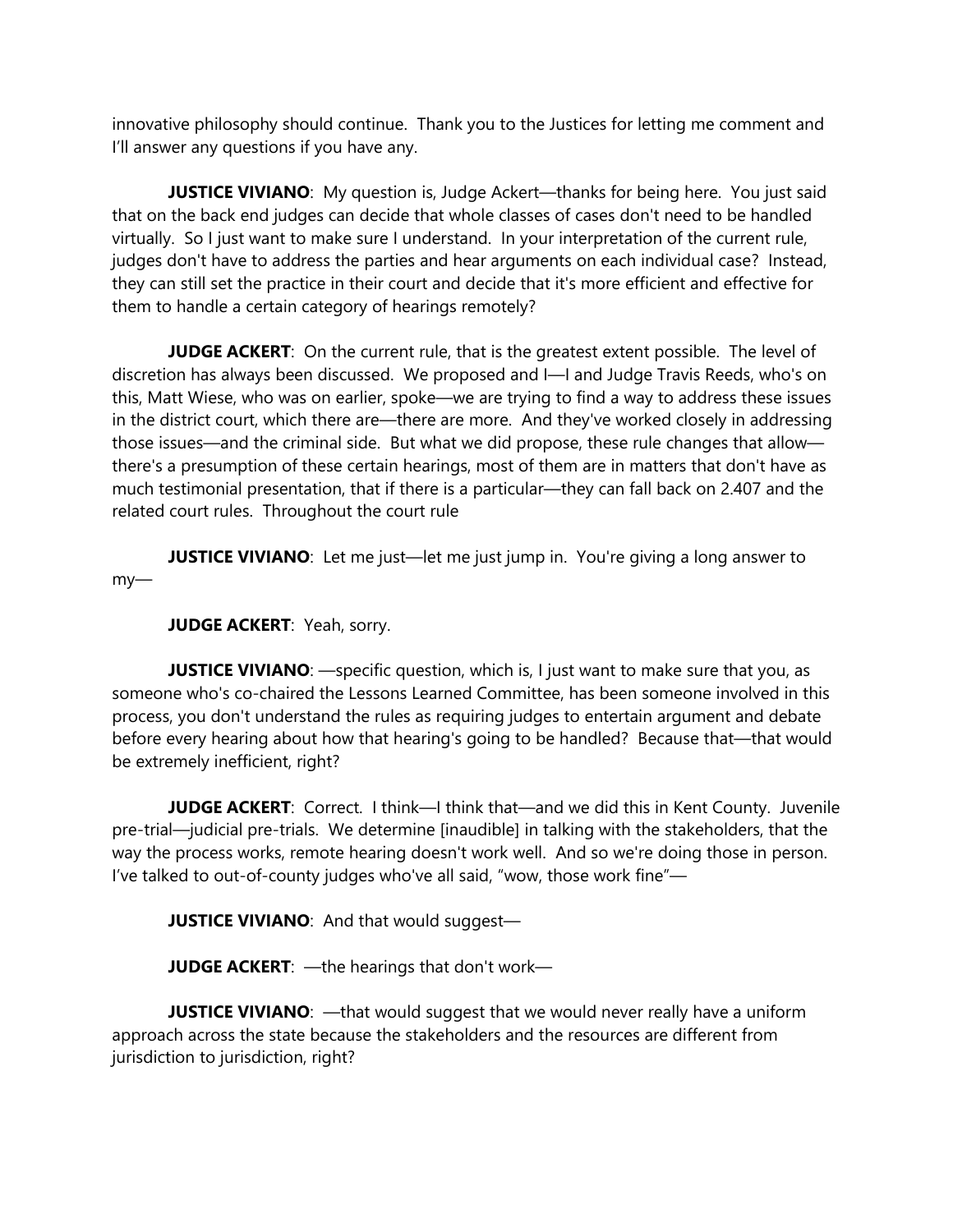**JUDGE ACKERT**: That is correct. But it—what these—well, I think what we're trying to achieve is the tool to use in remote hearings and give the judges the ability on the back side to say—it could be in a particular county where remote proceedings are very difficult because of the lack of connectivity. There could be other reasons why that—certain counties have a huge volume of certain cases that get slowed down and aren't as efficient with—on Zoom. And, if they can bring them in in-person, the way they work them—work them through—the idea is that we're now looking at how do we work with our stakeholders within the court rules to utilize this very effective tool. That's

**JUSTICE VIVIANO:** Seems to me—seems to me, the judge is in the best position to take account of all of the concerns of the local stakeholders and just to make that decision. In other words, that's not really a good decision for us to make out of Lansing, right?

**JUDGE ACKERT:** I disagree with that in terms of proceeding with Zoom. I-

**JUSTICE VIVIANO:** Wait. So, you think we should decide? We should decide—

**JUDGE ACKERT**: Zoom should be the presum—

**JUSTICE VIVIANO**: —we should decide—

**JUDGE ACKERT**: Sorry. Sorry, Your Honor—

**JUSTICE VIVIANO:** I just want to make sure I'm clear. We should decide whether you're—how your court handles juvenile proceedings?

**JUDGE ACKERT:** I didn't—I didn't say that. I believe the court rules we've proposed gives the discretion on the back side so that the judges can use that discretion in a very effective way. But it moves us forward to the point that we're recognizing this is a very effective tool. We're all going to use it. Now, let's start figuring how that that gets done in every court. Every county is going to be using Zoom. Every county.

**JUSTICE VIVIANO:** I know, I mean, that's like a total red herring, right? Nobody's here arguing that we should go back to etching things in stone tablets, I don't think. I mean, I've been the technology advocate for the court so I'm certainly not here saying, turn off your computers and let's go back to, you know, talking only in-person, not even using a telephone. The point is discretion. Who should—who should be making these decisions about how court hearings—individual court hearings—are to be held? Who's in the best position to do that? And that's the rule—there's a lot of confusion over the rule that was in place. I don't think it's very clear. I oppose the rule. I still do. I think—but if I'm listening to you, I don't think our viewpoint is that different. You have this construct of a front end or back end but ultimately you think that judges—individual judges should have discretion in deciding how their court—their court—their courts are conducted. You know, I think the person who said it most eloquently so far was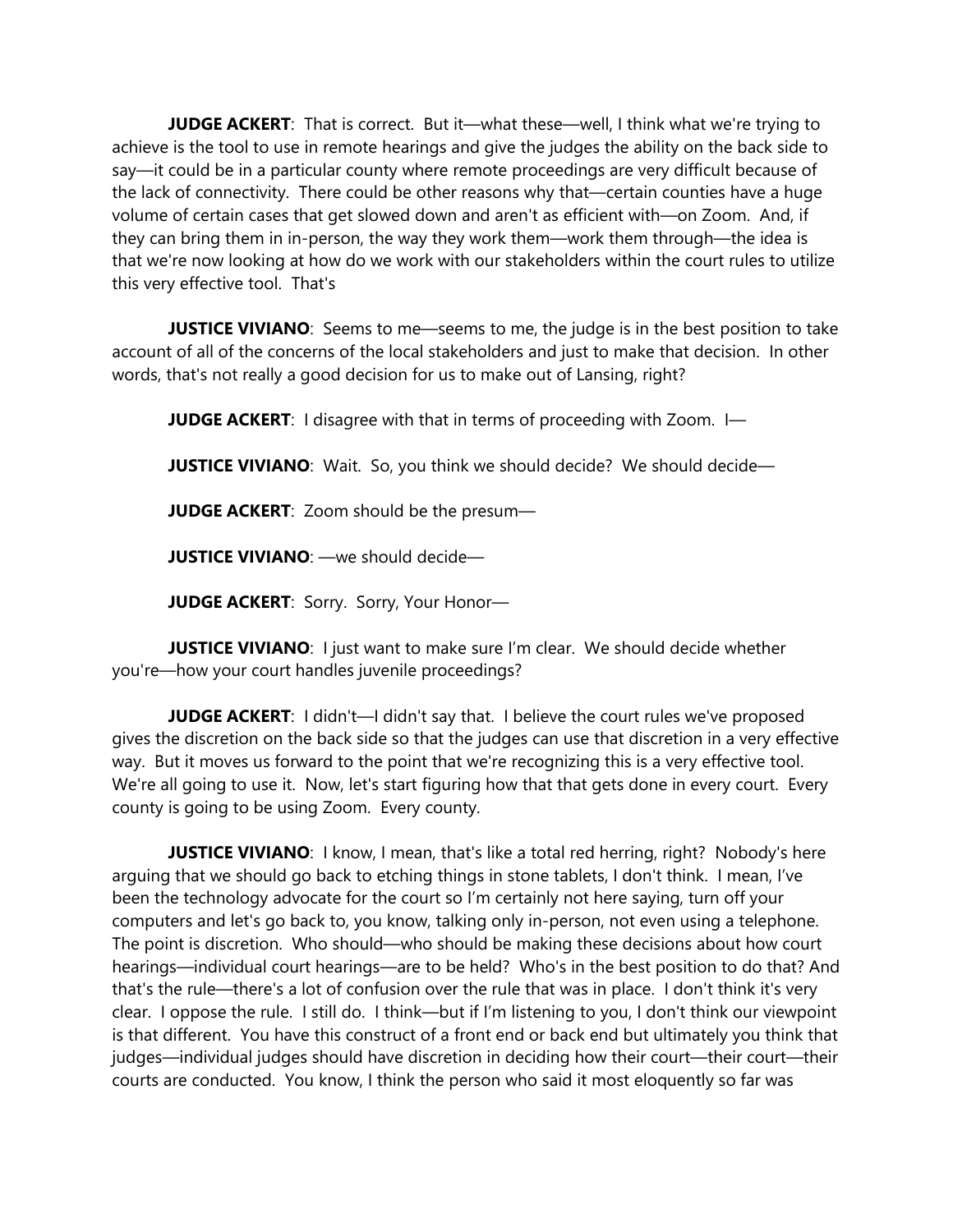Judge Lowe when he said, he wants discretion on when to use which tool, either the Zoom tool or the courtroom tool.

**JUDGE ACKERT**: When you create the presumption for those hearings on Zoom with the ability that's already in the court rule, the 2.407 and the related court rules and as we've amended them, you have that ability to use both tools and you decide how that goes but—

**JUSTICE VIVIANO:** Why do you need a presumption to have the ability to use both tools? Why can't we just give judges a discretion in the hearings that we think legally and administratively makes sense or might make sense to be handled remotely? We would give the judges the discretion to do that. Why do we need a presumption?

**JUDGE ACKERT**: That's a fair question and I think the—we discussed that a lot but the bottom line is this, we're using Zoom and there should be uniformity in the fact that these matters can be used in every court. And so that should be placed into the court rule and there's—

**JUSTICE VIVIANO:** When you say—when you say—

**JUDGE ACKERT:** —and then you can back out of it if you, if in your discretion, you want. And—and we may be arguing semantics on the front end and back end, but I think in order to gain the most value of this tool, we should create the presumption and then people can work with—within their own courts to say, "okay, we can use all these hearings in-person but then then back down. And I would also encourage you to take a study in a year from now or two years from now, and see how that's all working.

**JUSTICE VIVIANO:** Uniformity is a scary word. I mean you—you bandy it about but when we bandy it about, people think that what we're saying is what works in Allegan is now going to have to work in Kent County. Is that what you mean?

**JUDGE ACKERT:** I think—again, I'll go back to this: that the Allegan and Kent are different. And I've been—I've been saying that, since working with a lot of judges on Lessons Learned, that we've got to recognize there's differences in counties. But we have a tool here that everyone should be using and there is a great pushback that is saying, "wait, I don't want anyone telling me what to do; I'll make that decision." But if we look at the court rules and how the court rules operate within the courts, there's a lot of things in those court rules are telling judges what they have to do. And then how they play that out is in every proceeding. And so in order to really effectively have this tool to use, I—and we all know that everyone's going to continue to use the tool—is, let's create a level of hearing which we put in our proposed rule that says this is when the tool will be used. Then you can back out of it. Allegan can say, "this doesn't fit for us in this particular area." I can say—

**JUSTICE VIVIANO:** I think the backing out point is important to focus on just for a moment because this is what I started our discussion on. You think they can back out of that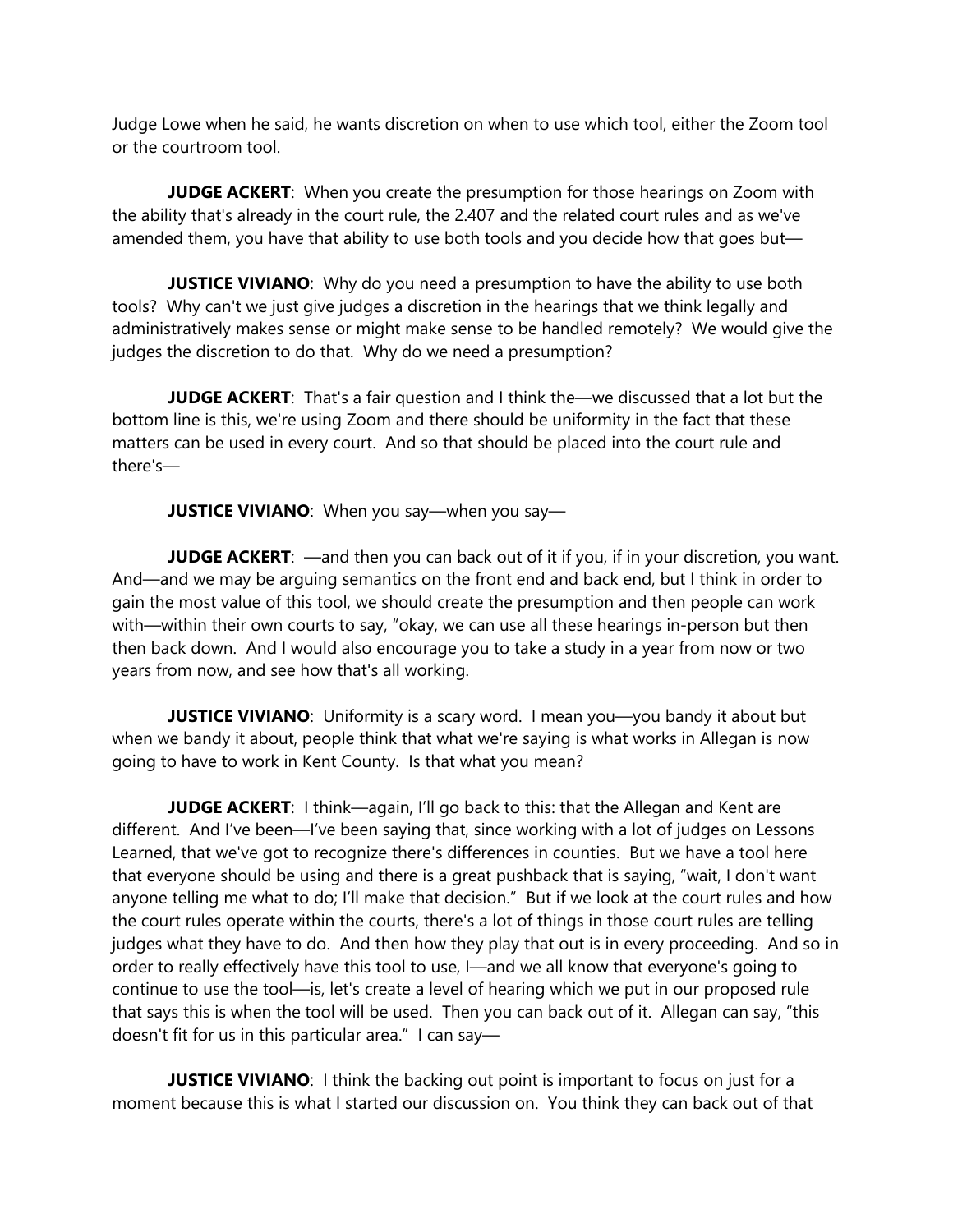entire class of cases? In other words, they don't have to hear argument before every such court hearing about how that court hearing is going to be conducted? Because that would seem to me to be pretty inefficient if we have to have a whole new round of court hearings about how we're going to hold court hearings, for every hearing.

**JUDGE ACKERT:** I think we consider that to be the possibility, yes.

**JUSTICE VIVIANO:** Which one? What does that mean?

**JUDGE ACKERT:** That I could sit and say, as a whole, as our court, in talking to our stakeholders, these particular proceedings don't work within this county.

**JUSTICE VIVIANO**: Okay. That's fair enough. I think that gives people some, I mean, comfort and maybe us some clarity in how we should craft a rule that makes it clear that the local courts are going to have discretion.

**JUDGE ACKERT:** Yeah. And I—and again, we're not trying to quibble about discretion. It's really how do you implement that.

**JUSTICE VIVIANO:** I mean to the extent you're suggesting that we should put some apply some pressure on people who are hesitant to use new technologies when they make a lot of sense and they don't sacrifice quality of the services we provide, of course I agree with you. If that's what—if that's all you're saying.

**JUDGE ACKERT:** Yeah. When you—when you talk with judges around this state, and I know you have too, Justice Viviano, but there's—there's a—there's a level that you can recognize, you know, "I'm not going to deal with this at all and I'm just going to step back; I'm not going to use it." But if you have to deal with it on the presumption, that brings all the stakeholders into how the court operates. And the attorneys will come in; the parties will come in. The other stakeholders that we've talked about will be involved. It's why—

**JUSTICE VIVIANO**: Well that's—what I would say, throughout my career there's always been sort of generational challenges with the use of technology introduction—of technology in the courts, just like there is everywhere else. This issue seems to go far beyond that. We're not—we're not hearing from people, you know, only our more seasoned colleagues, that they're opposed to this at this point. There are a lot of concerns being expressed by people all across the board. I mean, we've probably gotten more comment on this rule than anything we've ever done maybe in the history of the Court. And so it seems to me we should be a little bit attentive to what our frontline workers are telling us about how this is causing them— I mean, I could go over the whole list—I've been writing my notes here, but the biggest one is causing them to lose control of their courtroom. Is that one—that's the biggest one. There's lots of others that come into play. But anyways. I appreciate the time you spent here today and the time you spent on this issue. I know you've spent a lot of time studying and thinking about these issues and I appreciate that.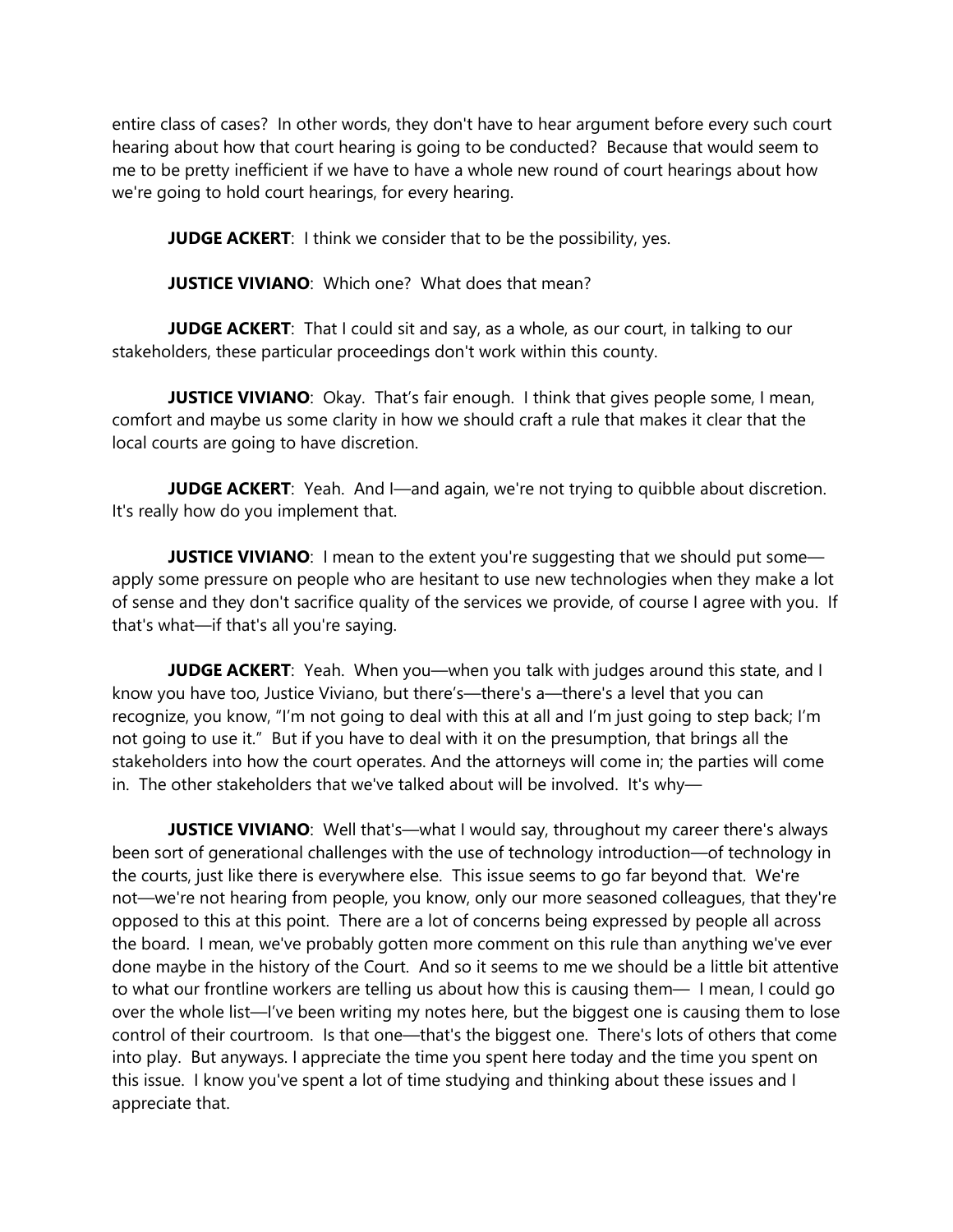**JUDGE ACKERT:** And I appreciate the questions and the—and the dialogue. And I do think this is a fundamental change in how we're looking at the courts and that's why we have so much involvement. But I can also tell you, Justice Viviano, that everyone that I've talked with, even those who didn't want to have a presumption, were sending proposed court rules to try and work it through because they—they're—they know this should happen. So I don't envy your position and I hope the comments you're getting today and others help clarify where we can go. So I'll leave it all to you folks at this point.

**CHIEF JUSTICE MCCORMACK**: Thanks, Judge. Thank you for all of your work on this topic. I don't think we paid you for it but we appreciate it.

**JUDGE ACKERT**: It's been fun. Kind of.

**CHIEF JUSTICE MCCORMACK:** You're a good sport. Judge Julie Gatti is next.

**JUDGE JULIE GATTI:** Good morning. My thanks to Chief Justice McCormack and the Justices of the Michigan Supreme Court for this opportunity to speak. And I certainly don't want to repeat what so many of my esteemed colleagues have conveyed to the Justices and other stakeholders. And I really could not agree more that civil, probate, domestic, and criminal matters require an entirely different analysis when it comes to remote proceedings. But I do feel strongly that that analysis must be done by the judges who know the case, know the parties and lawyers, know the community that they've been elected to serve. I do echo Judge Hartwell's comments. I think I popped on just as he was talking about the lack of respect. My staff and I have endured just absolute shocking instances of disrespect that only other criminal division judges who have seen it firsthand could even imagine. And I won't go through any of those now. I'm kind of looking at a bigger picture. I did hear Mr. Zalewski, who I respect a great deal as an attorney, known him for a very long time. He spoke a lot about efficiency. But never should efficient justice outweigh effective justice, certainly when it comes to criminal justice. And just as a quick example. I had a man last week Zoom into a probation violation hearing proceeding from a vehicle. He relapsed. He was clearly high. I wanted to get him a residential treatment bed, which would require him to turn himself into the county jail. But in telling him to do so, I potentially placed society at risk in the event that he actually does what I've asked and operates his vehicle in accordance with that instruction to turn himself in. But, of course, as the other judges know, he's more likely to run, which means that rather than driving to jail, he'll drive to a drug house. So I've been efficient in handling his case but I've been entirely ineffective in protecting society, protecting and rehabilitating the defendant, or in dispensing really any kind of justice. And now the sheriff's department is tasked with finding him before he overdoses or commits more crimes. I'm aware of the admirable intentions of those who advocate for the presumption for video court. But the law of unintended consequences requires us to acknowledge not only unexpected benefits such as those highlighted by Ms. Lowe with Lakeshore Legal Aid but those unexpected drawbacks which have, in two years, made it clear to this court in particular, and I certainly can't speak for all, that some of the less admirable traits we find in human nature, whether that's a lack of civility between lawyers who never have met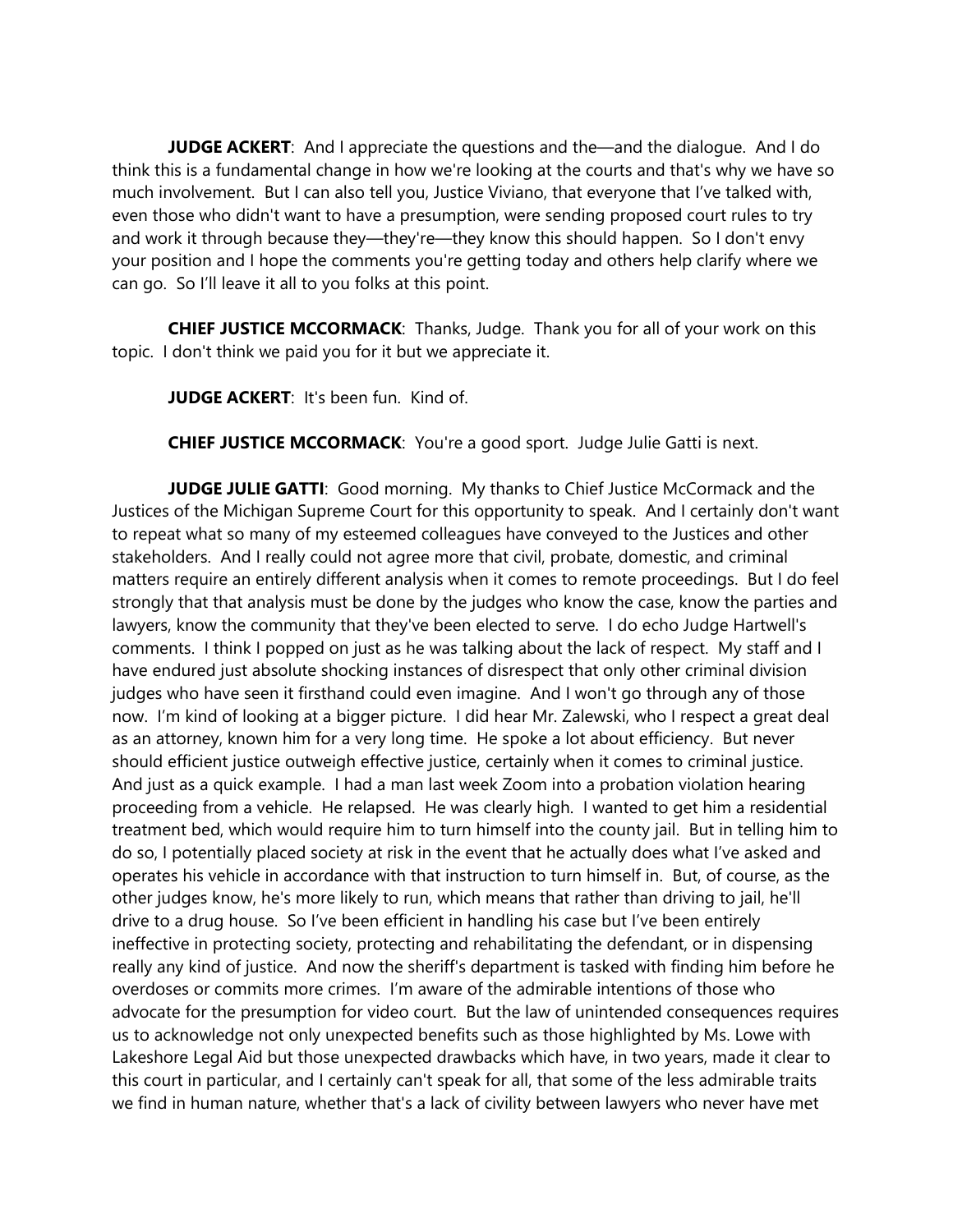face-to-face, the lack of mentoring of young lawyers, attorneys not—certainly not most and or even—it's just a few who literally phone in their representation of, in particular, incarcerated defendants. And there's litigants who treat a day in court as a good day to stroll through Walmart with their shopping cart as they appear for felony sentencing. I think stakeholders should be concerned that soon some who treat the court as just another appointment will devalue the valued professional services that attorneys provide. And if judges are entrusted with the decisions that can deprive people of their liberty and change the trajectory of an entire human being's life, I think we certainly should be permitted to decide whether or not to utilize video conferencing for certain proceedings. And for those reasons, I respectfully oppose any presumption to the contrary.

**CHIEF JUSTICE MCCORMACK**: Thank you, Judge. I'm—you've used up your three minutes. So thank you very much for your comments—

**JUDGE GATTI: Thank you.** 

**CHIEF JUSTICE MCCORMACK**: —and for making time to be here today. Next is Judge Kathryn Viviano.

**JUDGE KATHRYN VIVIANO:** Morning, everybody—to the Justices, Chief Justice McCormack, everybody. Thank you so much for the opportunity to speak on what I think is one of the most important issues that we face right now. Real quick, I know I only have three minutes. I'm one of the advocates of technology. I use all technology in my courtroom and prior to COVID, I was using remote technology in my courtroom as well. I think one of the things that held us up was the fear of everybody else doing it and that fear has sort of been conquered. I served on the chair—as the chairperson of the board to try and help everybody get on board during the pandemic. And I think most of us have. There's just a couple points that I wanted to make that I think are important. One is, it feels like a lot of what the move is to convert our courts into online courts versus in-person courts. And I think when we do that, we lose what is the most important part of due process and that is a person's ability to be face-toface with decision-makers on a whole host of matters. So, as a general rule, I would oppose any of that kind of move. Also, I want to make it clear I'm in favor of the use of remote technology. I was trying to use it here, as I'm trying to advance it, and I think it's good and most of the judges who I have talked to I—I kind of differ with some opinions of others—I think they agree. But we have lots of problems with the use of remote technology. I won't repeat them because I only have three minutes and I feel like—I see my time ticking. But the most important part of that is, the judges are the only people in the position to make the decision about whether it should be remote or in person. And that way we deal with individuals. We deal with case by case. And we've been doing that forever. We have different resources. We have different parties, personalities, cases that are highly dysfunctioned, those are not dysfunction and all of them require individual treatment and it's really hard. But I think it's really important and it's the judge's job to do that and we've been entrusted to do it. And I think that the presumption, which moves us to online courts, I don't think is helpful to us. And I think removing our discretion is really harmful to the individual because they got caught up in a uniform role rather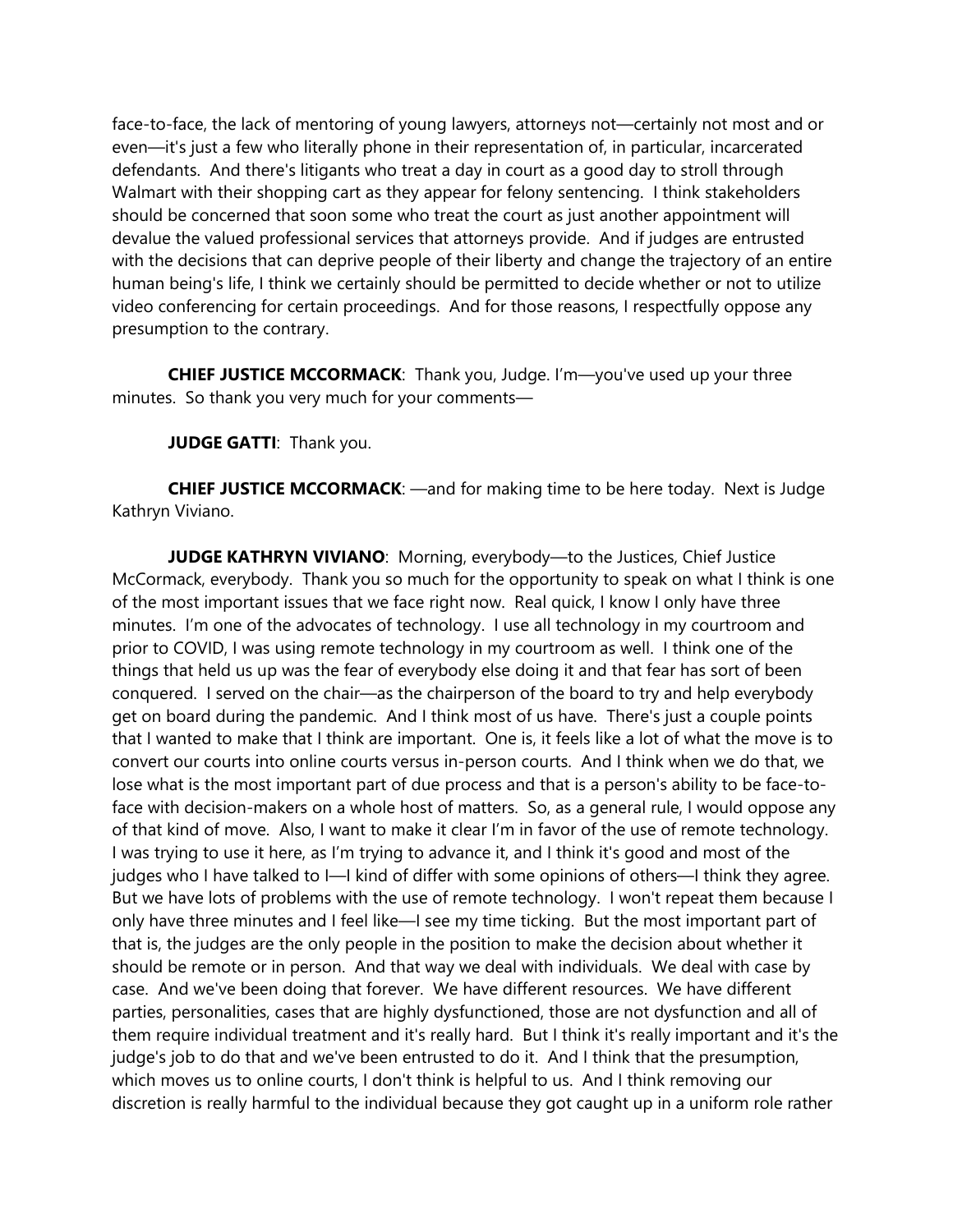than letting us, on the spot, deal with problems that are right in front of us. So the other thing I wanted to mention real quick is the YouTube livestream. I don't know if people have talked about that too. But I'm really concerned about that because people come to us with really intimate, embarrassing, humiliating, difficult, really hard matters. And to tell them that their issues are going to be broadcasted versus open to the public, I think, is a totally different construct and really harmful and would really drive people away, people that need this court more than drive them into the court. So I see my time is running up. I'm available for any questions and would like to help anytime because I have volunteered for any committee and certainly would in the future on these issues. Thank you again for the few moments I could speak today.

**CHIEF JUSTICE MCCORMACK**: Thank you, Judge, and thank you for your work throughout this whole pandemic. We're very grateful.

**JUDGE VIVIANO:** Absolutely. Thank you. Certainly.

**CHIEF JUSTICE MCCORMACK**: Next is Judge Kathleen Brickley.

**JUDGE KATHLEEN BRICKLEY**: Hi. Thank you for considering my input today. I handle the felony criminal docket and specialty courts and the ever increasing motions to set aside so that's kind of my perspective. And I'll be the first to acknowledge that change is hard even when we've already changed. I live in the same house I lived in when I was 28 and I'm obviously no longer 28. But the tragedy of this pandemic and the wear and tear it's taken on all of us, including causing all of us to be a little less patient with each other shouldn't be for nothing. There's that saying that there's a little good in every evil. And in the courts that little good has been the chance to learn Zoom and to use Zoom. And it's certainly not perfect and there are days we all want to shove it out the window. And it should never be required for those who lack access to it or training on it. It's not suitable for trials or significant evidentiary hearings. I understand all of that. But, in conjunction with the live appearance option, it has allowed us to do what we should have been doing all along, which is open our doors to everyone everywhere. And it's helping many of our court users have a successful and positive interaction with the courts. In criminal, for example, in my docket a victim may not need to leave the comfort of her home and family to face her perpetrator for a victim impact statement if she prefers. A defendant we're trying to rehabilitate doesn't need to leave the job he just got in order to sit in court for half a day, awaiting his court hearing which gets adjourned. And the Zoom option has been a boon for our local attorneys who are now able to literally be in two places at once. I would note as an aside that the Zoom option enhances our court security as well, I'm finding. It's one thing to call deputies into the courtroom to fight a disruptive and agitated attendee; it's another to warn him or her she'll be muted and then push the ultimate mute button. I do not pretend to have the answers on how to incorporate Zoom into our new and improved normal but speaking on behalf of those we serve, I have two suggestions. And one is that we continue to use it somehow, some way as a robust and thriving options for appropriate matters and situations. And two, that we provide as much predictability as reasonably possible so that litigants aren't confused trying to figure out what judge is allowing what type of appearance on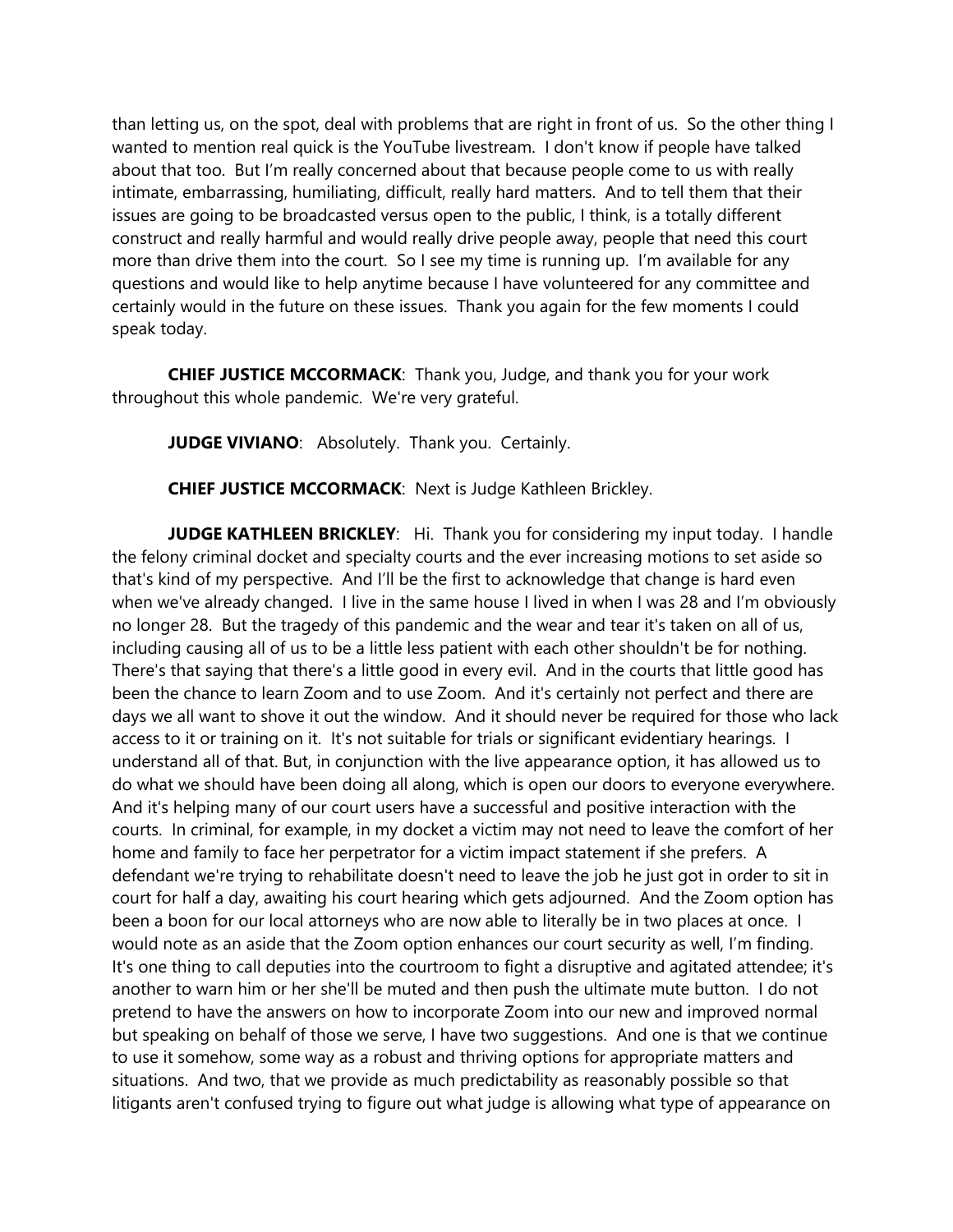which day of the week. And I say that make that comment as the chief judge in a small county where judges are all doing things pretty differently so that it can become confusing for the attorneys. So thank you for considering my input.

**CHIEF JUSTICE MCCORMACK**: Thank you, Judge. Thank you for being here. Thank you for your time. Next is Richard Muller.

**RICHARD MULLER**: Good morning, Justices. Good morning to all the honorable judges that are present today. Thank you for allowing me to speak. I am not going to take a lot of time because everything has been covered for the most part of what I would like to say anyways. The—I'm going to echo Mr. Buckles' comments and Mr. Paletz's comments in support of the keeping the court rules by remote hearings as the presumption of the court hearings instead of in person. And some of my personal experiences have been—I do a civil landlord-tenant. And without a question, the participation from litigants and defendants on the opposite side have has increased in my practice and in my experiences, which results in more consent judgments or settlements and dismissals with a payment plan, instead of a default judgment where a litigant could not appear in court for whatever reason, the numerous reasons that have been stated previously, such as unable to get a ride to court, unable to take a day off of work, which ultimately those default judgments, three, four days later I receive a motion to set aside the default judgment and we're right back at the beginning anyways. The remote participation has greatly increased efficiency for our practice and for the litigants on the other side and continues to, how can I say, just make the individuals more—give them more access to the court. As Mr. Buckles stated earlier, we do want to hear from the other side. I don't want to show up in court and just take a default judgment. Hearing from the other side in a landlord-tenant case or a collection case has helped the efficiency of practice, not only for our office but I believe for the courtrooms as well. With that, I would again ask the Court and the Justices to adopt remote hearing as the default.

**CHIEF JUSTICE MCCORMACK**: Thank you very much, Mr. Muller. Thanks for your time and your comments.

**MR. MULLER**: Thank you.

**CHIEF JUSTICE MCCORMACK**: Next is Mimi Kalish.

**MIMI KALISH**: Good morning. May please the Court, my name is Mimi Kalish and I'm a collections attorney practicing in Oakland County. I want to thank you, Madam Chief Justice and all the Justices, to allow me the opportunity to be here today and to Allison Hayes for organizing all of the speakers today. I'm gratified to have the opportunity to express my utmost admiration to the courts of the state of Michigan for rising up in the face of a pandemic and quickly implementing a remote system for court attendance that is safe, surprisingly effective, and in many ways advantageous to all litigants in civil matters in ways I don't think many of us expected. Specifically, I'd like to take this unique opportunity to thank all the judges on the bench and most especially their court staff for their patience, versatility, and willingness to be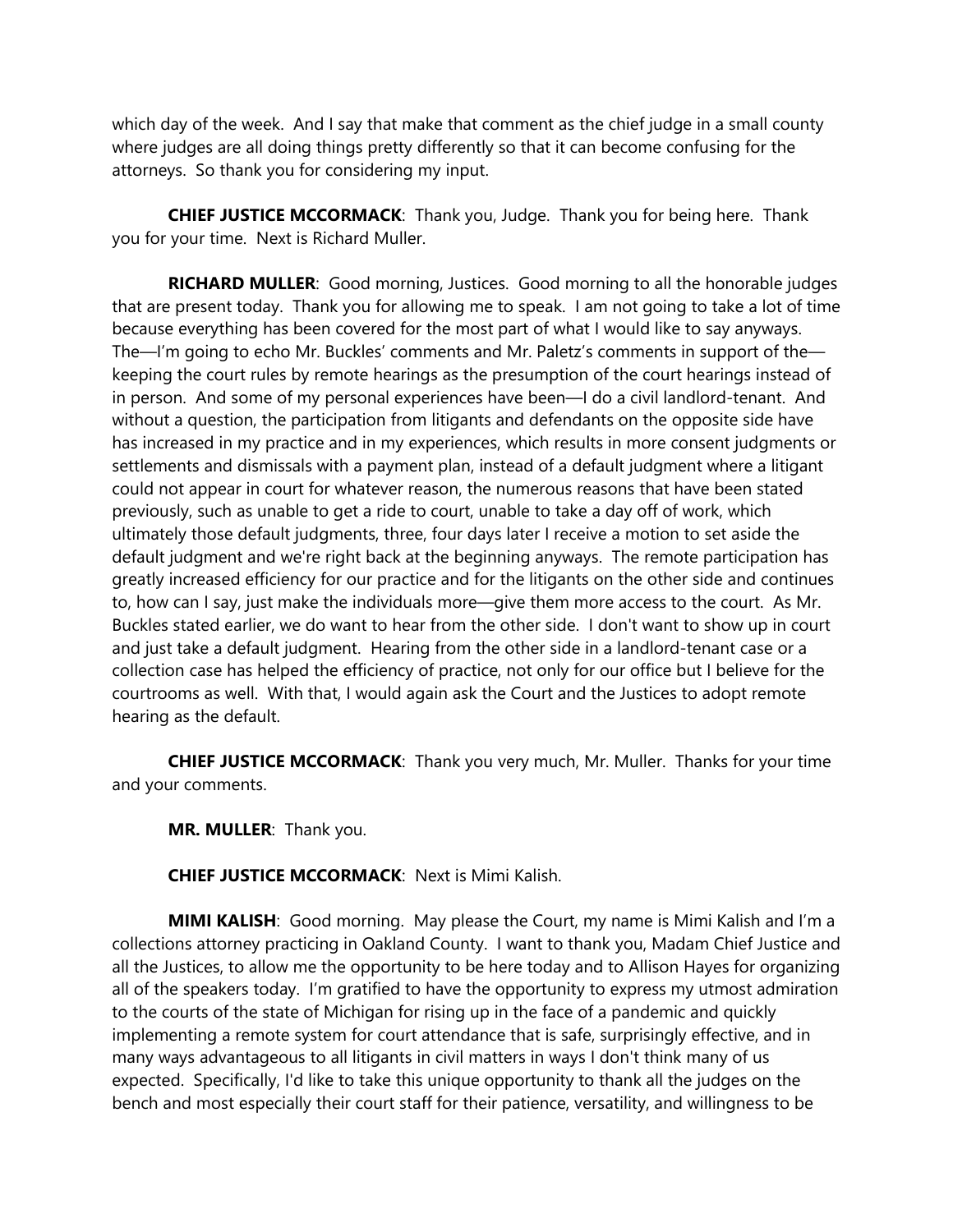open-minded to implement the unprecedented changes and technology technological changes, which have improved exponentially since the advent of Zoom hearings a few short years ago. I think it's safe to say that it was a steep learning curve for many of us. But in a relatively short period of time, for civil matters in my case, it's become a streamlined and cost-effective way to conduct hearings that benefits all concerned. My personal experience attending virtual hearings has been altogether positive and I would like to see that trend continue. Not only are more defendants showing up to court, but I find there's a certain level of forthcomingness and immediacy in the virtual courtroom that I was not finding during in-person hearings. Over the past two years, I've settled or resolved more matters in virtual private breakout rooms with the defendant than I was ever able to accomplish in a courtroom hallway, shoulder-to-shoulder with other litigants. For matters like pre-trials, objections, garnishments, motions for installment payments, status conferences, I think that the courts can easily allow the parties to appear remotely while not precluding the opportunity for participants to appear in court if they wish to do so. I hope that the Zoom hearings continue to be available and I know the system will continue to improve and streamline processes to make it easy to access for all litigants in this state. Thank you for the opportunity.

**CHIEF JUSTICE MCCORMACK**: Thank you for your time and for your comments. We appreciate it. Next is Timothy Smith.

**TIMOTHY SMITH**: Good morning, Chief Justice McCormack and the rest of the Justices. Thanks for letting me come in today. I am Zooming in from Traverse City, Michigan. My name is Tim Smith. My firm is Smith and Johnson Attorneys. I've been a trial attorney for coming up on 30 years this summer. I've litigated pro hac as far west as Ventura County, California, as far east as Middlesex County, New Jersey, and I'm a huge fan of what we've been doing for the last couple years as it relates to Zoom. And I—and I echo all the comments of the folks who have been speaking in favor of it. The efficiencies, the effectiveness. It—I don't need to—I echo those comments. I don't need to go into any greater detail. I would offer one thought that I haven't heard expressed yet and one benefit that I have found personally from the ability to Zoom in and it has to do with pro bono services to folks in my communities up here in northern Michigan. [I] went to Notre Dame law school. They hammered into us for three years there, the duty to give back as part of your duty as a attorney, a licensed attorney. If you look at the Michigan Bar Association, you look at the ABA, I think it's Rule 601. They urge a minimum of 50 hours a year to license practitioners to donate pro bono time to your community and to the area. I have taken that urging, both by the state and the ABA, to heart and have tried as best I could every year of my practice to do as much pro bono as possible. And the ability to Zoom in and out of hearings when you're doing pro bono work is a huge factor for me in deciding whether to take a case pro bono. In fact I just took a case last week—I probably take 10 to 15 cold calls a day, a lot of them are from folks with maybe—they've got some family law issues, landlord-tenant, stuff like that. And if it's two, three counties away from me, as much as I want to help those folks and get involved, I just can't. Just the road time to get to and from a pre-trial or a landlord-tenant hearing cuts against my decision and desire to offer pro bono services to those people. I got a nice call from a couple two counties to the east. They had a terrible landlord situation—squatters in the house. Police won't help, can't help. Pipes are now blown;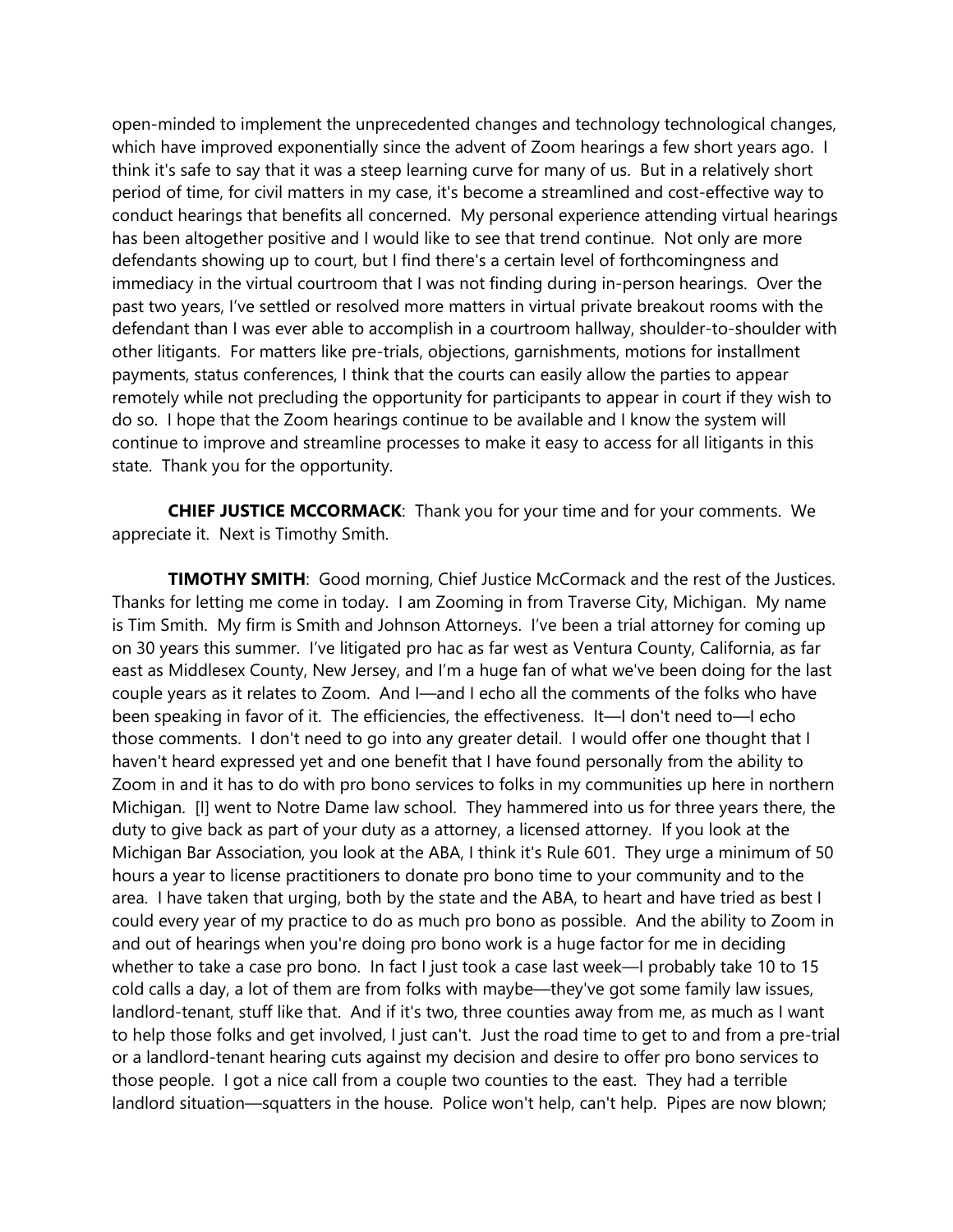the place is destroyed. And the fact that I know that I can Zoom in and out of that landlordtenant hearing, I can get them to the eviction order quickly and efficiently without impacting the rest of my practice area. But the time it would take me to handle that was a huge factor in me deciding to take that case on pro bono. And so I would urge the Court that—how—whatever happens, however the court rules are shaped, whatever changes are made, that the presumption in civil matters for in-person [sic] hearings will—should be continued. It will allow me to continue to help in a pro bono fashion many citizens up here in northwest Michigan. Again, thank you for your time this morning. Appreciate the opportunity.

**CHIEF JUSTICE MCCORMACK**: Thank you for your comments, Mr. Smith, and for your time. We appreciate it. Next is Ronald Anstandig.

**RONALD ANSTANDIG**: Good morning, Madam Chief Justice and Justices. Thank you for allowing me the opportunity to speak. I speak in regards to civil matters. I am a civil collection attorney, specializing in subrogation cases. I believe the benefits of the utilization of remote hearings have been amply stated and demonstrated remote hearings result in greater convenience and efficiency for attorneys, pro se litigants, as well as the courts themselves. Remote hearings promote increased access and participation by the public in the judicial system. They promote more effective conversation and communication between the parties, leading to swifter and increased resolutions and settlements of contested matters, while also serving to decrease defaults and those issues that are created by that. I do believe the most effective result of maintaining rule 2.407(g) of requiring the use of remote participation "to the greatest extent possible" promotes consistency and uniformity of procedure throughout the trial courts of the state, a consistency in uniformity that will work to avoid confusion and disorder that would be inherent by permitting individual judges to set their own standards and procedures first and foremost in lieu of the court rule. That confusion and disorder is more evident, I submit, in jurisdictions where multiple judges sit within that one jurisdiction and as Judge Brickley alluded to in her comments just a few moments ago. I believe that consistency and uniformity in the court rule as written is preferable to inconsistency and confusion that would be caused by allowing each individual jurist to set his or own standards and procedures as to deciding whether to permit remote participation in particular hearings in the cases before him or her. And I thank you for the opportunity to speak in this topic and will answer any questions there may be.

**CHIEF JUSTICE MCCORMACK**: Thank you very much for your time and your comments. We appreciate it.

**MR. ANSTANDIG**: Thank you.

**CHIEF JUSTICE MCCORMACK**: Next is Scott Mancinelli.

**SCOTT MANCINELLI:** Good morning, Justices, and thank you for having this opportunity to speak. And I appreciate all the judges who have called in and spoken as well. I've been practicing since 1994 in California and since 2000 in Michigan. I have a civil litigation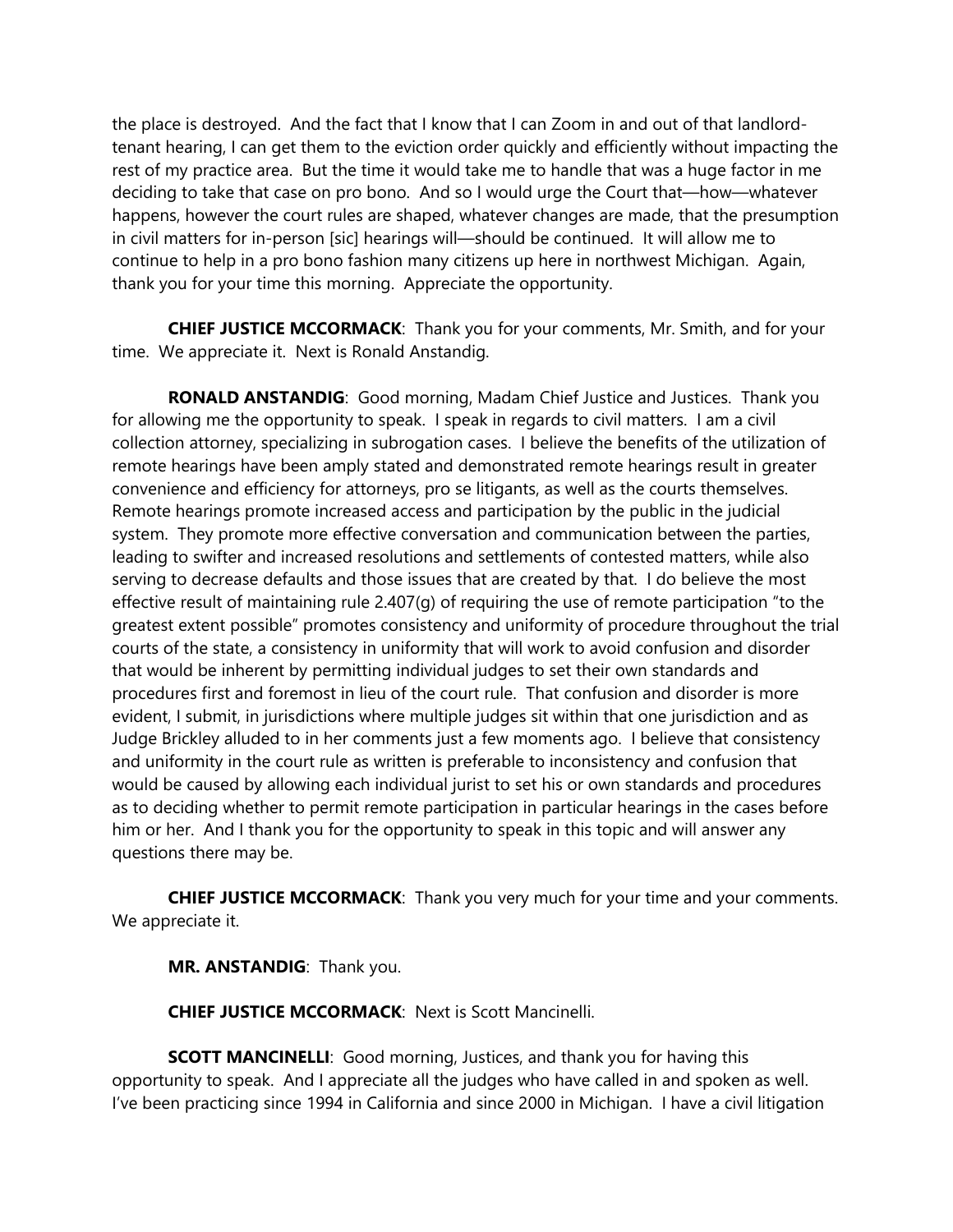practice on the west side of the state in the Holland-Zealand area. On November 30, I had a triple fusion discectomy and I was not even able to leave my house for—until mid-January and I still can't drive. But I attended every single one of my hearings and did not have to send a local counsel who was inexperienced or not knowledgeable about the case and did not miss a beat with handling all my clients' cases because of the ability to attend a hearing like I am today. Prior to CO—prior to COVID and the initiation of Zoom hearings, I would probably spend ten thousand to twelve thousand miles a year, driving all over the state because we do have a statewide practice. That is a lot of mileage that I'm not putting on and a lot of risk that I am not taking of a potential accident, a whole lot of  $CO<sup>2</sup>$  emissions that have been taken off the books for the state of Michigan. I don't know if anybody's mentioned that but this change of Zoom has got to reduce the state's COVID footprint—or the state's  $CO<sup>2</sup>$  emission footprint dramatically. It's far more efficient. I spend way more time with my family than I used to. I can—instead of spending six hours round trip going to Macomb or Oakland, I spend 20 minutes to 30 minutes and I don't have the risk of an accident or not making it in time or many other things that would come up. I spend more time with my staff, getting things done. It's been one of the best—the Zoom—going to the Zoom hearing's been one of the best things that ever happened in my practice and I'd like to see that be the presumption, at least in civil cases where most of what we can—needs to be done is done in 20 minutes to 15 minutes on a hearing or a status conference or a pre-trial. Maybe that's different in criminal matters. Maybe there needs to be a bifurcation between what's handled in a civil situation versus a criminal because it sounded like there were some good reasons to have more in-person, like Judge Gotti said. And I can appreciate that. But for what we're doing, you know, most of these things are resolved prior to trial and if the basics—the pre-trial, the status conferences, the motion hearings—are handled by Zoom, I think that's the most efficient for everyone involved and the greater degree of attendance for those participating. Thank you.

**CHIEF JUSTICE MCCORMACK**: Thank you very much for being here and thank you for your comments. I didn't mean to skip Seth Goldner. I apologize. Mr. Goldner, you may you may be heard next.

**SETH GOLDNER:** Ah, thank you very much. It's a real pleasure and an honor to be able to address everyone in attendance today. The Justices and all those in attendance, I thank you very much. I'll try and keep my comments very limited. I'm a solo practitioner. I've been practicing in civil and criminal law for 31 years—almost finished my—about to start my 32<sup>nd</sup>. I've been practicing in courtrooms throughout the state since 1991. I am the past president of the Michigan Creditors Bar and I would identify that association as a group of very high volume filers of civil lawsuits, obviously in the collection area. I concur with the statements of Mike Buckles and Mr. Muller and overall our association, I should say, does agree 100 percent with the comments of Chief Justice McCormack as contained in the Administrative Order of July 26, '21. I want to speak in favor of this proposed rule in that I think it's a reasonable presumption and the principles of access to justice and courtroom transparency really trump and should be the prevailing interests overall to serve the interests of justice. That doesn't mean that all of these very serious matters raised by all of these respected judges who I practice in front of, it doesn't mean those problems aren't to be addressed and aren't to be taken seriously. But I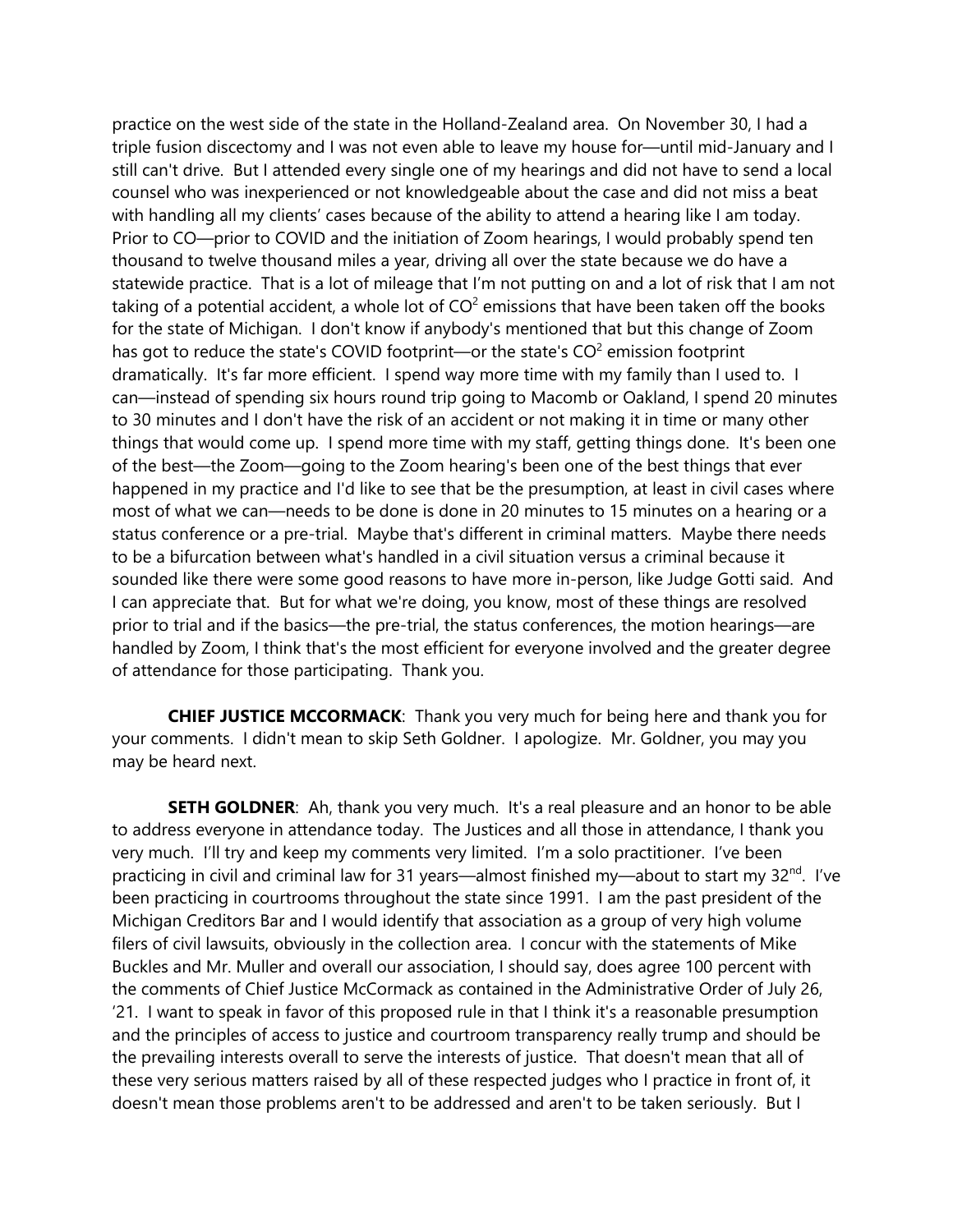think we've heard tremendous statements in terms of the ability of people to participate in their hearings. And, if people are abusing that privilege, that's a completely different problem to be addressed. New technology requires adaptation and I think that, as a profession, the law and perhaps in particular I think if we're being honest, the bench is slow to change. The outside world practices digitally. The outside world uses technologies well in advance of the courts, and the courts are always catching up. And I think there's a certain value to that but this pandemic has taught us a great many things and this is a tremendous tool. I think the presumption should be in favor of it and we should all work together to solve some of these problems we've talked about—the inability of so many people to get child care, transportation, or don't want to risk their jobs. This is true for civil and criminal participants in the sys—in the system. We have health and safety concerns, not just the pandemic. But again, think about all the tens and tens of thousands of miles people are exposing themselves to risk on the highway, think about the carbon footprint of all this gas. I've driven hours and hours literally for a five minute hearing before. It's happened to all of us. Judicial efficiency is very important. I think we've heard a lot about judicial efficiency or I'm also—again I'm very sympathetic to the challenges the court faces and I think we can bridge some of these gaps. We know from the practitioners what a great tool Zoom is. It is a tool. I think the presumption should be in its favor and I think we should work to correct as much as we can as far as providing additional administrative support, training, and technology to solve this problem. And I so thank everyone for giving me this opportunity. Thank you again.

**CHIEF JUSTICE MCCORMACK**: Thank you for your comments and for your time. We appreciate it. Next is Daniel Goeman.

**DANIEL GOEMAN:** Thank you, Your Honor. Madam Chief Justice and the other Justices, I echo the sentiments of my partner, Scott Mancinelli, and the other attorneys and speakers that have spoken primarily on the value of utilizing Zoom in a civil proceeding. We primarily—we have thousands of cases. We file in just about all the district courts in Michigan and there's no question that the use of Zoom has been a valuable tool, not just for us saving us so much time. I mean, you have 60 some speakers here today and we've been—this hearing started at 9:30. It's an important matter. If we had all been sitting in the courtroom waiting to be—waiting to speak plus travel time, you're looking at almost 30 some days of attorneys' time, legal time wasted or that could have been utilized elsewhere. This is more efficient. We've been able to get work done and do some other things. But so have those—especially in pro per defendants who appear by Zoom. I have found that they are less intimidated. They appear. They then go into breakout rooms and, predominantly, there's a settlement or a payment plan that's entered into once they participate. But if they're frozen with fear or uncertainty or etc. or they can't find child care, they can't find transportation, that's primarily why they're under financial stress and probably in debt collection matters, is that they're struggling. This is a huge help to them and a huge efficiency. One of the main concerns that I've heard is that is the decorum and the loss of control that courts have in the hearings. But I would say that the Zoom instructions come with admonitions about clothing and behavior and all of those things, and language. If those admonitions aren't enforced by courts, by judges, they're going to be ignored and that is going to create a slippery slope. However, if those admonitions are enforced, it—word will spread, I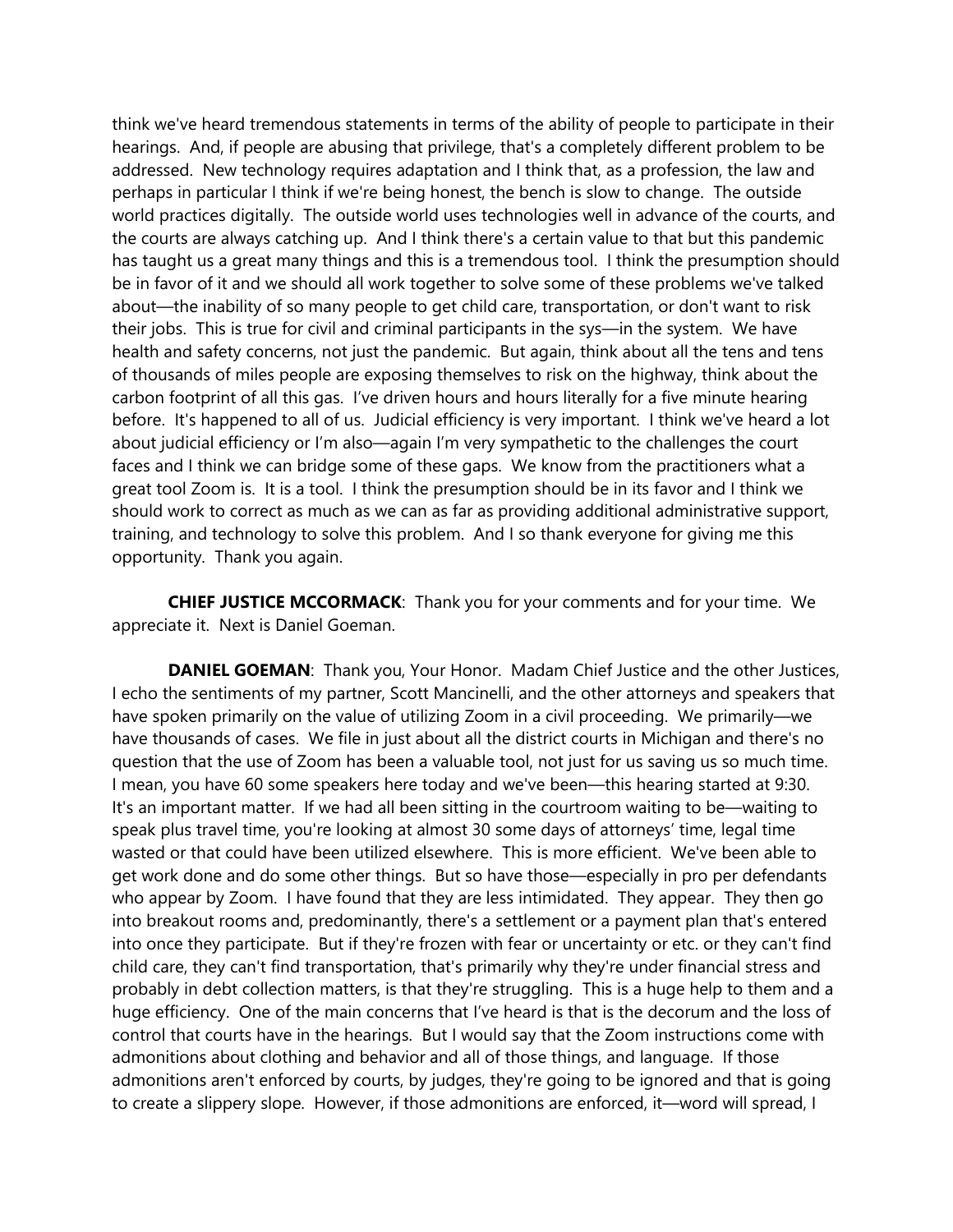think, throughout the community that that kind of—those kind of games aren't allowed and those kind of games are going to stop. Will it stop in all cases? No. But the tools are there already to have the decorum and I think it's just got to be a matter of actually enforcing the order. But by and large, there's no question that the Zoom hearings and the tools have saved a lot of time for everybody, saved a lot of money, reduced attorneys' fees, etc. that would go into judgments. And so I wholeheartedly endorse the continuation of that. Thank you.

**CHIEF JUSTICE MCCORMACK**: Thank you very much. Thanks for your time and your comments. Next is Robert Warner.

**ROBERT WARNER:** Thank you. Good morning, Madam Chief Justice, all the Justices and everyone. Thank you for allowing me to appear. My name is Rob Warner. I'm an attorney here in Troy. I have a civil law practice. I've been in practice since '93 and I'm a past president of the Michigan Creditors Bar Association. We all know many civil hearings and matters are short and last mere minutes. And, as Mr. Goeman just pointed out, the attorney spends a large part of that time traveling in their car. It's inefficient. They wait in court for long periods of time at times. And this can even translate to clients being charged for unnecessary travel and wait time. You know, multiple hearings handled remotely is not a bad thing. It may be efficient to the clients. I mean, I think about the days, you know, we have live hearings and attorneys handling multiple hearings. They're outside in the hall. They're in another courtroom. No one really knows where they are sometimes. I remember on my days in the Wayne County Circuit Court, you know, running up and down the stairs, elevators, trying to get to different courtrooms, remember that, you know, and that doesn't have to be done anymore. You know I've noticed unrepresented parties can definitely be intimidated by a court environment.

**JUSTICE BERNSTEIN:** I just have a quick question. Because I'm listening very closely to what you're saying and I really appreciate it. Isn't that part of the experience, though? I mean, I remember when I was a litigator I used to love Friday mornings on—at Wayne County. You'd visit with everybody. You'd see everybody you know. There was something about that experience of racing into the Wayne County Court, going from courthouse, going from courtroom to courtroom, doing motions. You'd see everybody. There was a community. I mean, isn't that kind of why we become lawyers to have that experience and be part of that?

**MR. WARNER:** I guess it's one part of it. I have, you know, some memories of, you know, being there and seeing some friends I know and things like that. But I probably am a little happier those days are over to you to be honest. They were—they were tough, a little stressful. Handling remote hearings can be stressful I'm sure. You know and it's for, you know, for unrepresented parties I know, you know, there might be tongue in cheek do we really, you know, how do we really feel about them, you know, but, really, honestly, it saves time and expense to engage them and it is helpful to have them up front. It allows us to gauge the case, understand what's happening, perhaps resolve with them, or perhaps say this is—this is just going nowhere. You know, moving away from judgments and garnishments and things like that. That is the reality of a more volume type of work, is making those decisions. You know, just as perhaps it's not a good idea for a court to hold all hearings remotely, it's probably not a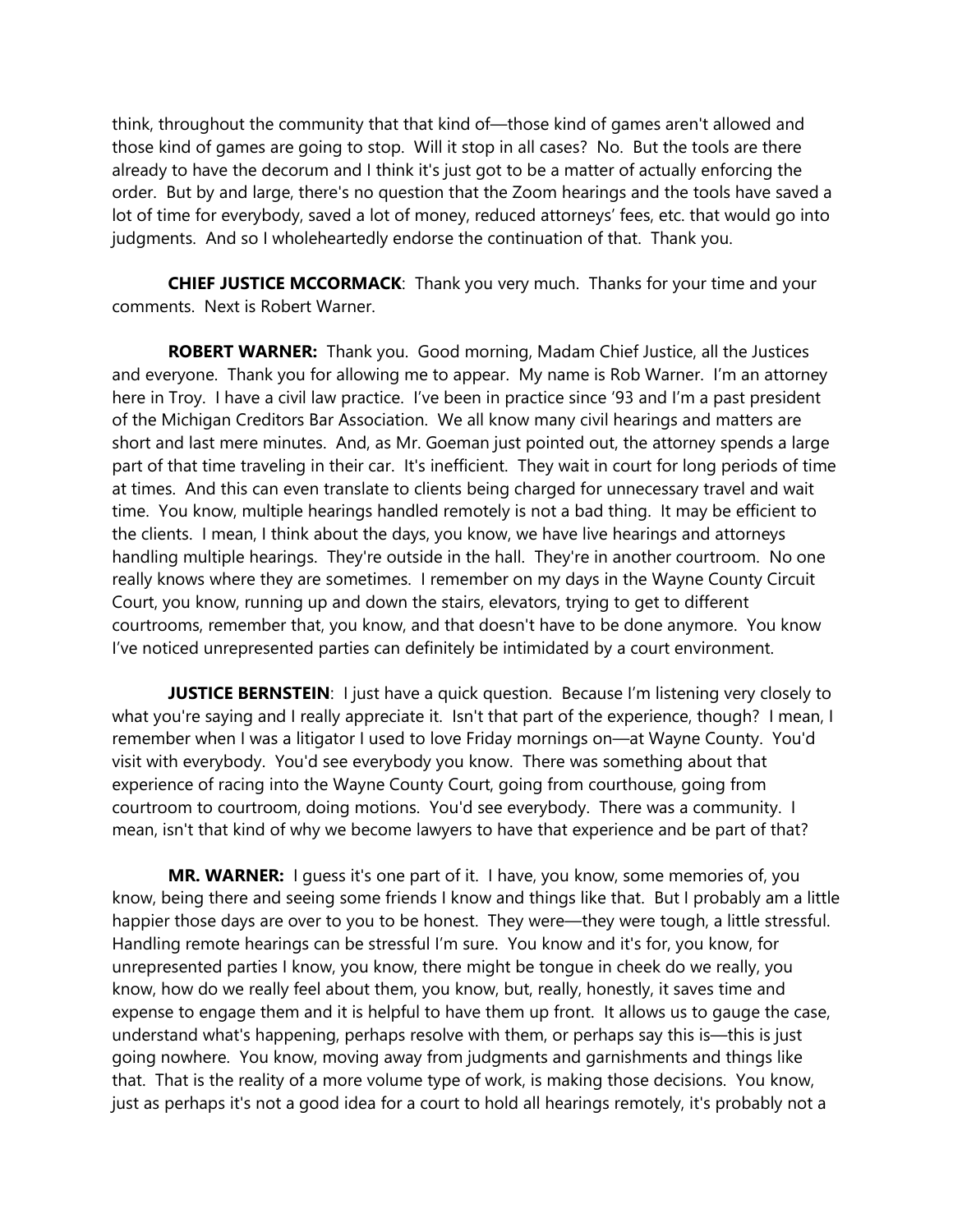good idea for them never to hold remote hearings, which, you know, I think that's what's caused the issue today. So should there be a presumption or not or which way should it go. I think it's clear from today that certain matters in certain hearings work remotely better than others. Maybe there could be a rule detailing along matter- and hearing-type lines, with some being presumed to be remote and others presumed to be live with an option for the court or litigants to, you know, request an alternative method in a matter. I thought it was interesting to hear some—what other states have handled. How other states, you know, a lot of times when we are deciding cases and things like that, you look to sister states. You know, what are they doing with these, you know? This impacted the entire country, you know. How does this impact city courts, rural courts? I thought it was interesting to hear, you know. I didn't think about that. I'm in the metro area but what about these rural courts where the court can be an hour away? I haven't really thought about that. But that's the reality there, too. So you know, I think today was the start of a great discussion as to the benefits and challenges and issues regarding what I think is this amazing technology and tool that we have, you know, that so many people have said today. What was really great was to hear the creative and thoughtful solutions and ideas from many practitioners and the judges and courts as to how they handle these issues. You know one of them that just came up was, you know, these people behaving inappropriately. Well, there's rules for that and they should be enforced. So I appreciate your time. Thank you very much.

**CHIEF JUSTICE MCCORMACK**: Thank you, counsel. The next two speakers are not here so I'm going to go to John Muller.

**JOHN MULLER**: I'm sorry. Can you hear me? I'm sorry; I wasn't expecting you to jump a couple of speakers. I apologize—

**CHIEF JUSTICE MCCORMACK:** I know, we had two not here so you're up next, Mr. Muller. No problem.

**MR. MULLER**: Good afternoon and good afternoon, Madam Chief Justice. Thank you for the opportunity to speak before the court today. I think you've heard the lawyers have probably been mostly civil collection lawyers and I fall into that bracket as well. I'm not the technical person at the office so I had to go—be dragged kicking and screaming even in the email let alone Zoom. Right now, I can't imagine going back. What a godsend. Again, I would never tell judges that they shouldn't have any discretion. But for civil matters? I heard Justice Bernstein mentioned the experience of going to court in Wayne County and maybe I was a little excited about that 38 years ago but after doing it for 38 years I can't imagine going back. Oakland County, it's on Wednesday; Macomb County on Monday, Wayne County motion is on Friday. Having to do that three days a week and for a 15-minute motion hearing and being a collection lawyer, being the last on the docket normally I think the waste of time is obscene. I would never tell a judge they shouldn't have the discretion to have in-person hearings, especially on criminal matters. I don't conduct criminal matters but on general civil stuff—pretrials, motions, show cause hearings. I just can't imagine going back. I know my experience is limited and I speak only on that—for that experience but, as a member of the bar for 38 years, I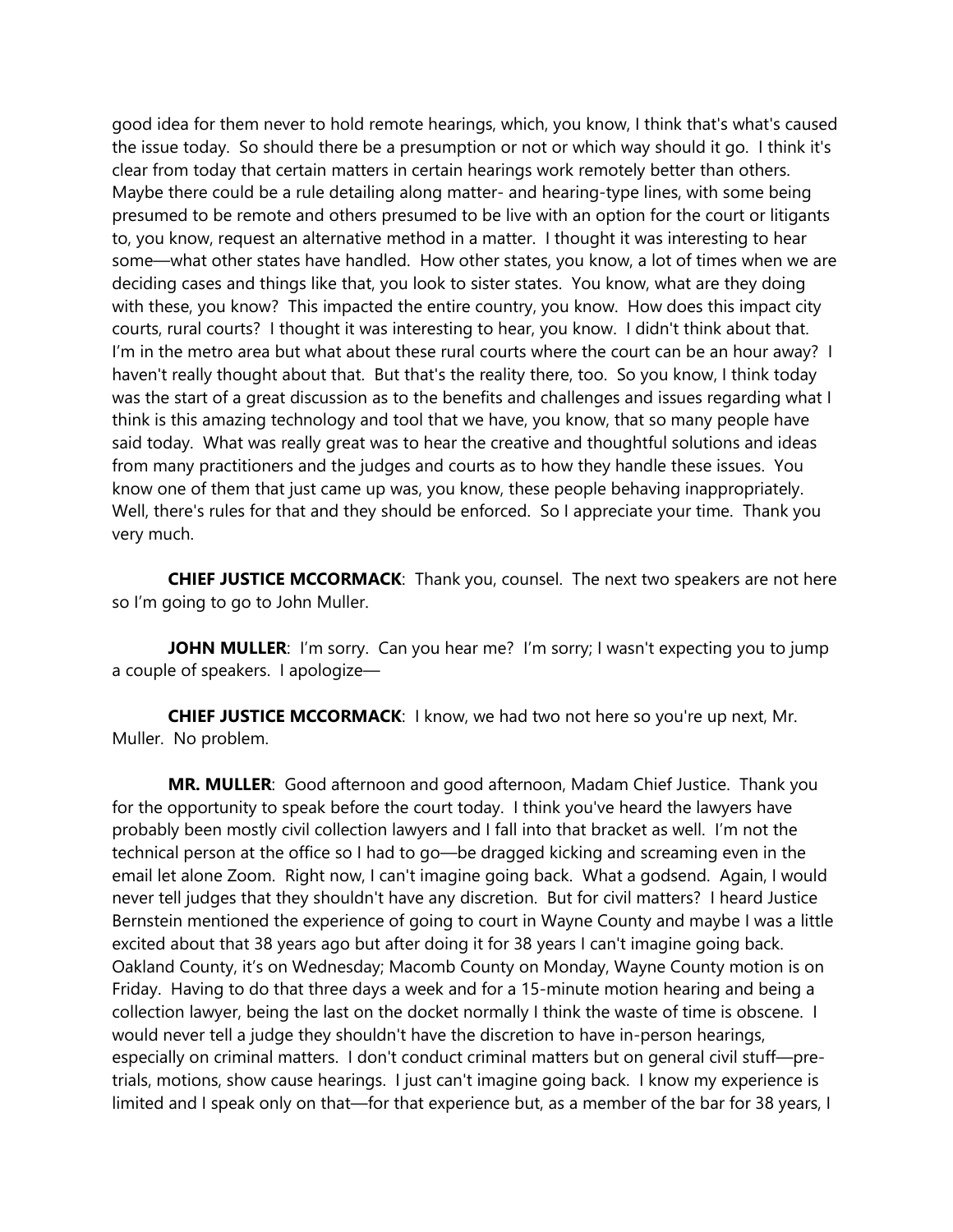would implore the Court to keep the rule, the preference, and the presumption for video conference at least on general civil matters. And I would echo what Mike Buckles said, who's probably the godfather of our industry for collection lawyers. I was surprised pro per defendants are actually participating more. Creditor examinations. They don't have to come into my office and sit across a big legal table across from me and be intimidated or—not that I'm intimidating but they don't want to be there. They actually participate. Anyway that's my two cents in it and thank you for the time.

**CHIEF JUSTICE MCCORMACK**: Sorry about that. I was muted. Joel Grand is next.

**JOEL GRAND**: I'd like to thank the Justices for the opportunity to address you. I don't want to reiterate what many people have said before but I personally think that we should keep a presumption that cases should be handled remotely for all civil cases and really even in criminal cases for except for things that require confrontational testimony. Those do not work well over Zoom but virtually everything else is far better on Zoom. It saves so much time for the litigants and I personally see a lot more participation from the defendants, both in my landlordtenant practice and in my collection practice. Where they can appear by Zoom, far more of them do appear. We go into breakout rooms. We work out resolutions. Really, the only Achilles heel of Zoom hearings is that it requires a little more gymnastics in order to get orders entered to memorialize what happened in the court. As the court continues to adopt towards efiling, that resolves that problem. The e-filing courts, that's not a problem. You finish the hearing; you create the order; you upload the proposed order and it comes back to all of the parties remotely. I don't want to belabor this so if the Justices have any questions, I'd be happy to answer them. But I would urge you to retain the presumption that all hearings should be first held remotely and handle the exceptions to that as an exception, as opposed to a rule.

**CHIEF JUSTICE MCCORMACK**: Thank you very much for your comments and time. We appreciate it. Next is Dawn Blair.

**DAWN BLAIR:** Good morning, Your Honors. My name is Dawn Blair and I'm an attorney, specializing in debt collection. I'd like to share that I've been appearing for many years in multiple district courts throughout the state multiple times per week. Prior to Zoom, I would have a defendant appear maybe twice a week. In my experience with the change to Zoom, it has been very rare that the defendant fails to appear, which speaks to the convenience of Zoom and making the justice system more accessible to the people, particularly those who find themselves in financial hardship. Because of this, I would like to support the position of the Michigan Creditors Bar Association in their request to continue that Zoom be utilized in civil matters, specifically for pre-trials, motions, settlement conferences, and post-judgment matters. Thank you for listening to my comments.

**CHIEF JUSTICE MCCORMACK**: Thank you very much. Thanks for your comments and your time. Curtis Robertson is next.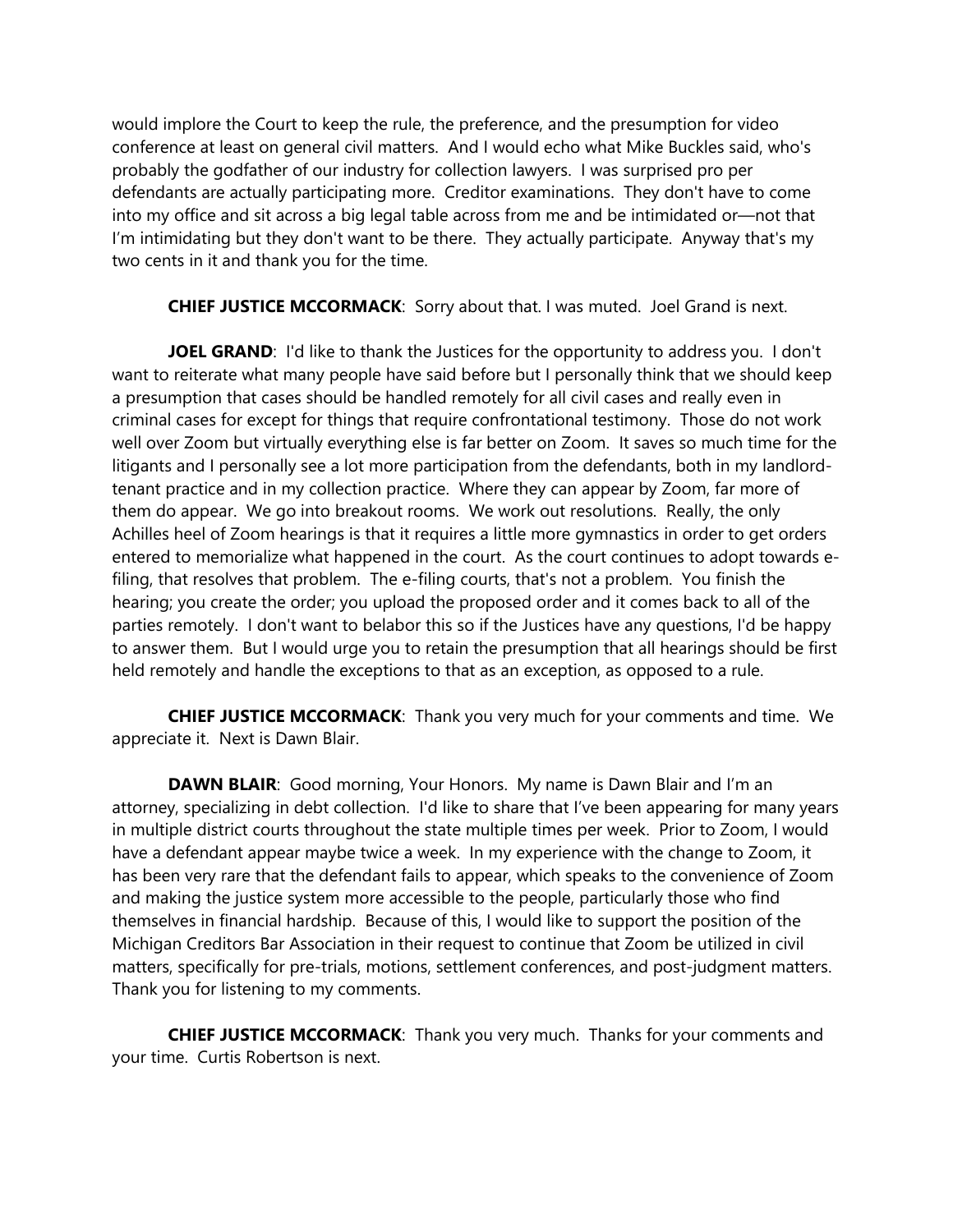**CURTIS ROBERTSON**: May it please the Court. Good afternoon, Justices. Thank you for allowing me to speak today. My name is Curtis Robertson. I'm an attorney at the law firm Weber & Olcese in Troy, Michigan. Our firm specializes, like many others, [in] creditors rights and we participate in hundreds of civil hearings annually in the various Michigan courts. And it's from that day-to-day perspective that I offer my opinion. I speak today in support of MCR 2.407(g) regarding the video conferencing. I echo many of the sentiments of the other speakers who have spoken today in support of the rule. It's been our firm's experience that since the Court effectuated the administrative orders to promote the remote participation that we've seen an increase in litigating—litigant participation, which apparently many of others have seen as well. I believe that the rule as currently presented with its presumptions toward remote participation is equitable and that the rule also makes for allowances for those who can and cannot participate remotely. By the Court adopting this rule, it will allow the court to meet the technological advancements of the present day and continue to increase litigant participation in the court process. And I thank you.

**CHIEF JUSTICE MCCORMACK**: Thank you. Thanks for your time and your comments. Michael Stillman is next.

**MICHAEL STILLMAN**: Good afternoon, Justices. Thank you for allowing me this opportunity to speak to you today. I echo pretty much all the comments that were made by the civil litigants that have come before you today. Mike—Michael Buckles was the first one to really succinctly spell out the position that I follow as well. Having practiced for 32 years exclusively in the area of civil litigation, I think that Zoom hearings have changed the landscape dramatically. We've heard from not only my colleagues but some of my team members on this call. I think it's made a big difference. You know contrary to what some may believe, we don't want default judgments. They don't they just make it hard for everybody. One person mentioned that, you know, you get a default judgment and the next day you've got a litigant filing a motion to set aside a default judgment. We want to work things out. Our clients want us to work things out. That is the ultimate goal and having the ability to do that via Zoom has proved to be a very positive experience. I know everyone's getting hungry so the only thing I want to say in follow-up is that I do practice in several other states and I saw how those states dealt with the pandemic. And Michigan was at the forefront of at least the states that we practice in and that I'm licensed in in terms of being up and running on the Zoom hearings and doing it efficiently. And I thank everybody for that so I am definitely a proponent of the presumption being to have the remote hearings and I thank you for your time.

**CHIEF JUSTICE MCCORMACK**: Thank you for your comments and your time as well. Michael Benkstein, please.

**MICHAEL BENKSTEIN**: Good afternoon. Thank you so much for bringing us all together to discuss this important public issue. In some ways the Zoom technology made this discussion with so many wonderful speakers possible. I have very little experience in criminal cases so I will limit the balance of my time to discuss Zoom's impact on civil cases. I understand the concerns expressed by some other speakers about inappropriate conduct on the part of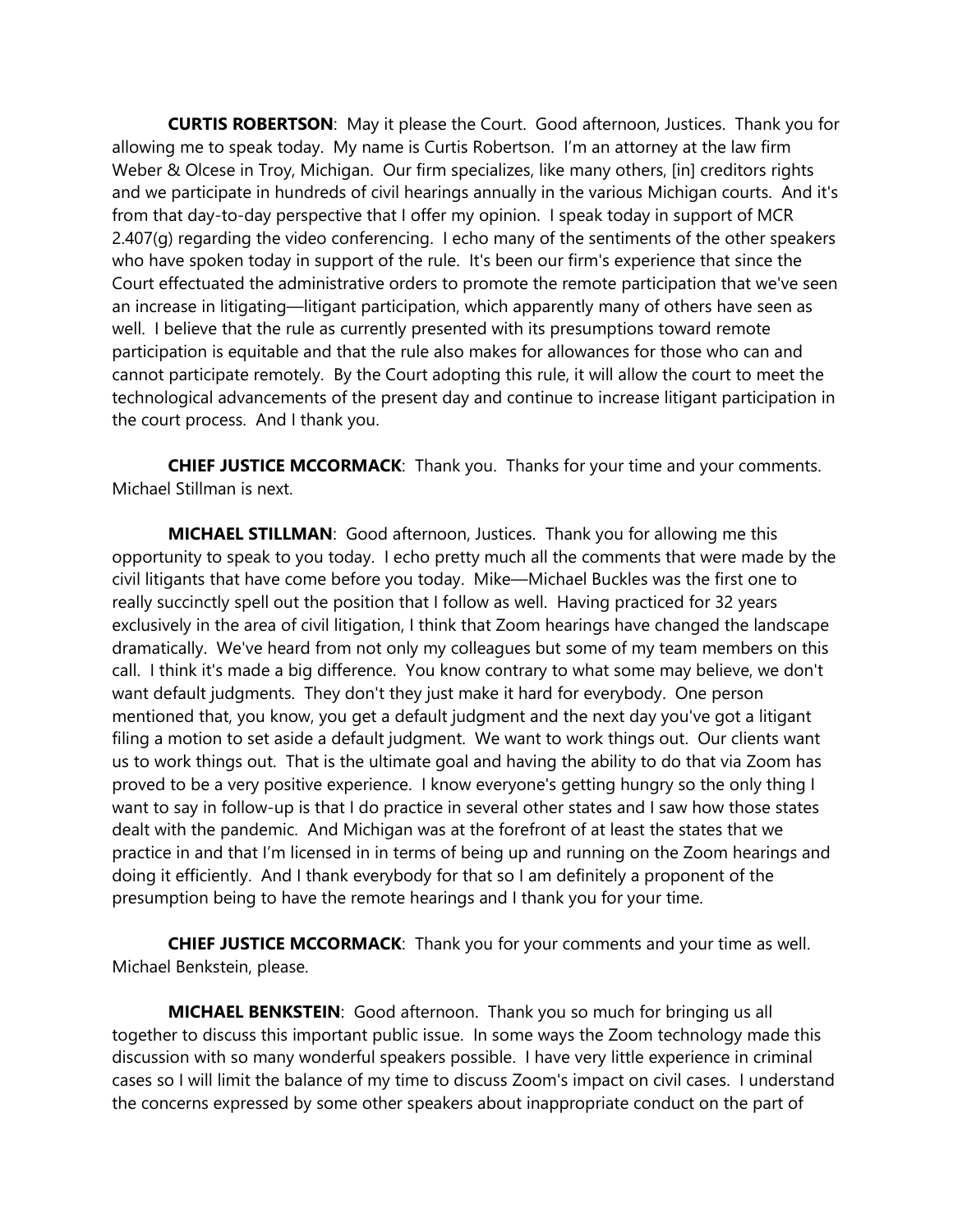certain parties in proceedings conducted via Zoom. But it seems to me the majority of those concerns were in the context of criminal proceedings. So I would make a distinction between Zoom's appropriateness in criminal matters as opposed to civil matters. My perspective on this issue comes from my work as a debt collection attorney at Stillman Law Office. I've seen how the use of Zoom has increased access to justice for defendants in district court. Defendant participation has increased substantially and I think I know why. Prior to my debt collection work, I was a bankruptcy attorney for 14 years and involved in over 5,000 bankruptcy cases. So I'm intimately familiar with the financial exigencies of debtors. It's hard for people who are already experiencing financial difficulty to take time off work, arrange and pay for child care, and transportation costs in the midst of decade-high gasoline prices. These barriers to justice can be insurmountable for some defendants. The Zoom option is indispensable to support access to justice for all. Thank you very much.

**CHIEF JUSTICE MCCORMACK**: Thank you. Next is Deborah Winslow.

**DEBORAH WINSLOW**: Good afternoon. My name is Deborah Winslow. I'm an attorney from Szuba and Associates. I've been practicing for over 20 years and our firm handles a large volume of civil collection cases in the district courts and circuit courts throughout the entire state of Michigan. I would just like to echo some of the earlier comments and the efficiency of attending hearings via Zoom. We, as the attorneys of record, are appearing on almost 100 percent of our cases. We feel that that helps us to resolve the matters, instead of just having a local attorney appear and perhaps not know the case as well. Not to say that they don't do an effective job but sometimes it's more efficient just to be able to sit and talk with the defendant in a breakout room and then we can resolve it immediately. We have seen a great increase in the defendants appearing, fewer default judgments, greater resolution. We do feel that the Zoom option is very beneficial and we would like to see it continue. That's all. Thank you for the opportunity.

**CHIEF JUSTICE MCCORMACK**: Thank you very much for being here and for your comments and your time. Bradley Johnson.

**BRADLEY JOHNSON**: Okay. Good afternoon, Justices. My name's Brad Johnson. I've been a collections attorney for six years and I appreciate this opportunity to address this Honorable Court on such a significant issue. I practice almost exclusively in our district courts and I'd say about 90 percent of the litigants I encounter are in pro per defendants. I know change is hard. The pandemic forced Zoom on all of us. It's been an adjustment but I believe a worthwhile investment. For example, before the pandemic, a typical pre-trial would consist of me appearing in court, shouting out the defendant's name to the gallery, waiting for a response, and then taking the defendant into the hallway or a private meeting room to discuss the case. Going in, I would have no idea what the defendant even looked like. Sometimes the defendant would not want to meet with me. I would hear something like, "I want to talk to the judge first" or "I don't want to talk to you about my business in a hallway." In this setting, the defendant was already on edge. They possibly had to miss work, arrange for childcare to be in court. They possibly could have been intimidated by a courtroom. As always, I would try my best to listen to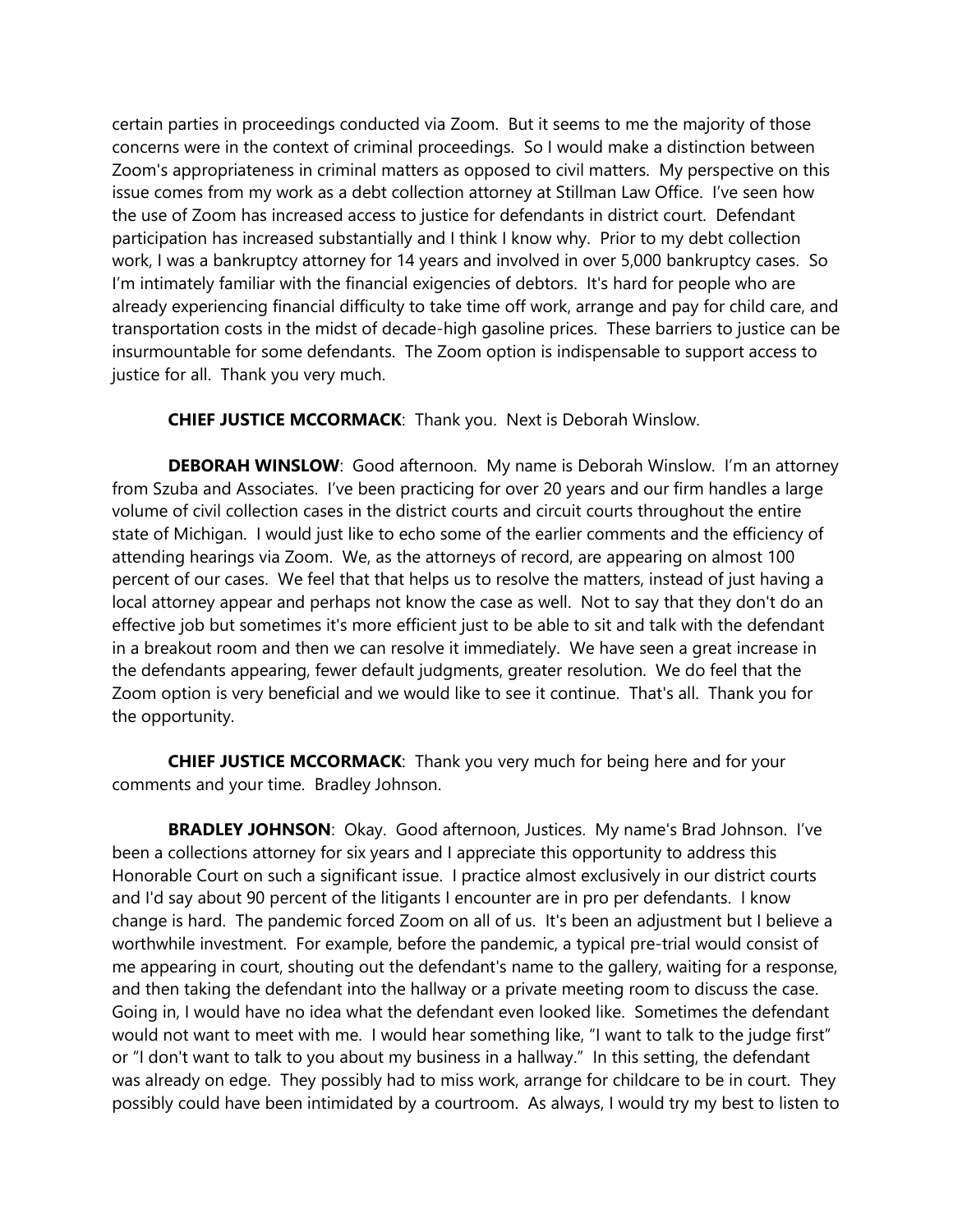the defendant, explain my position, and try and come up with a mutually agreeable outcome. It worked. But that was all I knew, you know. Since the pandemic and Zoom, my interactions with these in pro per defendants have greatly improved. The parties are introduced via court staff or judge with instructions to see if the parties can resolve. Parties are seen as equals, not where one party is demanding that the other speak with them in an unfamiliar setting. Now, the party's go into a breakout room to discuss the matter in private. When they are done the court staff is notified that they are ready to have their case heard. The court staff knows which parties are ready, which need more time to talk while the docket is progressing virtually. Zoom has been a great benefit and I can see it in my day-to-day work. It's better for me, too. I can more zealously represent my clients in my office while on a Zoom hearing, whereas before I was spending, as you've heard, a lot of time driving where I could not do any legal work. I can see the efficacy of in-person for a civil trial or a contentious dispositive motion hearing but not for these routine pre-trials or post-judgment proceedings. And I think the district courts know which files need that extra step just by the amount of paper, you know, in the file, especiallyjust on the general civil side. I don't want to repeat anything so I appreciate your time and consideration.

**CHIEF JUSTICE MCCORMACK**: Thank you very much for your comments and your time. Stuart Best.

**STUART BEST:** Yes, good afternoon, Justices. My name is Stuart Best, a partner of the firm of Weltman Weinberg & Reis. We are one of the largest case filers in the state of Michigan. As a whole, we have found across our entire filings that we find many, many more defendants appear during Zoom hearings and, as has been noted many times, the default system which we go in, take a default, and its attempt to set aside later, is less—substantially less common when we have Zoom and they have the opportunity to appear. You've heard from the defense bar today extensively. We found the same as the defense bar that, even if you have indigent clients, that they have the ability—or indigent defendants—they have the ability to get their hands on access and access to justice actually better through technology than physically appearing at the courthouse. Tomorrow I'll be in Kent County in the morning on a hearing that has an indigent client, indigent defendant and in pro per. I guarantee that person has substantial issues in getting into the courthouse on a regular basis. Via Zoom, they've never had an issue appearing. The numerous times or the more opportunity we have to talk to a defendant, assist across the board, reduces future hearings and allows us to typically work out scenarios. Basically, as the court has probably identified this morning and this afternoon, there is a definite diversion between the criminal and the civil side. In the civil side, we clearly can see the benefits, although I agree with Justice Bernstein—I do miss going down to Wayne County in the mornings on Friday and do miss that interaction. Yet the upside and the benefit to the ju—the system as a whole has been enormous. The efficiencies are much better. In fact, this morning while waiting for my—what appears to be the last person on the list to appear—I've actually attended a client meeting as well as handle two motions for summary. The efficiencies are enormous. I believe it is for the courts as well and, as a shout out to former District—I mean Circuit Court [Judge] Zahra, we find also that if your courtroom is handled in an appropriate manner, the same as he used to handle when he was on the Wayne County bench, that efficiency also flows over to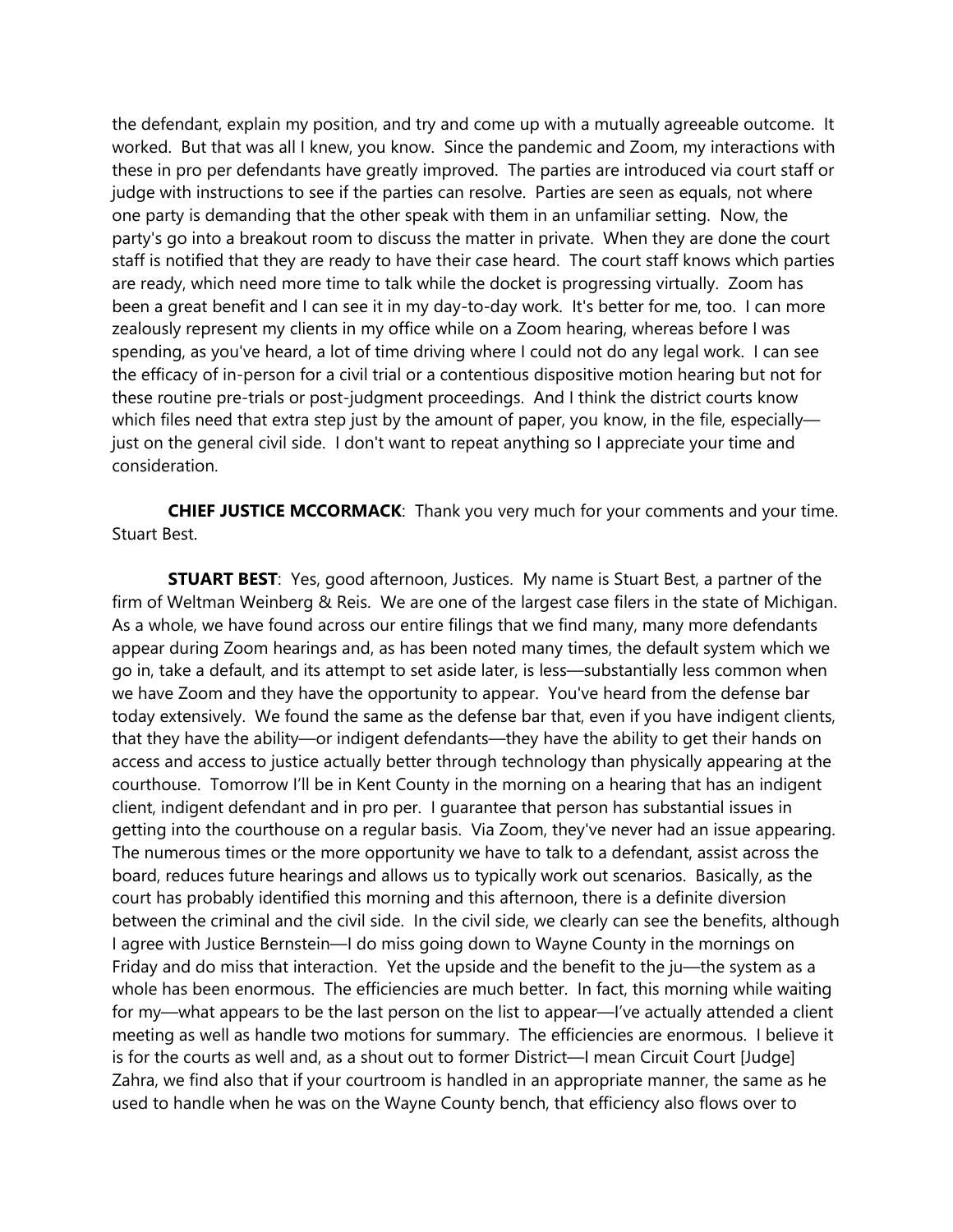Zoom. Justices that were efficient in Zoom—or in person are just as efficient or potentially more efficient using Zoom and an in person is detrimented by that. I think that you see a Justice that takes the time to work with their staff to get that system in place and work with all parties, the efficiencies of the court can be greatly increased. Does the court have any questions?

**CHIEF JUSTICE MCCORMACK**: I don't see any but thank you very much for your comments and your time.

**JUSTICE BRIAN ZAHRA:** My only question, Mr. Best, are you referring to my staggered motion call?

**MR. BEST**: Yes, absolutely.

**JUSTICE ZAHRA:** Okay, thank you. Thank you for remembering that. I didn't think there's anyone still alive who knew of that.

**MR. BEST**: I utilized that on a regular basis to explain how it should be done.

**JUSTICE ZAHRA: Thank you.** 

**CHIEF JUSTICE MCCORMACK**: Next is Jim Schaafsma.

**JIM SCHAAFSMA:** Thank you, Chief Justice McCormack, and good afternoon, Justices. I'm the housing attorney at the Michigan Poverty Law Program. And I think I'll regard it as a privilege but my focus will not be on remote hearings. I'm wanting to thank you for your commitment to Administrative Order 2020-17, which as you know applies to eviction cases. I urge you to keep it in place. The order has been an effective, if not essential, companion to the state's emergency rental assistance program, CERA, which in less than a year has paid more than 520 million dollars to Michigan landlords. And while the limited data shows that since the entry of the order the default rate in eviction cases has gone down, it's fair to say that the order, you know, along with remote hearings, which you've heard a lot about, has contributed to enhancing access to justice for defendants in these cases, as several landlord attorneys and many creditor attorneys have acknowledged today. And incidentally, but significantly, during the pandemic, the order has promoted housing stability which we know serves several interests, including public health. Now I could go on but I'll mostly leave it at that, other than to say that the order is consistent with the application of the statutory eviction process. And thank you again and I urge you to maintain this order.

**CHIEF JUSTICE MCCORMACK**: Thank you very much for your time and your comments. One speaker who was not here when we when called on before is here now, Judge Raymond Kostrzewa. And I apologize for botching your name; I hope you'll correct me.

**JUDGE RAYMOND KOSTRZEWA:** Yeah, it's Judge Kostrzewa. And thank you very much, Chief Justice. I appreciate you giving me an opportunity to speak. I had a full docket of